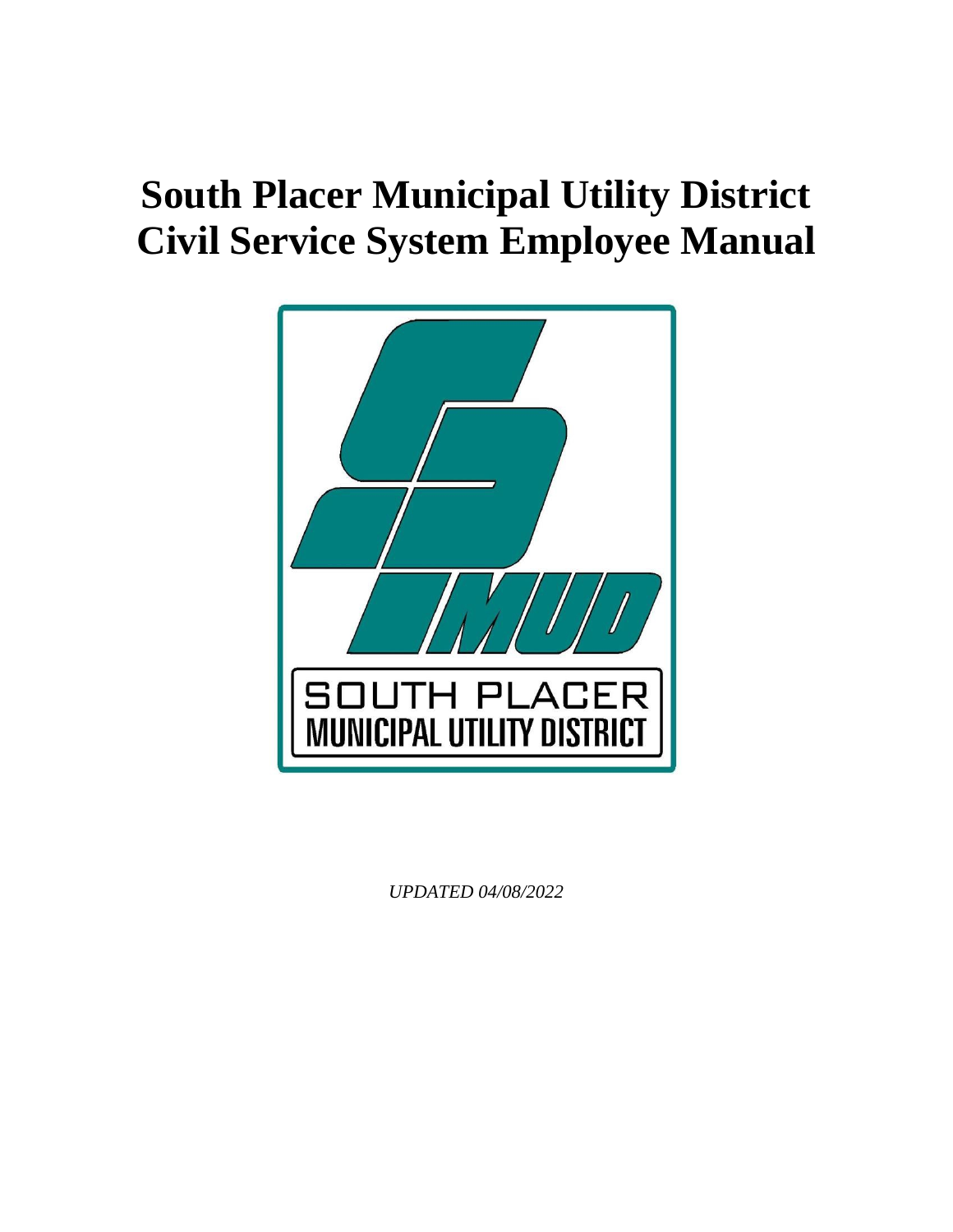## <span id="page-1-0"></span>**General Manager's Statement**

#### <span id="page-1-1"></span>PURPOSE

South Placer Municipal Utility District (the District) *Policy 2010 – Civil Service Employee Manual* mandates that the District will maintain a Civil Service System Employee Manual (Manual) to provide guidance for the development and application of personnel policies and to direct the General Manager to administer the personnel relations accordingly.

The District is a customer-owned utility existing under provisions of the Municipal Utility District Act of the State of California (Section 11501 etseq. of the Public Utilities Code) or the *MUD Act*. The District is governed by a five-member Board of Directors, elected by the registered voters of the District. Their primary duty is to protect the sewer interest of its customers and to direct the General Manager, who is responsible for the dayto-day administration and operations of the District.

It is the Board's policy that its employees shall be selected, retained, and promoted on the basis of fitness, merit, and ability. The Board expects that its employees shall give their faithful and complete service to the District and perform their assigned work in a satisfactory manner.

#### <span id="page-1-2"></span>ABOUT THIS MANUAL

The following pages contain information regarding many of the policies and procedures of the District. This Manual is a part of the *District Civil Service Personnel System*, and is in conformance with, and subordinate to Chapter 4 of the MUD Act. This is not an employment contract and is not intended to create contractual obligations of any kind.

The provisions and procedures outlined in this Manual will be applied at the discretion of the General Manager and the District reserves the right to deviate from the provisions and procedures of this Manual, or to withdraw or change them, at any time. Employees will be notified per MUD Act requirements when an official change in a provision or procedure has been made.

The District values the many talents and abilities of its employees and seeks to foster an open, cooperative, and dynamic environment where employees and the District alike can thrive. If you would like further information or have questions about any of the policies and procedures outlined in this Manual, please feel free to bring them to the attention of the General Manager.

Herrichand

Herb Niederberger General Manager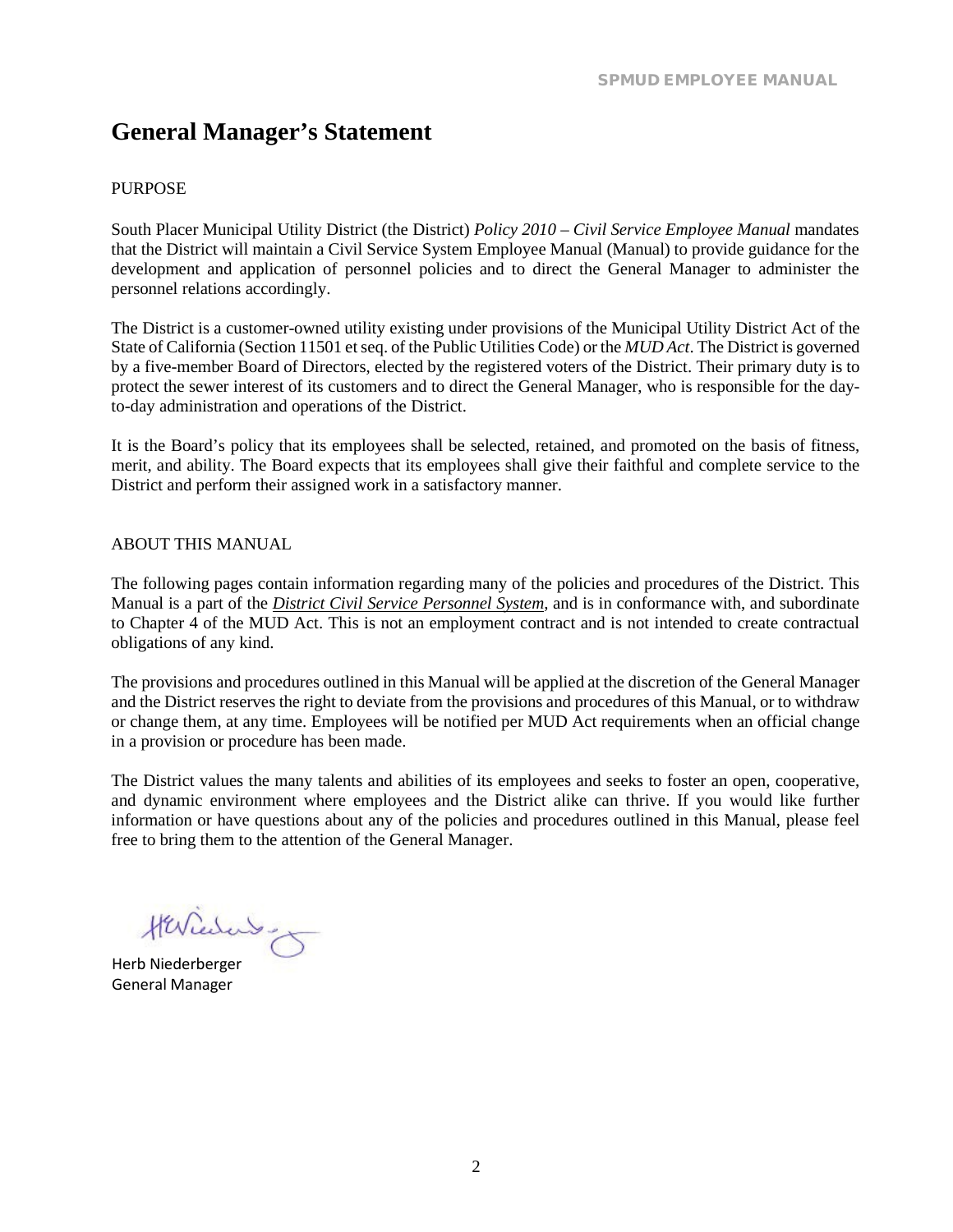#### **Acknowledgement of Receipt, Understanding and Non-disclosure Agreement**

<span id="page-2-0"></span>I hereby certify that I have read and fully understand the contents of the District Civil Service System Employee Manual. I also acknowledge that I have been given the opportunity to discuss any provisions and procedures contained in this Manual with a District official. I agree to abide by the provisions and procedures set forth in this Manual and understand that compliance with the District's rules and regulations is necessary for continued employment. I agree not to disclose any information considered by the District to be confidential. My signature below certifies my knowledge, acceptance, and adherence to the District's policies, rules, and regulations.

I acknowledge that the District reserves the right to modify or amend its policies at any time, without prior notice. These policies do not create any promises or contractual obligations between this District and its employees.

EMPLOYEE SIGNATURE

DATE

\*To be placed in Employee File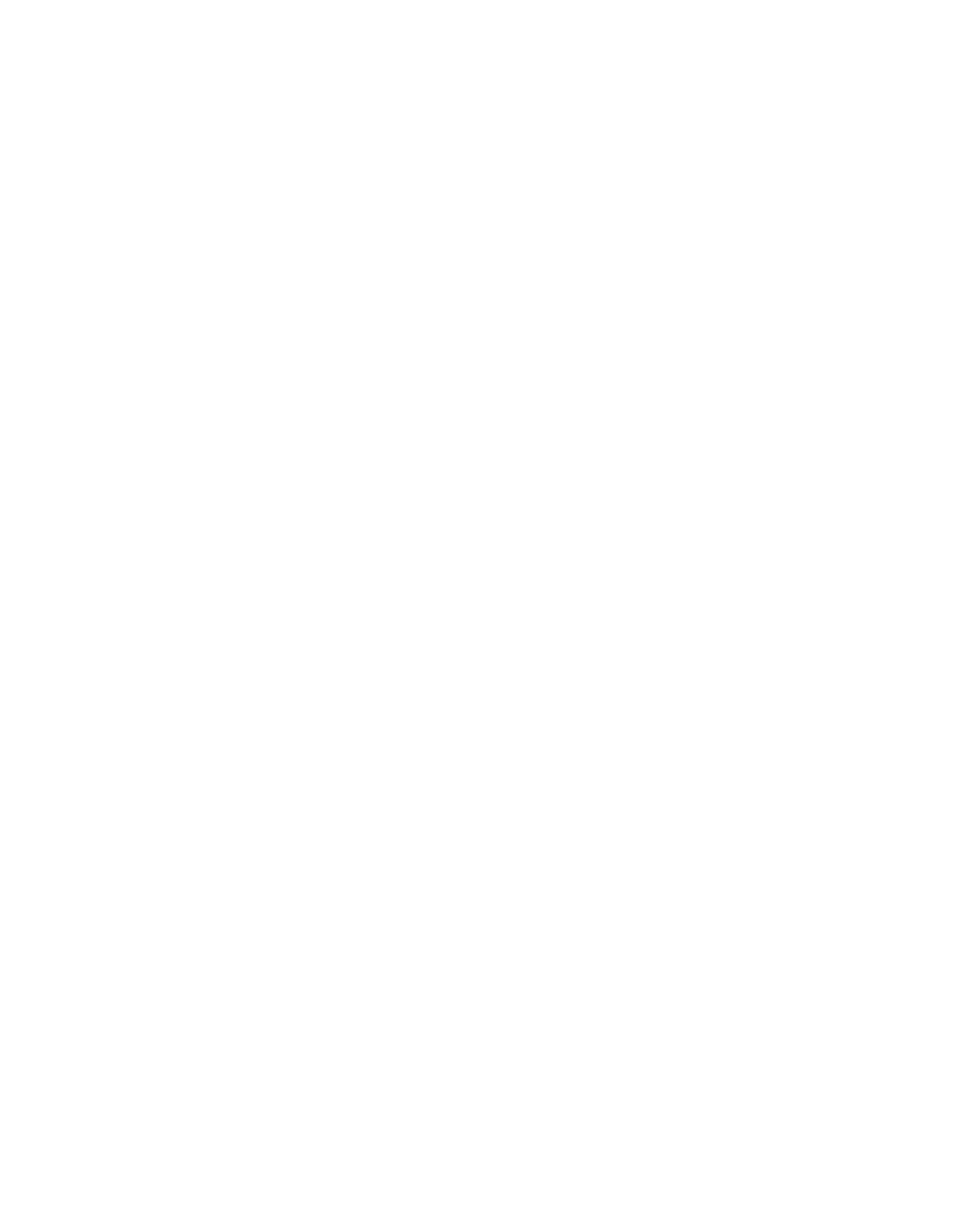|      | <b>Table of Contents</b>                                        |  |
|------|-----------------------------------------------------------------|--|
|      |                                                                 |  |
|      |                                                                 |  |
|      |                                                                 |  |
|      |                                                                 |  |
| 1.   |                                                                 |  |
| 1.1  |                                                                 |  |
| 1.2  |                                                                 |  |
| 1.3  |                                                                 |  |
| 1.4  |                                                                 |  |
| 1.5  |                                                                 |  |
| 1.6  |                                                                 |  |
| 1.7  | CRIMINAL CONVICTIONS & BACKGROUND CHECKS FOR PRE-EMPLOYMENT  10 |  |
| 1.8  |                                                                 |  |
| 1.9  |                                                                 |  |
| 1.10 |                                                                 |  |
| 2.   |                                                                 |  |
| 2.1  |                                                                 |  |
| 2.2  |                                                                 |  |
| 2.3  |                                                                 |  |
| 2.4  |                                                                 |  |
| 2.5  |                                                                 |  |
| 2.6  |                                                                 |  |
| 2.7  |                                                                 |  |
| 2.8  |                                                                 |  |
| 2.9  |                                                                 |  |
| 2.10 |                                                                 |  |
| 2.11 |                                                                 |  |
| 2.12 |                                                                 |  |
| 2.13 |                                                                 |  |
| 2.14 |                                                                 |  |
| 2.15 |                                                                 |  |
| 2.16 |                                                                 |  |
| 2.17 |                                                                 |  |
| 2.18 |                                                                 |  |
| 2.19 |                                                                 |  |
| 2.20 |                                                                 |  |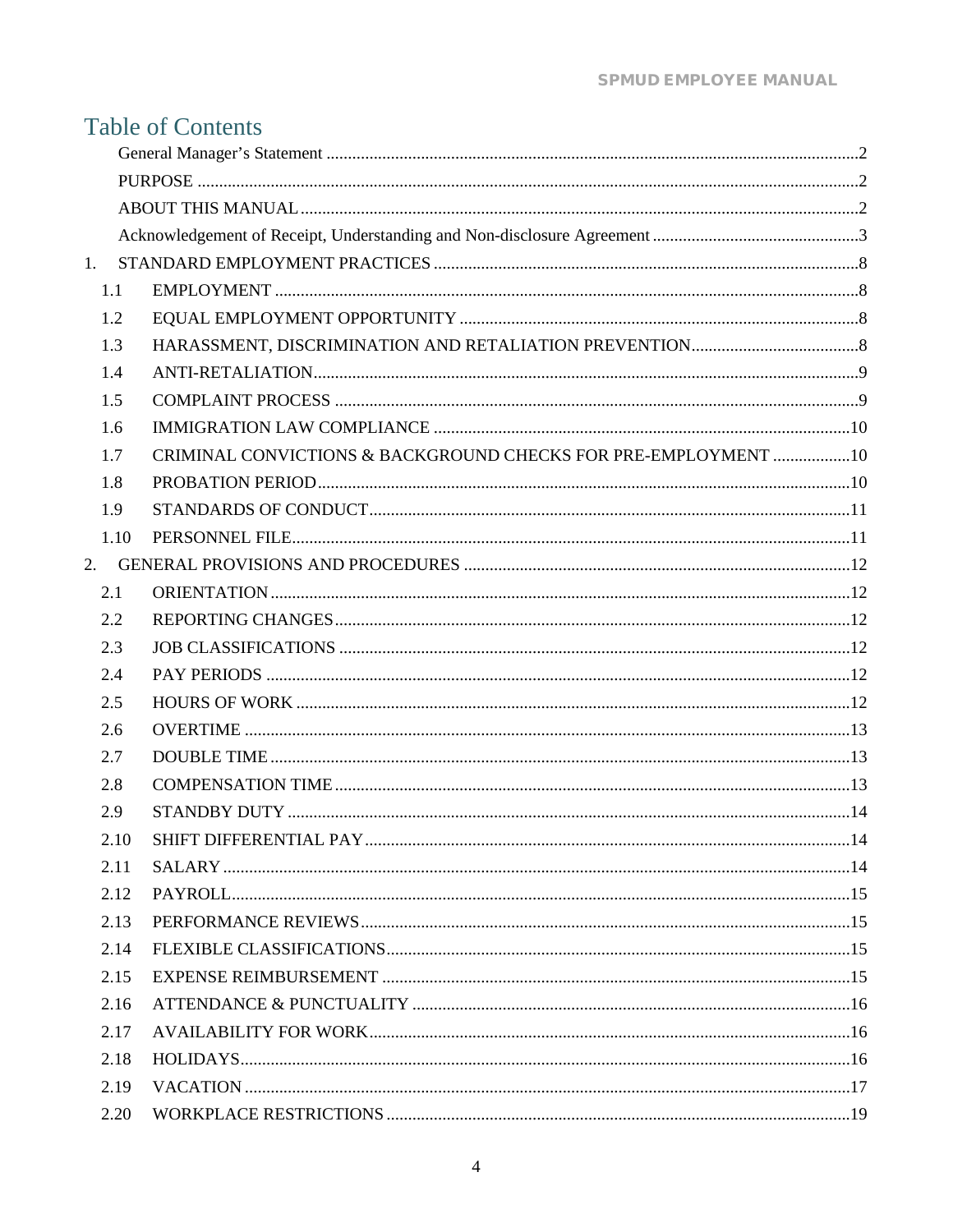| 2.21 |                                                                            |  |
|------|----------------------------------------------------------------------------|--|
| 2.22 |                                                                            |  |
| 2.23 |                                                                            |  |
| 2.24 |                                                                            |  |
| 2.25 |                                                                            |  |
| 2.26 |                                                                            |  |
| 2.27 |                                                                            |  |
| 2.28 |                                                                            |  |
| 2.29 |                                                                            |  |
| 2.30 |                                                                            |  |
| 2.31 |                                                                            |  |
| 2.32 |                                                                            |  |
| 2.33 |                                                                            |  |
|      |                                                                            |  |
| 3.1  |                                                                            |  |
| 3.2  |                                                                            |  |
| 3.3  | FAMILY MEDICAL LEAVE ACT (FMLA) AND CALIFORNIA FAMILY RIGHTS ACT (CFRA) 26 |  |
| 3.4  |                                                                            |  |
| 3.5  |                                                                            |  |
| 3.6  |                                                                            |  |
| 3.7  |                                                                            |  |
| 3.8  |                                                                            |  |
|      |                                                                            |  |
| 4.1  |                                                                            |  |
| 4.2  |                                                                            |  |
| 4.3  |                                                                            |  |
| 4.4  |                                                                            |  |
| 4.5  |                                                                            |  |
| 4.6  | SUPPLEMENTAL RETIREMENT PROGRAM FOR MANAGEMENT EMPLOYEES32                 |  |
|      |                                                                            |  |
| 5.1  |                                                                            |  |
| 5.2  |                                                                            |  |
| 5.3  |                                                                            |  |
| 5.4  |                                                                            |  |
| 5.5  |                                                                            |  |
| 5.6  |                                                                            |  |
|      |                                                                            |  |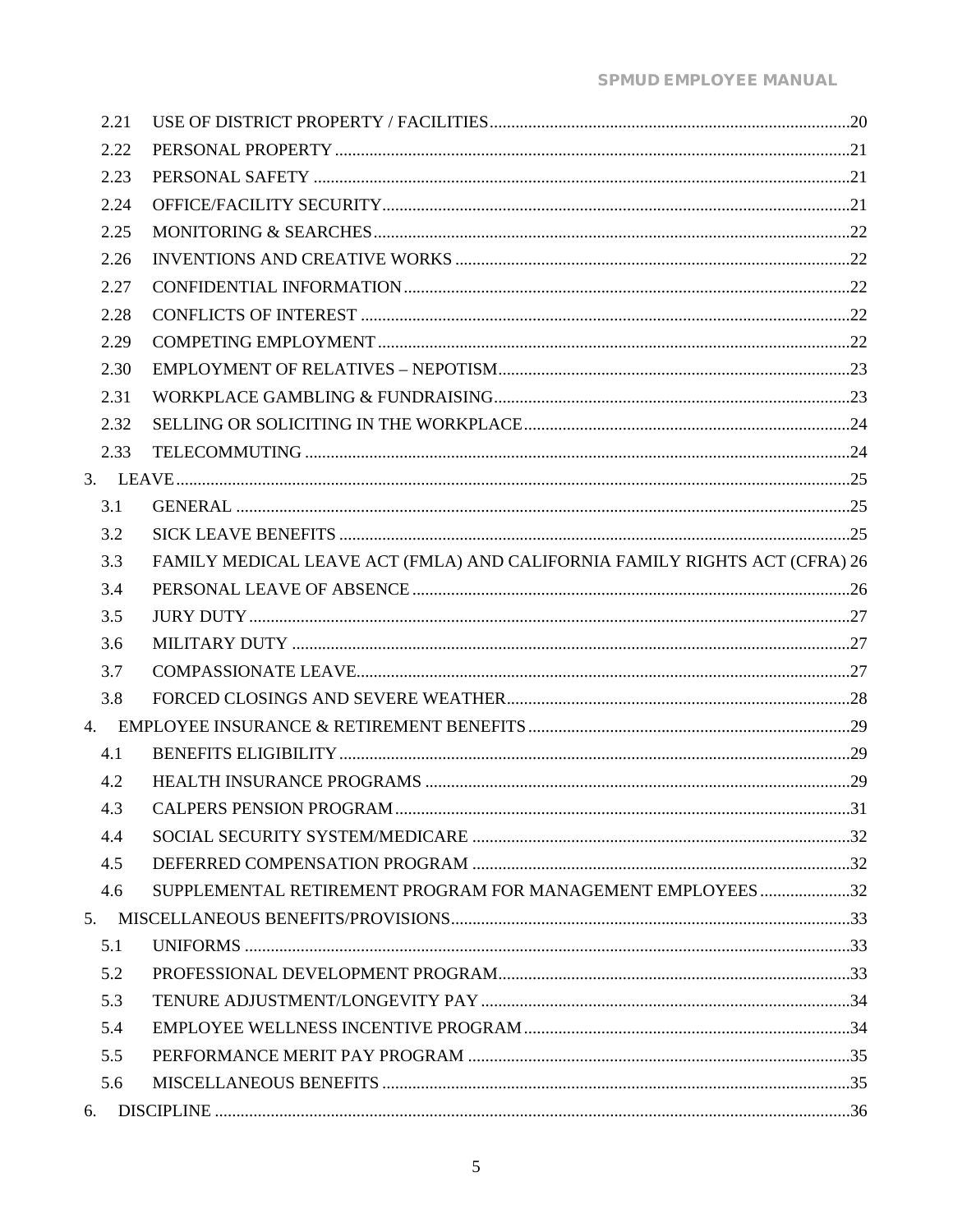| 6.1  |                                                                                                                                                      |  |  |  |
|------|------------------------------------------------------------------------------------------------------------------------------------------------------|--|--|--|
| 6.2  |                                                                                                                                                      |  |  |  |
| 6.3  |                                                                                                                                                      |  |  |  |
| 6.4  |                                                                                                                                                      |  |  |  |
|      |                                                                                                                                                      |  |  |  |
| 7.1  |                                                                                                                                                      |  |  |  |
| 7.2  |                                                                                                                                                      |  |  |  |
| 7.3  |                                                                                                                                                      |  |  |  |
| 7.4  |                                                                                                                                                      |  |  |  |
| 7.5  |                                                                                                                                                      |  |  |  |
|      |                                                                                                                                                      |  |  |  |
|      | EXHIBIT A: FAMILY AND MEDICAL LEAVE ACT (FMLA), CALIFORNIA FAMILY RIGHTS ACT<br>(CFRA), MILITARY FAMILY AND CAREGIVER LEAVE, & CATASTROPHIC LEAVE 39 |  |  |  |
| A.1  |                                                                                                                                                      |  |  |  |
| A.2  |                                                                                                                                                      |  |  |  |
| A.3  |                                                                                                                                                      |  |  |  |
| A.4  |                                                                                                                                                      |  |  |  |
| A.5  |                                                                                                                                                      |  |  |  |
| A.6  |                                                                                                                                                      |  |  |  |
| A.7  |                                                                                                                                                      |  |  |  |
| A.8  |                                                                                                                                                      |  |  |  |
| A.9  | MEDICAL CERTIFICATION AND EMPLOYEE NOTICE AND CERTIFICATION42                                                                                        |  |  |  |
| A.10 |                                                                                                                                                      |  |  |  |
| A.11 |                                                                                                                                                      |  |  |  |
|      |                                                                                                                                                      |  |  |  |
|      |                                                                                                                                                      |  |  |  |
|      |                                                                                                                                                      |  |  |  |
|      | EXHIBIT B: AMERICAN DISABILITIES ACT, EQUAL PAY, AGE DISCRIMINATION47                                                                                |  |  |  |
|      | EXHIBIT C: OVERVIEW OF THE IMMIGRANTS' RIGHTS UNDER FEDERAL ANTI-                                                                                    |  |  |  |
| C.1  |                                                                                                                                                      |  |  |  |
| C.2  |                                                                                                                                                      |  |  |  |
| C.3  |                                                                                                                                                      |  |  |  |
| C.4  |                                                                                                                                                      |  |  |  |
| C.5  |                                                                                                                                                      |  |  |  |
|      |                                                                                                                                                      |  |  |  |
| D.1  |                                                                                                                                                      |  |  |  |
| D.2  |                                                                                                                                                      |  |  |  |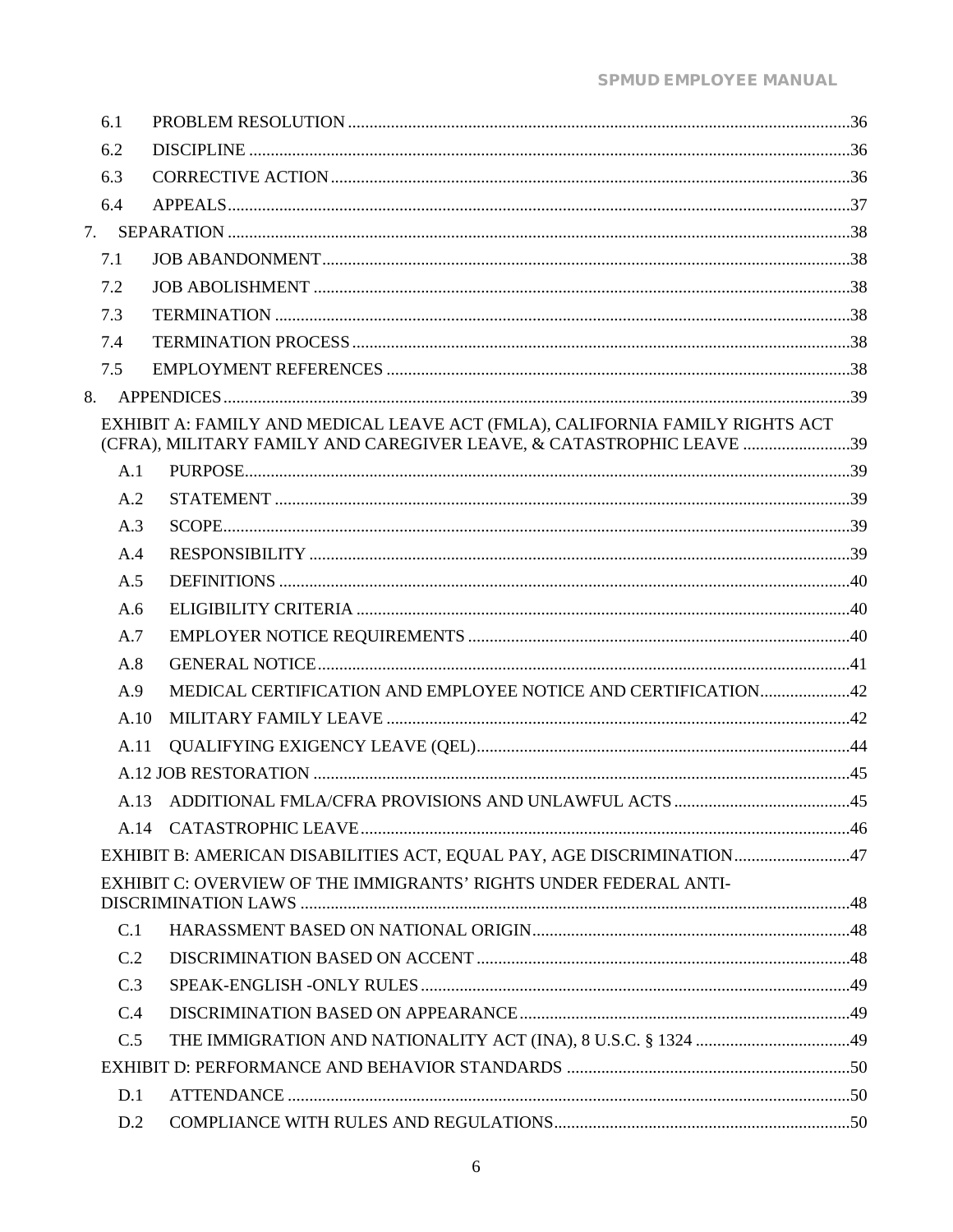| D.3             |  |
|-----------------|--|
| D.4             |  |
| D.5             |  |
| D.6             |  |
| D.7             |  |
| D.8             |  |
| D.9             |  |
| D.10            |  |
| D.11            |  |
| D.12            |  |
| D.13            |  |
| D.14            |  |
| D.15            |  |
| D.16            |  |
| D.17            |  |
| D.18            |  |
|                 |  |
| E.1             |  |
| E.2             |  |
| E.3             |  |
|                 |  |
| F.1             |  |
| F <sub>12</sub> |  |
| F.3             |  |
| F.4             |  |
| F.5             |  |
| F.6             |  |
| F.7             |  |
| F.8             |  |
| F.9             |  |
| F.10            |  |
| F.11            |  |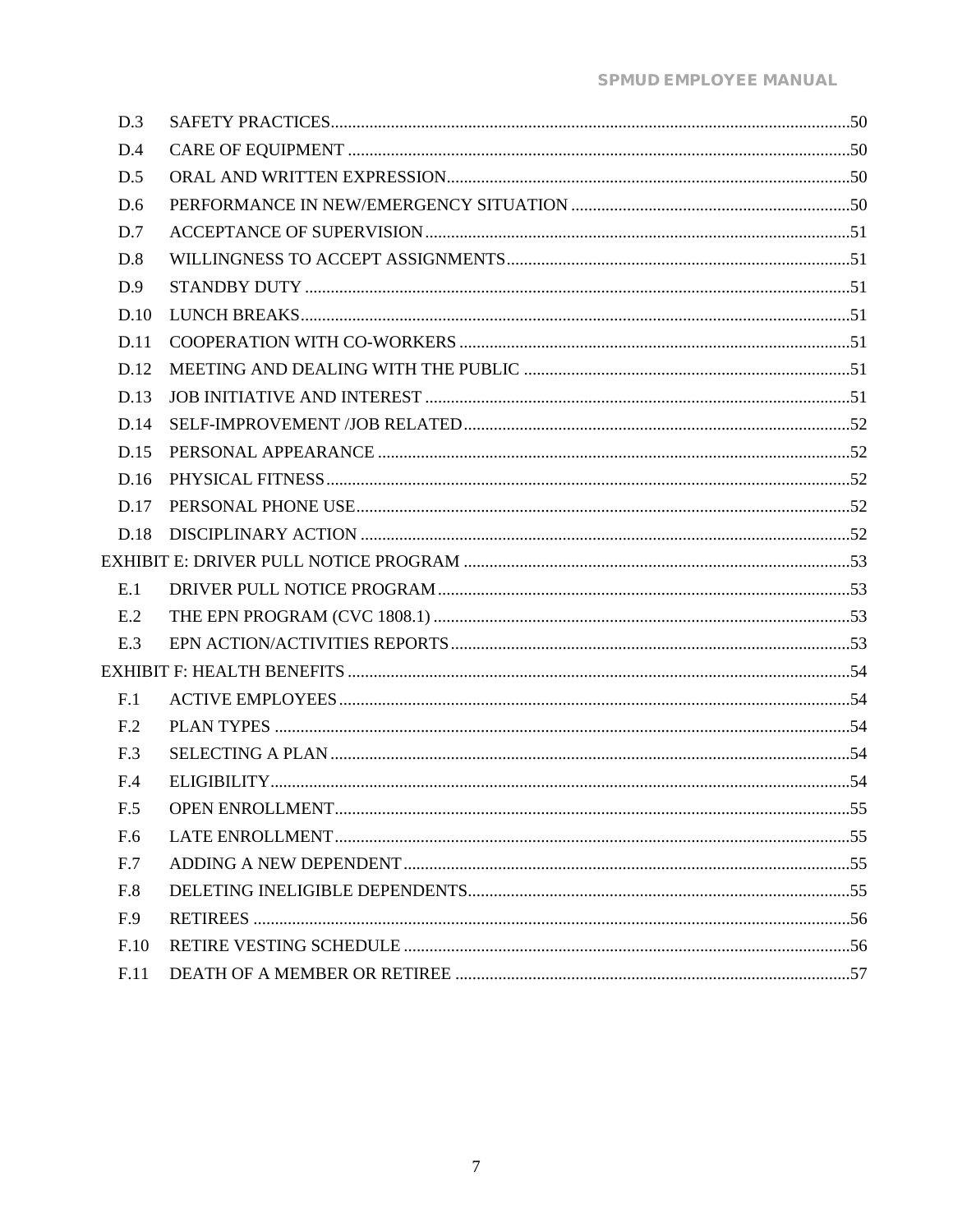# <span id="page-8-0"></span>**1. STANDARD EMPLOYMENT PRACTICES**

#### <span id="page-8-1"></span>1.1 EMPLOYMENT

The General Manager shall have the full power and authority to employ and terminate all employees, other than officers, pursuant to the provisions of Section 11937 of the Public Utilities Code.

The General Manager shall establish and adjust compensation of employees subject to approval of the Board of Directors. Unless the District has otherwise expressly agreed in writing, employment may be terminated by the District for cause or by the employee at any time, including after the probation period.

#### <span id="page-8-2"></span>1.2 EQUAL EMPLOYMENT OPPORTUNITY

The District provides equal employment opportunities (EEO) to all employees and applicants for employment without regard to race, color, religion (including religious dress and grooming practices), sex (including pregnancy, childbirth, breastfeeding or related medical conditions), national origin (including language use restrictions), age, gender (including gender identity and gender expression), ancestry, physical or mental disability, medical conditions, genetic information, marital status, registered domestic partner status, sexual orientation, military and veteran status, or any other basis protected by federal, state, local law, ordinance, or regulation. The District also prohibits discrimination, harassment, disrespectful, or unprofessional conduct based on the perception that anyone has any of those characteristics or is associated with a person who has or is perceived as having any of those characteristics. In addition to federal law requirements, the District complies with applicable state and local laws governing nondiscrimination in employment. This policy applies to all terms and conditions of employment including recruiting, hiring, placement, promotion, termination, layoff, recall, transfer, leaves of absence, compensation, and training. For further information about the applicability of Federal Equal Opportunity Laws, including the Americans with Disabilities Act, the Equal Pay Act, and the Age Discrimination in Employment Act, see EXHIBIT B.

The District expressly prohibits any form of workplace harassment based on race, color, religion, gender, sexual orientation, gender identity or expression, national origin, age, genetic information, disability, or veteran status. Improper interference with the ability of District employees to perform their job duties may result in discipline, up to and including termination.

The District does not discriminate on the basis of gender in compensation or benefits for women and men who work in the same establishment and perform jobs that require equal skill, effort, and responsibility and which are performed under similar conditions.

The District will make reasonable accommodations for qualified individuals with known disabilities unless doing so would result in an undue hardship. An employee with a disability for which reasonable accommodation is needed should contact the General Manager, see District *Policy 2023 – Reasonable Accommodation Policy*.

Employees with questions or concerns about any type of discrimination in the workplace are encouraged to bring these issues to the attention of the General Manager. Employees can raise legitimate concerns and make good faith reports without fear of reprisal. Anyone found to be engaging in any type of unlawful discrimination will be subject to disciplinary action, up to and including termination. The District prohibits retaliation against individuals who raise complaints of discrimination or harassment or who participate in workplace investigations.

#### <span id="page-8-3"></span>1.3 HARASSMENT, DISCRIMINATION AND RETALIATION PREVENTION

The District has pledged to provide a working environment free from sexual harassment and is committed to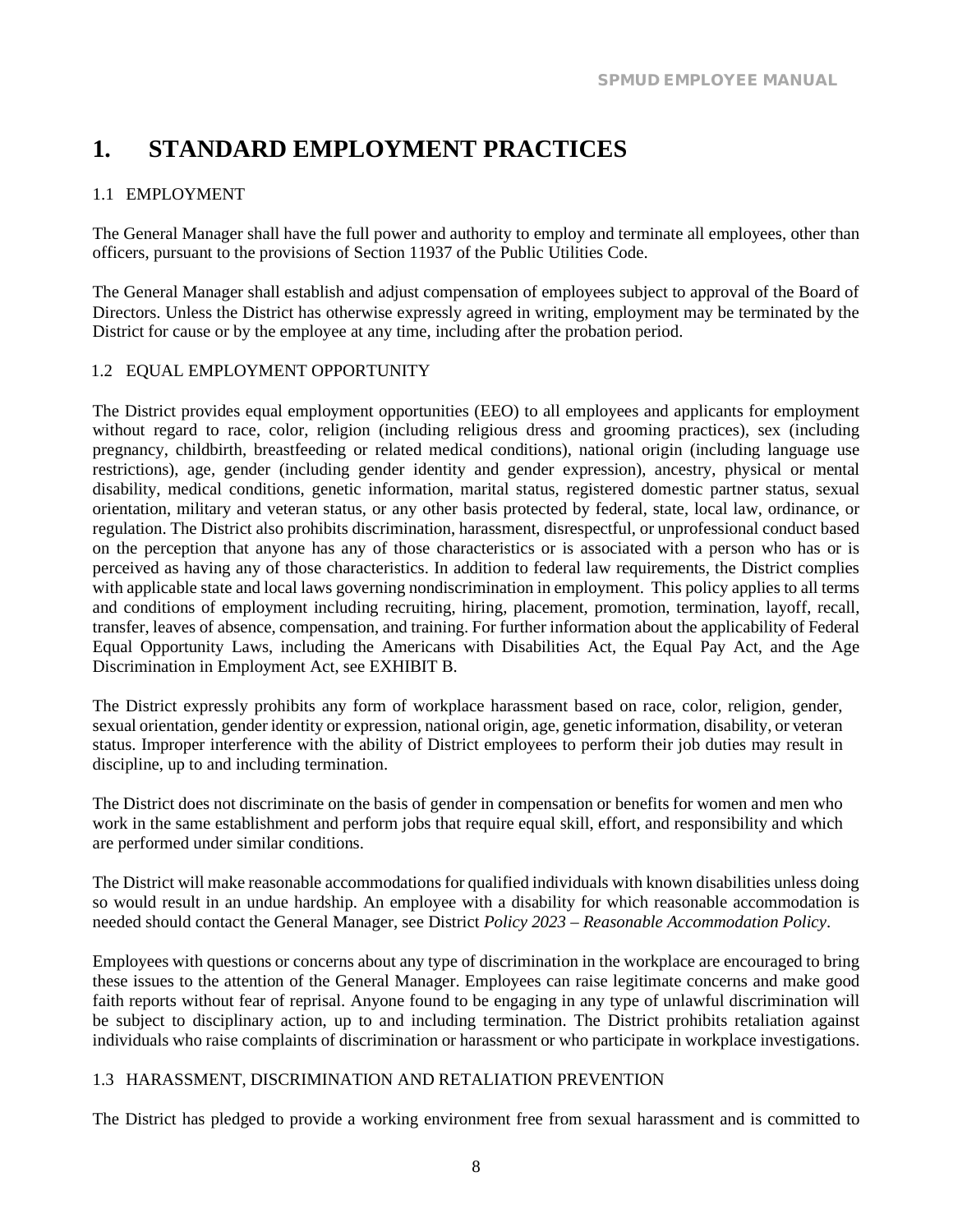complying with all applicable laws providing equal opportunities. The District prohibits unlawful discrimination against any job applicant, employee, or intern by any employee of the District. Pay discrimination between employees of the opposite sex performing substantially similar works, as defined by the California Fair Pay Act and Federal Law, is prohibited. Pay differentials may be valid in certain situations defined by law. Employees will not be retaliated against for inquiring about or discussing wages.

#### <span id="page-9-0"></span>1.4 ANTI-RETALIATION

The District will not retaliate against any person for filing a complaint or participating in any workplace investigation and will not tolerate or permit retaliation by management, employees, or co-workers.

Harassment in any form is against the law. The aim of this policy is to prevent harassment of any kind by anyone employed by or associated with the District. Please also see *District Policy 2039 – Harassment Policy*.

Sexual harassment consists of unwelcome sexual advances, requests for sexual favors or unwanted sexual attention by anyone associated with the District, regardless of gender. Harassment may include references to employment status or conditions or may serve to create a hostile, intimidating, or uncomfortable work environment. Harassment includes, but is not limited to, obscene jokes, lewd comments, sexual depictions, repeated requests for dates, touching, staring, or other sexual conduct committed either on or off District premises, unwelcome sexual advances, requests for sexual favors, and other verbal or physical conduct of a sexual nature constitute sexual harassment or 1) submission to such conduct is made either explicitly or implicitly a term or condition of an individual's employment; (2) submission to or rejection of such conduct by an individual is used as the basis for employment decisions affecting such individual; or (3) such conduct has the purpose or effect of unreasonably interfering with an individual's work performance or environment.

It is against the policies of the District for an employee to harass another person because of the person's sex, race, color, religion, national origin, age, disability, sexual orientation, marital status, or other characteristic protected by law. Actions, words, jokes, or comments based on such characteristics will not be tolerated.

Unwelcome sexual advances, requests for sexual favors and other verbal or physical conduct of a sexual nature constitute sexual harassment.

#### <span id="page-9-1"></span>1.5 COMPLAINT PROCESS

Any employee who believes that they have been the subject of harassment, discrimination, retaliation, or other prohibited conduct should immediately contact their Department Manager or the General Manager.

All complaints of harassment will be promptly, thoroughly, and confidentially investigated and, where necessary, corrective action will be taken. Any person found to have unlawfully harassed another employee will be subject to appropriate disciplinary action, up to and including termination.

Complaints will be:

- Responded to in a timely manner.
- Kept confidential to the extent possible.
- Investigated impartially by qualified personnel in a timely manner.
- Documented and tracked for reasonable progress.
- Given appropriate options for remedial action and resolution; and
- Closed in a timely manner.

Victims of sexual harassment have the right to sue both the District and the perpetrator by contacting the Equal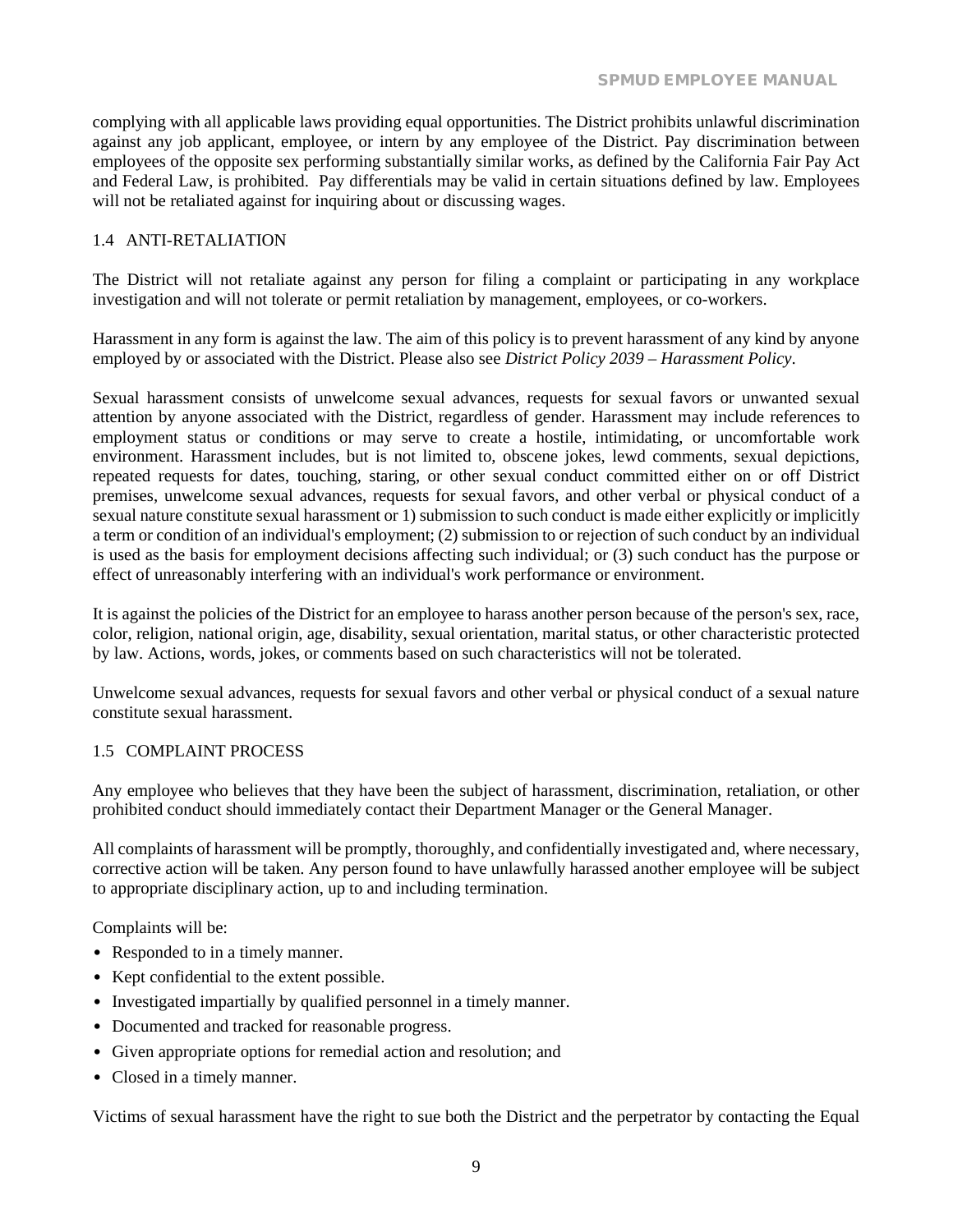Employment Opportunity Commission or a state agency. For this reason and for the protection of all our employees, the District prohibits any form of sexual harassment.

Furthermore, all District employees are responsible for helping ensure that the workplace is kept free of sexual harassment. If an employee feels they have been a victim of sexual harassment, the behavior should be reported to their supervisor or to any supervisor, manager, or the General Manager. If an employee witness's sexual harassment, they are urged to report the incident so that prompt action may be taken.

All complaints will be treated seriously, kept as confidential as possible and investigated fully. The District expressly forbids any retaliation against employees for reporting sexual harassment. If, however, the District finds that false charges have been intentionally filed, disciplinary action may be taken against anyone who provides false information.

If an investigation confirms that sexual harassment has occurred, immediate action will be taken to put an end to the harassment. The District will take appropriate corrective actions against anyone found to be in violation, up to and including possible termination of employment.

Employees should also be aware that if they engage in unlawful harassment, they can be held personally liable for the misconduct.

#### <span id="page-10-0"></span>1.6 IMMIGRATION LAW COMPLIANCE

The District hires individuals who are either citizens of the United States or non-citizens that are authorized to work in the U.S. under the Immigration Reform and Control Act of 1986. As a condition of employment, all new and past employees must show valid proof that they are eligible to work in the United States.

The anti-discrimination provision of the Immigration and Nationality Act (INA), as amended, prohibits four (4) types of unlawful conduct:

- Citizenship or immigration status discrimination.
- National origin discrimination.
- Unfair documentary practices during Form I-9 process (document abuse); and
- Retaliation.

An overview of the Immigration Reform and Control Act can be found in EXHIBIT C.

#### <span id="page-10-1"></span>1.7 CRIMINAL CONVICTIONS & BACKGROUND CHECKS FOR PRE-EMPLOYMENT

As part of the process in evaluating applicant qualifications and determining suitability for open staff positions, the District requires background checks of finalists for a position. Background checks are completed in advance of an offer of employment. Securing a criminal background check prior to employment provides the District an important resource, which aids in the evaluation of the applicant.

The District reserves the right not to hire or retain anyone that has been convicted of a criminal offense. Conviction of a crime that involves dishonesty, sexual assault, or illegal drug activity may result in an automatic termination of employment. Before any decision is made, the nature of the crime and circumstances surrounding the conviction will be considered.

#### <span id="page-10-2"></span>1.8 PROBATION PERIOD

The first twelve (12) months of employment with the District is considered a "probation period." During this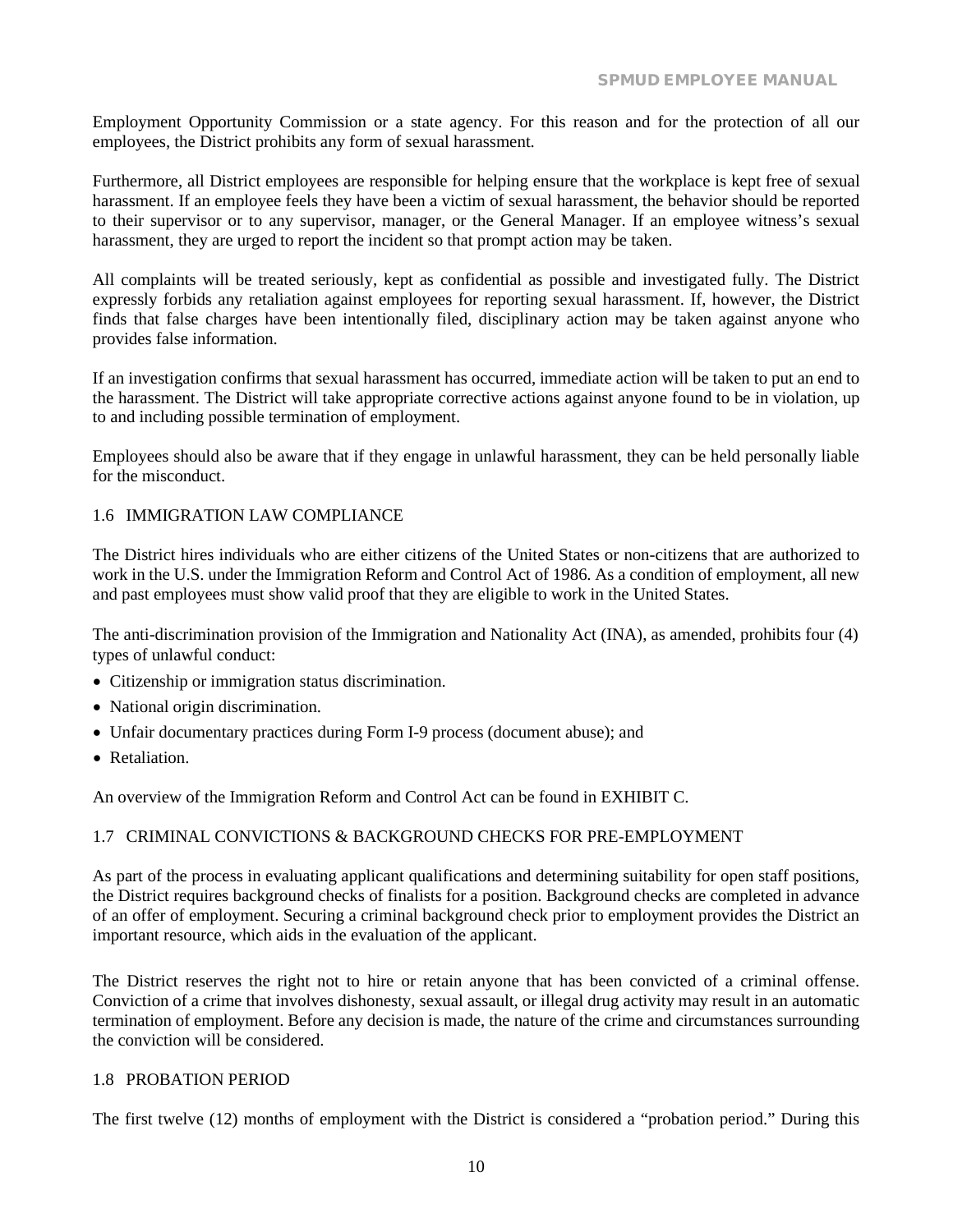time, the Supervisor and/or Manager will continually evaluate the employee's performance and compatibility with the District, the Department, and the duties. Should the employee fail to meet the performance standards and expectations set forth by the District or the Department Manager: 1) for new employees: employment will be terminated; or 2) for employees who were promoted or transferred: the employee will be returned to the previous position held by that employee. If the previous position held by that employee is no longer vacant or available, the District will make a reasonable effort to place the employee in a similar position of similar compensation. Upon completion of the probation period, the employee will be eligible for additional benefits, as set forth in the benefits information received upon employment.

#### <span id="page-11-0"></span>1.9 STANDARDS OF CONDUCT

The District expects all employees to conduct themselves in a safe, professional, legal, and ethical manner. Employees shall not conduct business that is unsafe, unprofessional, immoral, illegal, or unethical in any way, nor should an employee influence another employee to act in that manner. Employees are obligated to report any dishonest activities or damaging conduct to an appropriate Department Manager.

In the event that an employee becomes aware of another employee's behavior or actions that are believed to be inappropriate, illegal, problematic, or in any way inhibit or affect job performance or the District work environment, the witnessing employee should discuss such behavior or actions with the General Manager or Department Manager. All reasonable concerns will be promptly, thoroughly, and confidentially investigated by the District and, where necessary, corrective action will be taken. Such actions or behavior should not be discussed with other District employees. Discussing such matters with other employees may, in and of itself, create an unacceptable work environment for which the witnessing employee will be held responsible and for which the witnessing employee may be disciplined in accordance with *Section 6 Discipline* of this manual.

#### <span id="page-11-1"></span>1.10 PERSONNEL FILE

The District keeps personnel files on each of its employees. These files are confidential in nature and are managed by the Administrative Services Manager. They will not be copied or be removed from the premises unless there is a legitimate business reason to do so.

All employees may view their personnel file by contacting the Administrative Services Manager during normal business hours. No employee may alter or remove any document in their personnel file.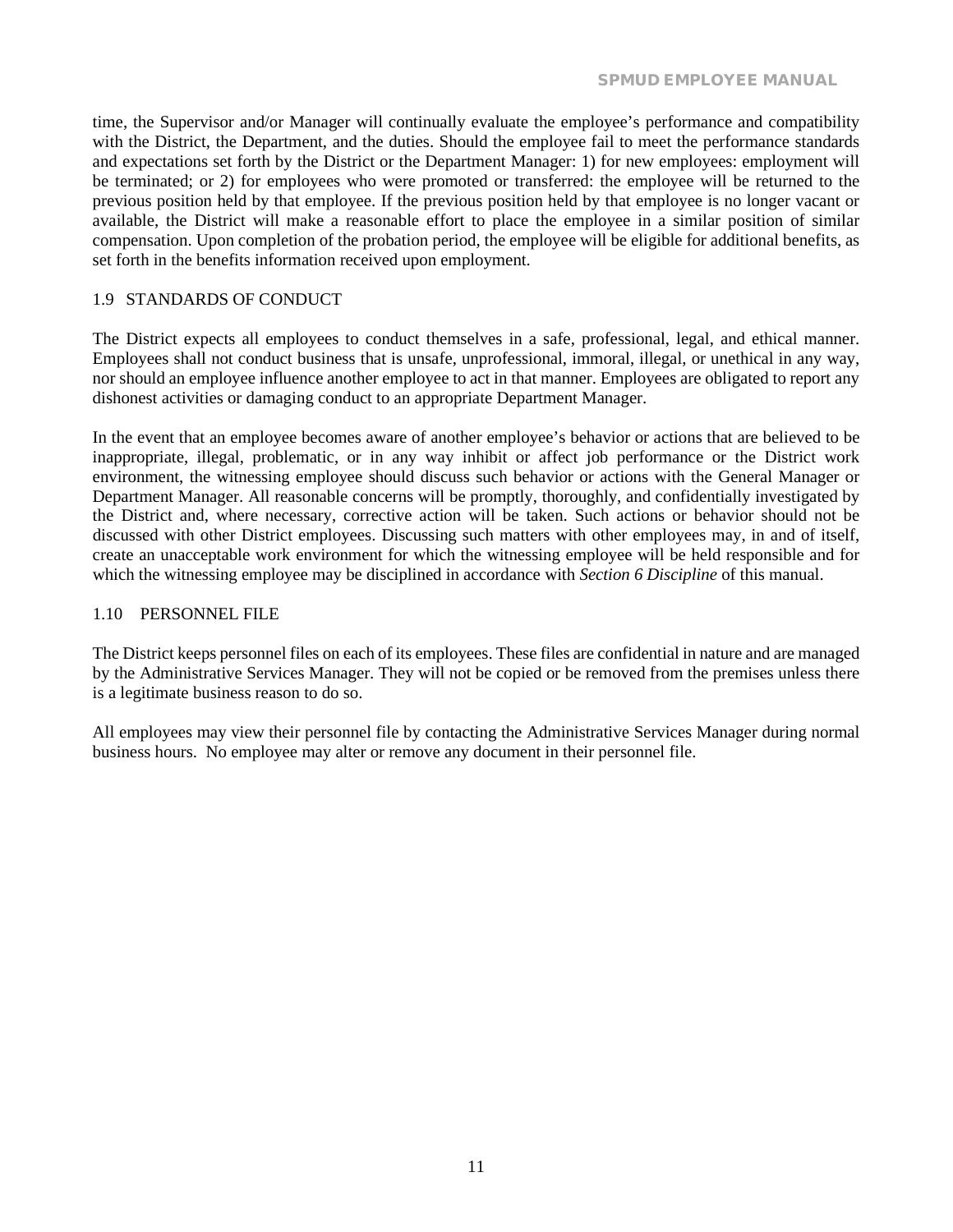# <span id="page-12-0"></span>**2. GENERAL PROVISIONS AND PROCEDURES**

### <span id="page-12-1"></span>2.1 ORIENTATION

In accordance with federal law, both new employees and re-hires will be required to provide documentation of identity and eligibility to work in the United States. New employees will also receive a copy of the District Civil Service System Employee Manual and will be given the time to read it and ask any clarifying questions of a Manager. A signed copy of the *Acknowledgement, Receipt of Understanding & Non-Disclosure Agreement* will be placed in the employee's personnel file. An employee orientation will be conducted in coordination with the hiring department by Administrative Services and will provide information about the District's operations, benefits, policies, and procedures for each new employee.

#### <span id="page-12-2"></span>2.2 REPORTING CHANGES

All District employees are responsible for promptly notifying the Administrative Services Manager of any change in their name, address, telephone number, marital status, citizenship, tax withholding allowances, emergency contact information, insurance beneficiary, or dependent insurance coverage. Accurate and correct information is vital for benefits, insurance records, and other District files.

#### <span id="page-12-3"></span>2.3 JOB CLASSIFICATIONS

Employee Classification**:** Employees are classified by two major categories: "Exempt" and "Non- Exempt." This Manual applies to both Exempt and Non-Exempt employees.

Exempt employees are so noted in their Job Descriptions and fall into one or more of the following classifications: Executive, Professional, or Administrative. These employees are exempt from the applicable provisions of state and federal wage and hour laws (FLSA).

Non-Exempt employees are all other employees and are eligible to receive overtime pay in accordance with state and federal wage and hour laws under the Federal Labor Standards Act (FLSA) or any other similar state or local laws. These employees are required to submit an accurate time record for each pay period, reflecting actual work, and approved by the appropriate Manager for the purpose of tracking hours worked and calculating compensation.

Employee Status: Employees (not including Directors and contract personnel) are also classified within one of the following three statuses:

- Full-Time: any employee that is regularly scheduled to work a regular workweek. Full-time employees are eligible for standard District benefits.
- Part-Time: any employee that is regularly scheduled to work less than a regular workweek. Part-time employees may be eligible for reduced District benefits.
- Temporary: any temporary work that has a predetermined start and end date and/or does not exceed 1000 hours of employment per fiscal year. Temporary employees are not eligible for any District benefits.

#### <span id="page-12-4"></span>2.4 PAY PERIODS

A pay period is defined as a two (2) week period commencing on Thursday and ending on Wednesday. The *Regular Work Week* starts at 11:00 a.m. on Friday and ends at 10:59 a.m. the following Friday.

#### <span id="page-12-5"></span>2.5 HOURS OF WORK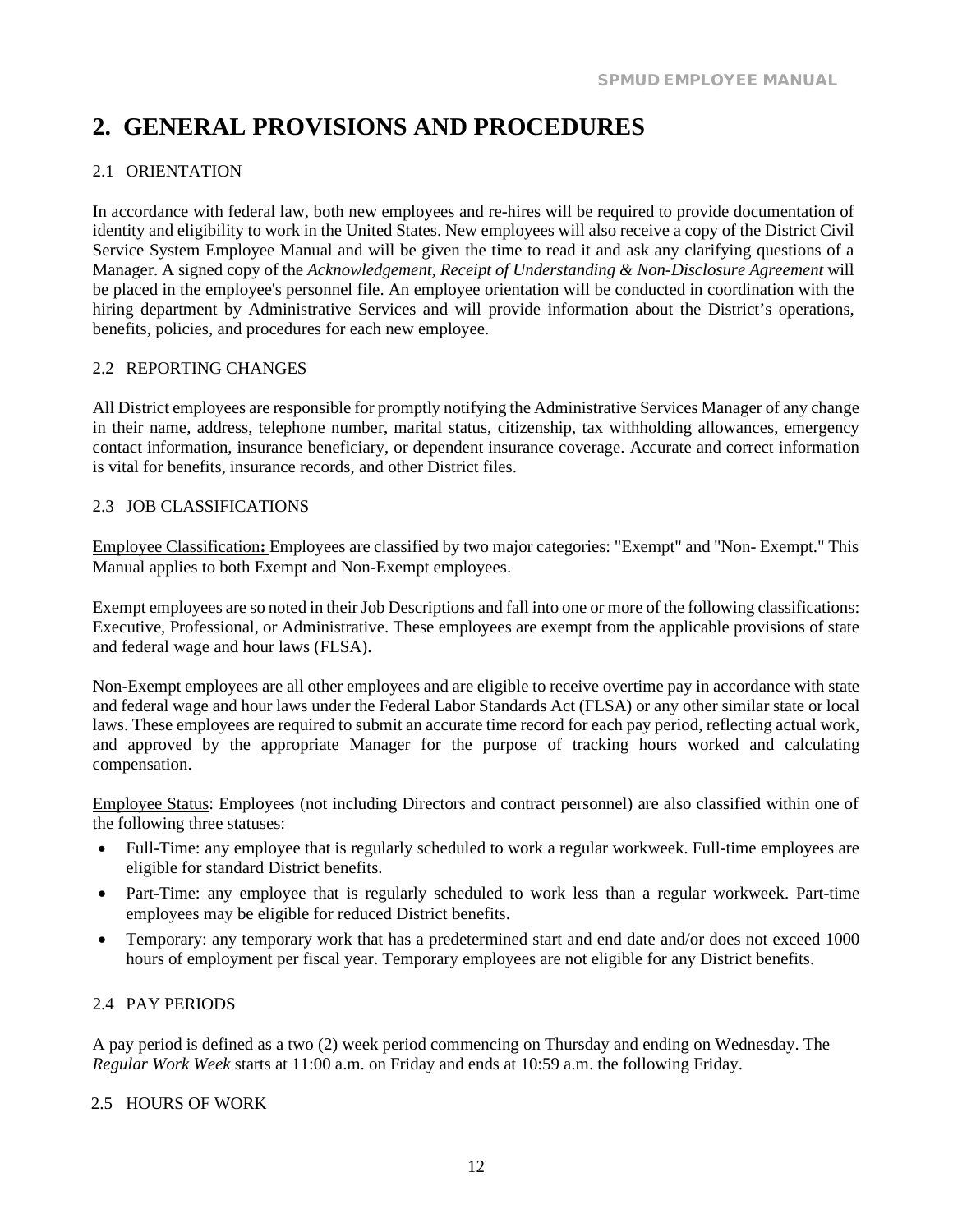All District employees work a 9/80 work schedule (nine (9) days over two (2) weeks equaling eighty (80) hours). This typically consists of working nine (9) hour days, four (4) days per calendar week, and one (1) eight (8) hour day, every other calendar week. For most employees this will be nine (9) hours Monday through Thursday, from 7:00 a.m. to 4:30 p.m. and eight (8) hours every other Friday from 7:00 a.m. to 3:30 p.m. Variations to this schedule must be approved in advance by the Department Manager.

Schedules may vary based on the District's needs. Employees may not deviate from the District's hours of work unless a Department Manager specifically approves a request in writing.

Breaks: A ten (10) minute work break with pay will be permitted at the discretion of the supervisor during each period of four (4) consecutive work hours. Work breaks should be staggered among the employees to maintain the efficiency and continuity of work. All work schedules include a thirty (30) minute meal period at mid-day without pay and shall be coordinated to provide continuous service to the public, as necessary.

Time Keeping: All employees are required to accurately log hours worked per job code on their electronic time sheets and have it approved by their Department Manager. It is strictly forbidden for an employee to fill out another employee's time sheet. A Department Manager has the authority to use discretion in completing and altering timesheets, as necessary. Additional work-related details must also be completed on the time sheets as required by their Department Manager.

The Business Office is open five days a week:

- Monday through Thursday from 8:00 a.m. to 4:30 p.m.
- Friday from  $7:00$  a.m. to  $3:30$  p.m.

#### <span id="page-13-0"></span>2.6 OVERTIME

The Department Manager or Supervisor shall approve overtime prior to the overtime being worked. Exempt employees are not eligible for overtime pay. Non-Exempt employees are to be paid time at one and one-half (1.5) times the employee's regular rate of pay, or in lieu of overtime pay can receive Compensation Time Earned (CTE) at one and one-half times (1.5) the number of overtime hours for work time that exceeds the 9/80 work schedule. Employees asked to work overtime are expected to do so. The calculation of overtime hours will not include holiday, sick leave, or vacation days during a given scheduled workweek. Employees called to work on their day off or called out for work after they have left the job shall be paid for such time worked at the overtime rate with a two (2) hour minimum per day. The start and end of such compensation will be based upon arrival at the District's Corporation Yard before and after completion of the assignment. All callouts and overtime worked are subject to the review and approval of the Department Manager before payment of the overtime will be authorized.

#### <span id="page-13-1"></span>2.7 DOUBLE TIME

Double time pay is typically earned when an employee works more than twelve (12) hours in one workday, or more than eight (8) hours on the seventh ( $7<sup>th</sup>$ ) consecutive day of work in a workweek. Double time pay is paid to employees who respond to callouts during Thanksgiving Day and Christmas Day.

The total number of hours worked in a single workday resets at the beginning of the workday, which is midnight. The total number of hours worked in a workweek reset at the start of the first workday of a new workweek. Vacation, sick, holiday, and other non-worked hours do not count toward daily or weekly overtime thresholds.

#### <span id="page-13-2"></span>2.8 COMPENSATION TIME

(For Full Time Positions): Compensation time may be earned in lieu of overtime pay at the rate of one and onehalf (1.5) hours earned for each hour of overtime worked. The decision to take compensation time or overtime pay must be made by the employee within the pay period earned. Compensation time must be used prior to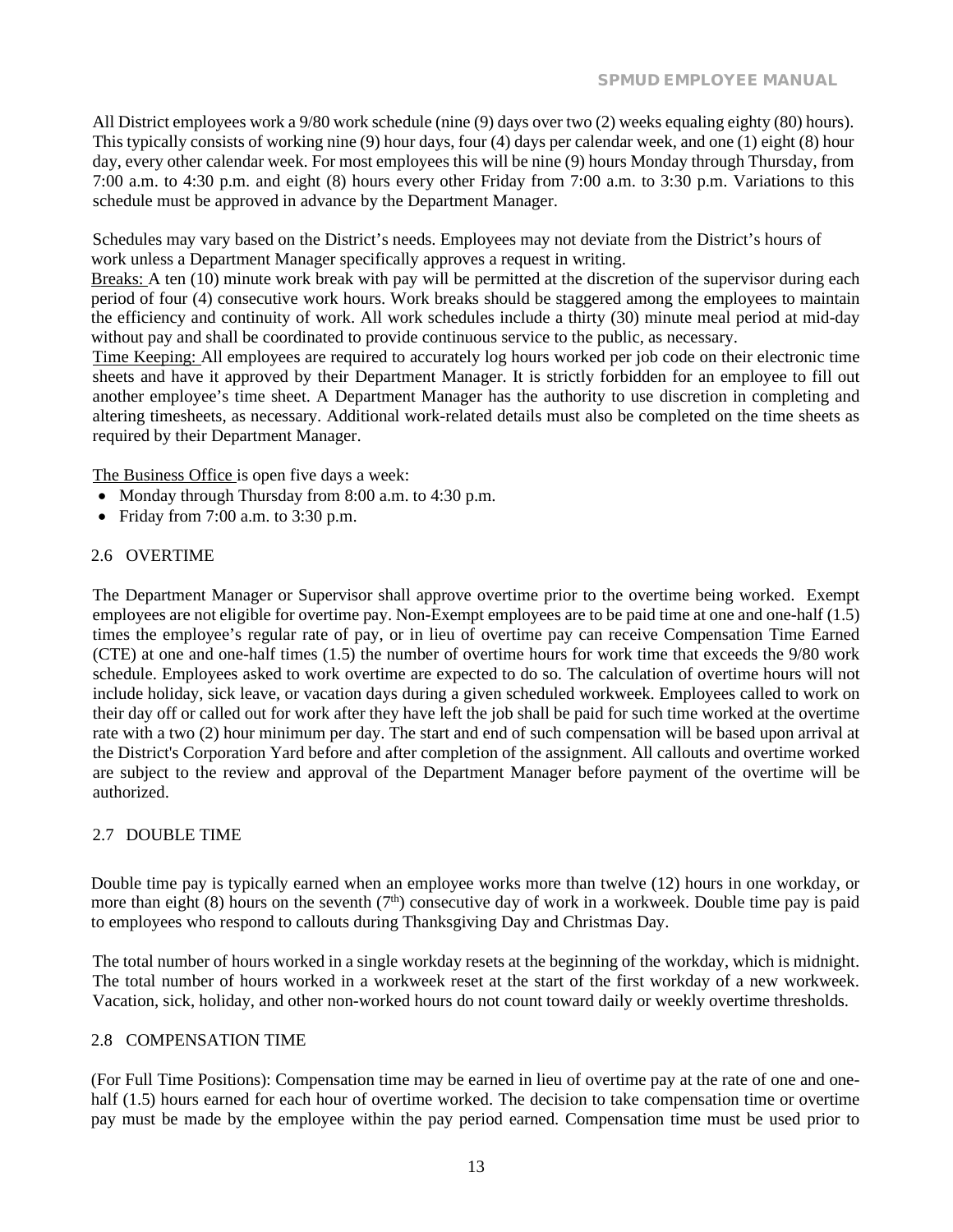vacation time.

- Compensation time earned (CTE) balances shall comply with FLSA legal limits.
- CTE may be taken as compensation time off (CTO) with the prior approval of the appointing authority or designee. Employees shall submit requests to use CTE as time off within a reasonable time period prior to the requested date(s). In keeping with FLSA requirements, approval of this request will be permitted unless the Supervisor determines that use of CTE would unduly disrupt the operations of the department.
- Compensation time in excess of twenty (20) hours that has been earned and not used by the last day of the calendar year, shall be paid out in cash.
- While on a leave of absence, employees will be required to use all CTE balances prior to going into an unpaid status. If integrating with State Disability Insurance (SDI), Paid Family Leave (PFL), or Workers' Compensation benefits, unpaid hours will be authorized for only the amount of time required for integration purposes.

#### <span id="page-14-0"></span>2.9 STANDBY DUTY

To provide for emergencies that occur outside regular or normal work hours, certain job descriptions include weekly tours of stand-by duty. The regular tour of stand-by duty will be for a seven (7) day weeks, commencing at 7:00 a.m. each Thursday.

Availability**:** Employees on stand-by duty are subject to call whenever needed and shall keep themselves available for call and shall keep the District informed of the telephone number by which they can be called. Employees on stand-by duty shall keep the pager and District cell phone with them at all times. Employees on vacation leave or sick leave, other than medical appointments, will be excluded from stand-by duty.

Duty List: Assignment, distribution and rotation of stand-by duty will be made equally among all employees whose job description includes stand-by duty. Substitutions and switching tours of standby duty must be in accordance with EXHIBIT D*, SECTION D.9 Standby Duty*. The duty employee or substitute is required to notify the Department Manager or Supervisor at the start of duty. In the case of emergency if the scheduled duty employee is unavailable to work, the next person on the list is responsible for coverage.

Standby Pay: Compensation for stand-by duty will be paid at the rate of \$55.00 per day. Overtime worked and accrued as a result of a call-out while on stand-by duty will be paid at the rate listed, subject to a two (2) hour minimum per day. If the scheduled duty employee is unavailable to work, the next person on the list is responsible for coverage.

#### <span id="page-14-1"></span>2.10 SHIFT DIFFERENTIAL PAY

During emergencies, employees may be required to work a swing shift (3:00 p.m. to 11:00 p.m.) or a graveyard shift (11:00 p.m. to 7:00 a.m.). Employees working a swing shift shall be paid at one and one-half (1.5) times their normal wage. Employees working a graveyard shift shall be paid at one and three-quarters (1.75) times their normal wage. Employees who work overtime in conjunction with a swing or graveyard shift shall be paid at two (2) times their normal wage.

#### <span id="page-14-2"></span>2.11 SALARY

Wages and salaries shall advance as designated in the salary ranges for each individual job classification and based upon individual performance. Salary increases are based on performance or promotion. No step increase within a salary range is automatic. All salary increases are at the discretion of the General Manager.

The employee's salary schedule is set on the basis of a regular monthly sum. The hourly rate is based on the monthly sum divided by 173.3 (2080 work hours/year divided by 12 months/year).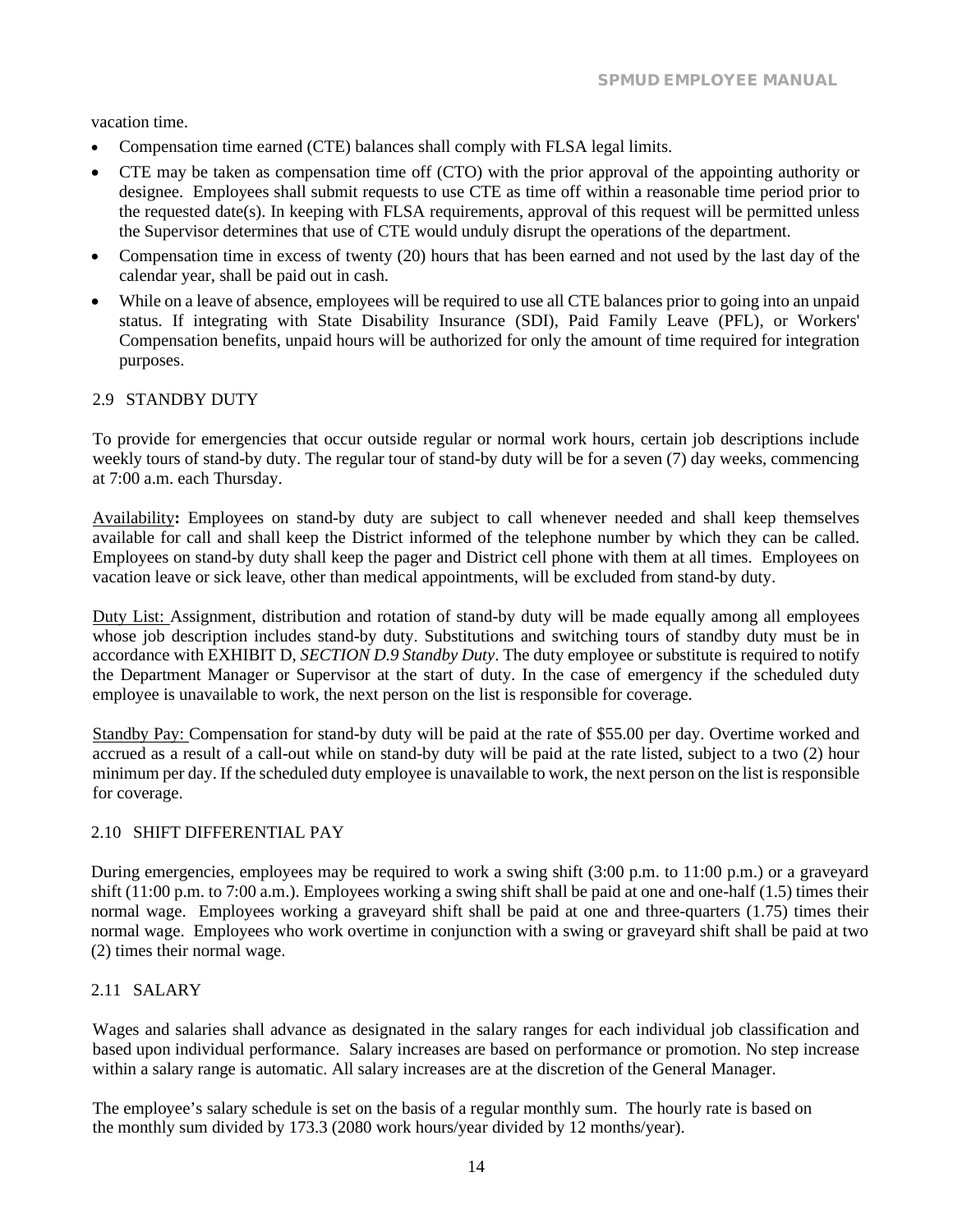The General Manager's compensation shall be determined by the Board of Directors. All other employees' wages or salaries and benefits will be determined through MOU negotiations, subject to the final approval by the Board of Directors.

Salary increases approved by the General Manager will typically occur in the following schedule:

Step A – Recruitment

Step B – Based on performance appraisal at twelve months.

Step C – Based on performance appraisal at twelve months at Step B.

Step D – Based on performance appraisal at twelve months at Step C.

Step E – Based on performance appraisal at twelve months at Step D.

Employees hired at mid-range shall progress in a sequence substantially in conformance with the above schedule.

#### <span id="page-15-0"></span>2.12 PAYROLL

Payday will be every other Friday or the day prior when observed holidays fall on payday. Payroll is made through Direct Deposit; employees shall provide account and bank routing information to the Administrative Services Department. Employees may split their payroll deposits amongst multiple bank accounts., Changes must be submitted to Administrative Services on a Direct Deposit form prior to the end of the pay period.

#### <span id="page-15-1"></span>2.13 PERFORMANCE REVIEWS

Every District employee will be subject to a performance review and evaluation at least once a year. The employee's Department Manager will give these reviews. The reviews will focus on job-related goals and objectives as well as strengths and weaknesses and overall fit with the District. Goals and improvement plans will be mapped out each review period and progress will be measured at the next review.

Performance reviews will be considered for salary step increases and/or promotions. Employees will have the opportunity to thoroughly review all performance appraisals and provide a written opinion. All performance reviews and responses will be reviewed by the General Manager and become part of an employee's personnel file.

#### <span id="page-15-2"></span>2.14 FLEXIBLE CLASSIFICATIONS

Promotions to the next series in a flexible classification (I/II/III) will only be considered when an employee has met the education and experience requirements of the next series as specified in the job description AND has demonstrated the ability to perform all duties of their current series meeting the requirements of the established performance standards.

Appointments within a flexible classification to any series other than the first series, require a formal written justification detailing the experience and education of the candidate/employee and any other relevant information that qualifies the candidate/employee for appointment above the first series.

#### <span id="page-15-3"></span>2.15 EXPENSE REIMBURSEMENT

In accordance with *District Policy 2025 – Expenditure Reimbursement*, the District will reimburse employees for reasonable pre-approved business expenses. Reasonable expenses while traveling on District business include travel fares, accommodations, car rental, meals, tips, telephone charges, and purchases on behalf of the District.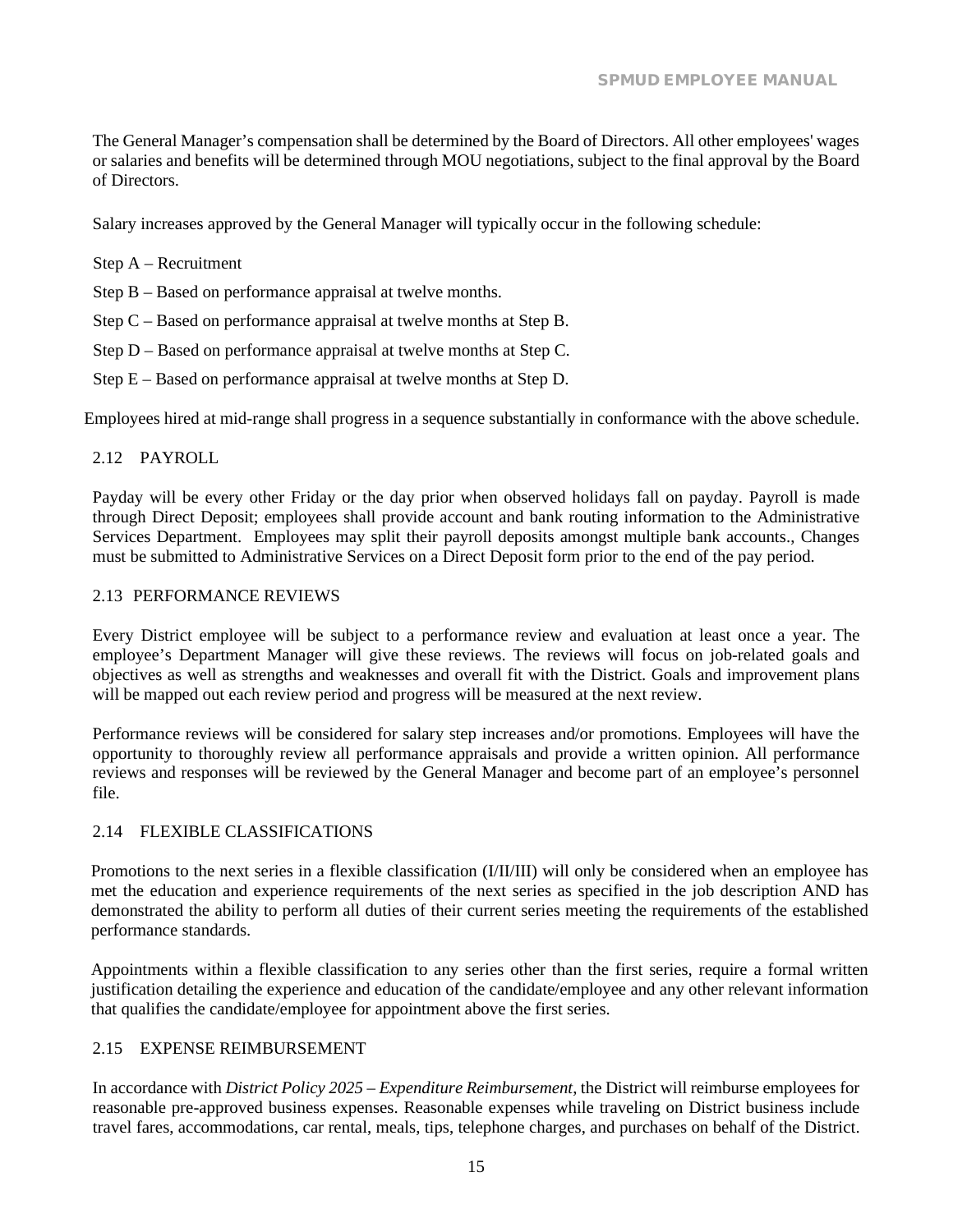Local expenses include District purchases and other expenses when on District action. Please consult the District Policy Handbook for more detailed information.

All expenses must be submitted and approved by the employee's Department Manager prior to submission for reimbursement. Whenever possible and in situations where the employee may question the reasonableness of an expense, the employee should secure approval in advance of incurring the expense. Unreasonable or excessive expenses will not be reimbursed. Any questions should be directed to the employee's Department Manager.

Managers or any employee who is issued a District Credit Card, may utilize the card for business purposes only, and receipts must be provided to their respective Manager before submittal to the Administrative Services Department for payment.

#### <span id="page-16-0"></span>2.16 ATTENDANCE & PUNCTUALITY

Employees are expected to be responsible for being at work and arriving on time. Punctuality and regular attendance are important to the smooth operation of the District. Excessive tardiness or absenteeism impacts the District's ability to perform work and places an unfair burden on co-workers. Therefore, unless the absence is permitted or excused under the District's holiday, vacation, sick, or other policies employees will be present at the beginning of the workday. If an employee is going to be absent or late, it is their responsibility to contact their Manager or Supervisor as soon as possible, in advance of lateness and no later than the start of the workday. If an employee is absent for more than one day, the Department Manager must be notified each day.

An employee who is absent for reasons other than those permitted or excused by the District's holiday, vacation, or leave policies, or who repeatedly fails to provide notice as required, is considered absent without leave and will be subject to appropriate disciplinary action, up to and including termination.

#### <span id="page-16-1"></span>2.17 AVAILABILITY FOR WORK

Employees must be in proper attire and ready for work at the start of the regular workday. Employees are required to comply with the Performance and Behavior Standards found in EXHIBIT D.

#### <span id="page-16-2"></span>2.18 HOLIDAYS

The following are paid holidays for eligible employees:

- 1. New Year's Day
- 2. Martin Luther King Day
- 3. President's Day
- 4. Memorial Day
- 5. Independence Day
- 6. Labor Day
- 7. Veteran's Day
- 8. Thanksgiving Day
- 9. Friday following Thanksgiving Day
- 10. Christmas Eve Day
- 11. Christmas Day
- 12. Personal Leave Day (floating holiday)

#### Notes:

a. Holidays will be awarded and taken in whole day increments constituting either nine (9) hours (if the holiday occurs on the employees normal nine (9) hour workday), or eight (8) hours (if the holiday occurs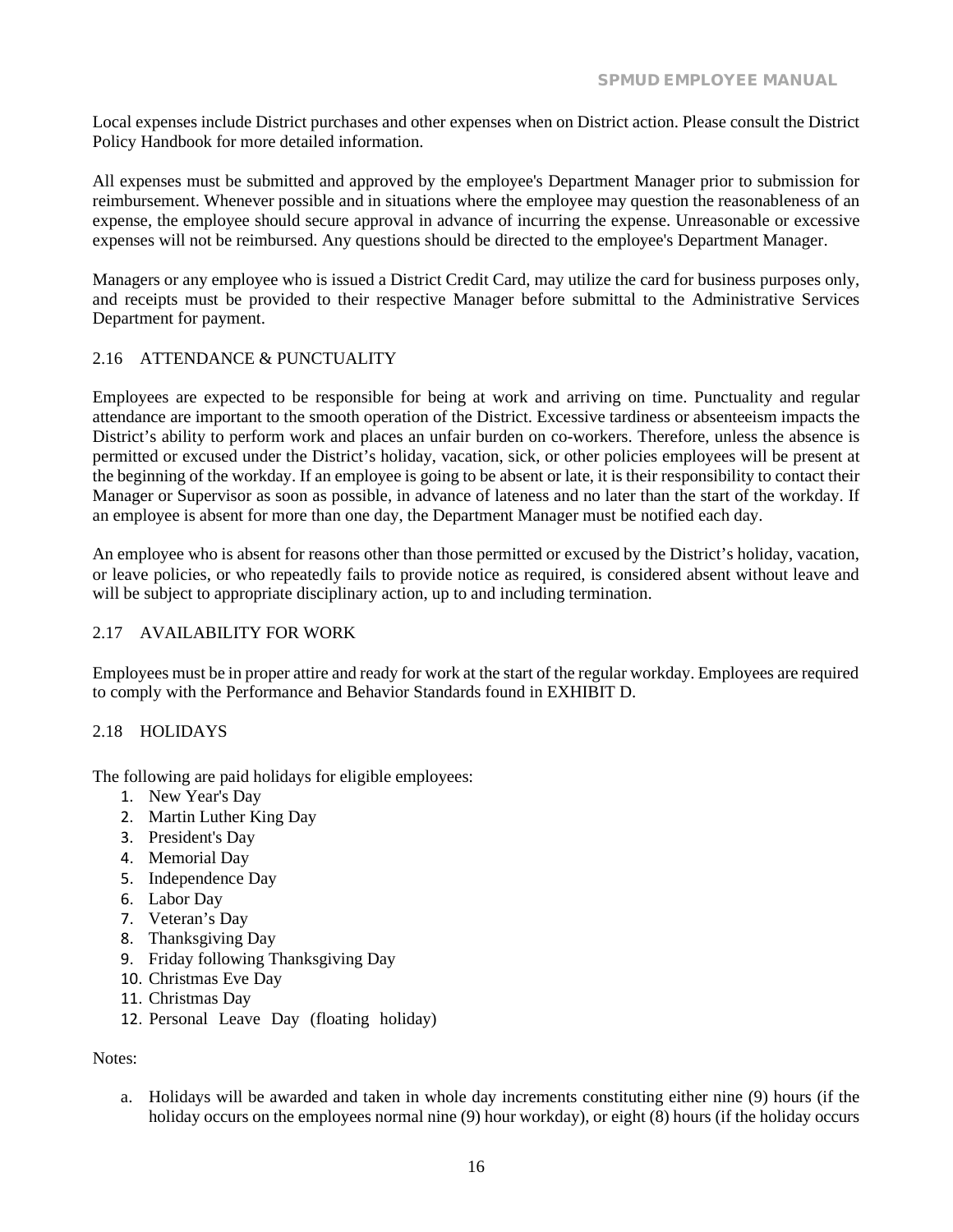on the employees normal eight (8) hour workday). When an authorized paid holiday falls on a Saturday, the preceding Friday shall be observed as an authorized paid holiday; or when an authorized paid holiday falls on a Sunday, the following Monday shall be observed as an authorized paid holiday. Employees who have exhausted their paid leave and are not covered by FMLA/CFRA or a District approved reasonable accommodation will not be entitled to receive holiday pay.

- b. If a holiday falls on an employee's regularly scheduled 9/80 day off and the District is closed, the employee will have nine (9) hours (if the holiday occurs on the employees normal nine (9) hour workday), or eight (8) hours (if the holiday occurs on the employees normal eight (8) hour work day) of Holiday Earned time added to their leave balances. Holiday Earned time must be utilized within the same fiscal year it is accrued and shall be utilized in increments no smaller than 30 minutes. Holiday Earned hours that have not been utilized by the end of the fiscal year shall be paid out to the employee at their regular rate of pay.
- c. A Personal Leave Day (floating holiday) of nine (9) hours is given to employees on the first working day of the calendar year and is to be used during the same calendar year with the Manager's approval. Personal Leave hours will not be carried over at the end of the calendar year. If an employee's Personal Leave Day has not been utilized by December 31<sup>st</sup>, the employee shall be paid out at their regular rate of pay.
- d. The District will make reasonable efforts to accommodate holidays pertaining to an employee's established beliefs that are not included in the above list. Employees should speak with their Manager to obtain approval for taking time off to observe such holidays.

#### <span id="page-17-0"></span>2.19 VACATION

Each employee is required to notify their Department Manager, in advance, of the dates of all approved vacation or leave time to be taken. Short notice vacation requests that do not adversely impact daily operations will be considered.

|                                       | Employee Accrual Schedule: Vacation time is offered to full-time eligible employees based on a 'Years of |  |
|---------------------------------------|----------------------------------------------------------------------------------------------------------|--|
| Service' schedule, as outlined below: |                                                                                                          |  |

| <b>Years of Service</b>                                                     | <b>Accrual Rate</b><br>(hours per year) | <b>Accrual Rate</b><br>(hours per pay | <b>Maximum Vacation</b><br><b>Accumulation</b> (hours) |
|-----------------------------------------------------------------------------|-----------------------------------------|---------------------------------------|--------------------------------------------------------|
| $0 - 48$ months of service                                                  | 80                                      | 3.077                                 | 240                                                    |
| 49 - 108 months of service<br>(beginning of 5 yrs. to end of 9 yrs.)        | 120                                     | 4.615                                 | 300                                                    |
| 109 - 168 months of service<br>(beginning of 10 yrs. to end of 14)<br>yrs.) | 160                                     | 6.154                                 | 380                                                    |
| 169 - 228 months of service<br>(beginning of 15 yrs. to end of 19)<br>yrs.) | 180                                     | 6.923                                 | 380                                                    |
| 229 months of service<br>(beginning of 20 yrs.)                             | 200                                     | 7.692                                 | 380                                                    |

Vacation time accrues during a new employee's probationary period. However, vacation time is generally not to be utilized until the employee has been employed by the District for at least six (6) months and is subject to the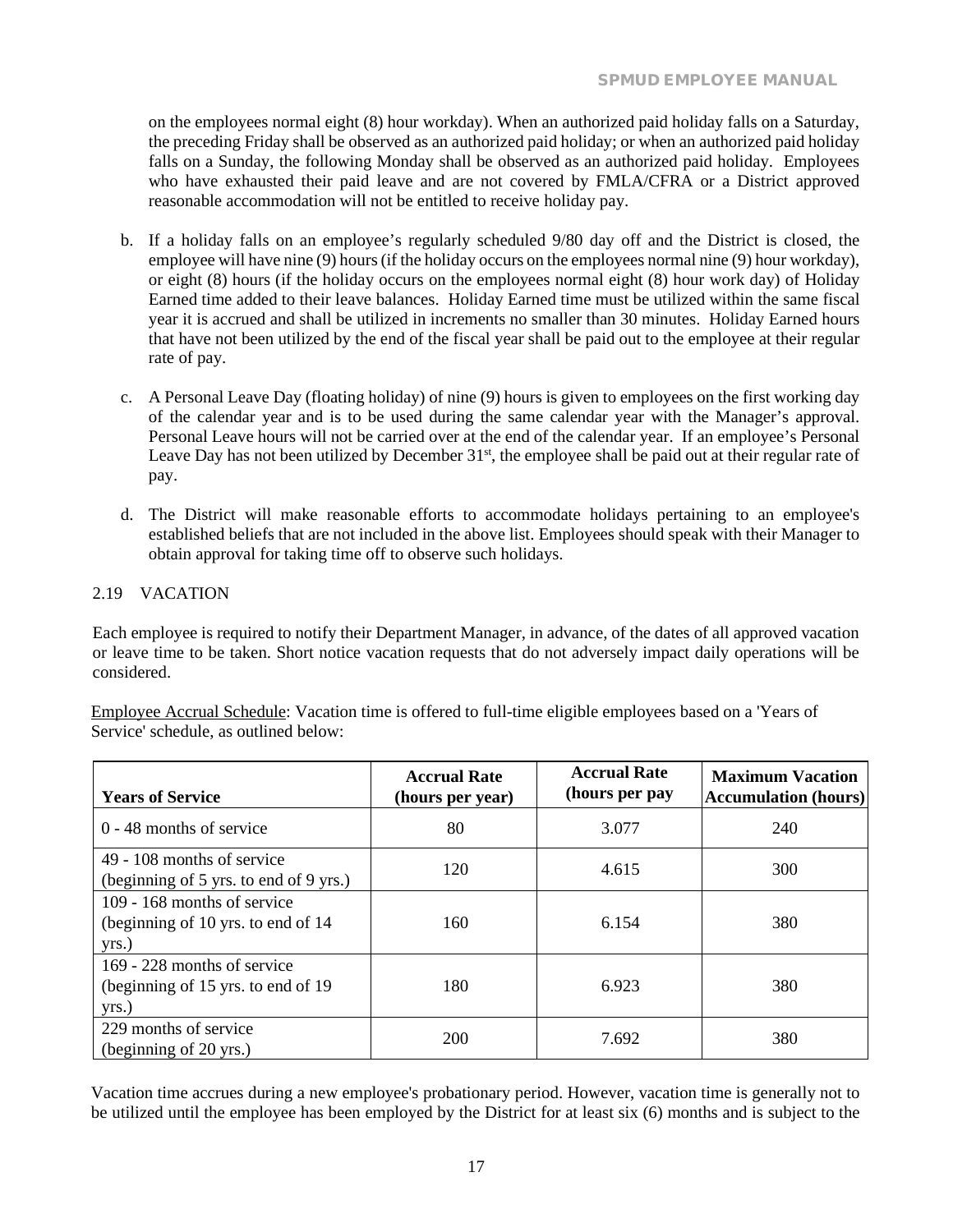approval of the Department Manager.

Management Accrual Schedule is as follows:

| <b>Years of Service</b>                        | <b>Accrual Rate</b><br>(hours per year) | <b>Accrual Rate</b><br>(hours per pay period) | <b>Maximum Vacation</b><br><b>Accumulation (hours)</b> |
|------------------------------------------------|-----------------------------------------|-----------------------------------------------|--------------------------------------------------------|
| 0-36 months of service                         | 120                                     | 4.615                                         | 240                                                    |
| 37 months of service<br>(beginning of 4 years) | 200                                     | 7.692                                         | 400                                                    |

#### 1. Maximum Vacation Accumulation

(i) **for Employees** is as follows:

Earn 80 hours per year (first 4 years) – maximum accumulation 240 hours. Earn 120 hours per year (5 to 10 years) – maximum accumulation 300 hours. Earn 120+ hours per year (after 10 years) – maximum accumulation 380 hours.

(ii) **for Management Employees** is as follows:

Earn 120 hours per year (first 3 years) – maximum accrual 240 hours. Earn 200 hours per year (after 3 years) – maximum accrual 400 hours.

If an employee's earned but unused vacation time reaches the maximum amount, the employee will cease earning and accruing vacation time. If the employee later uses enough vacation to fall below the maximum, they will resume earning vacation time until the maximum is reached again. Vacation time will be utilized in increments no smaller than 30 minutes All scheduled vacation time is subject to the final approval of the Department Manager.

At termination of employment for any reason, including retirement and voluntary termination, the District shall compensate the full time or part-time benefitted employee for their accumulated vacation time accrued through the last actual pay period prior to their leaving at their straight time rate of pay at the time of termination. A special deferral of the paid vacation may be made into the Mass Mutual deferred compensation program with prior approval and within the guidelines of the South Placer Municipal Utility District Deferred Compensation Plan.

Cash Out: Employees may cash out up to forty (40) hours (sixty (60) hours after fifteen (15) years of service) of accrued vacation leave each calendar year; however, a balance of forty (40) hours must be retained.

Management Employees may cash out up to sixty (60) hours of accrued vacation leave each calendar year; however, a balance of forty (40) hours must be retained.

A Vacation Cash-out Form must be completed and submitted to the Administrative Services Manager for approval prior to the end of the pay period for which the cash out of vacation is requested.

Additional Vacation Cash-outs may be approved under special circumstances. A written request along with justification for the cash-out must be made to the General Manager.

Hardship Gift: Employees may gift up to eighty (80) hours of accrued vacation leave to another employee that has exhausted their leave balances and requires additional time off due to a personal health issue or a family member's health issue. A Vacation Hardship Gift Form must be completed and submitted to the Administrative Services Manager for approval.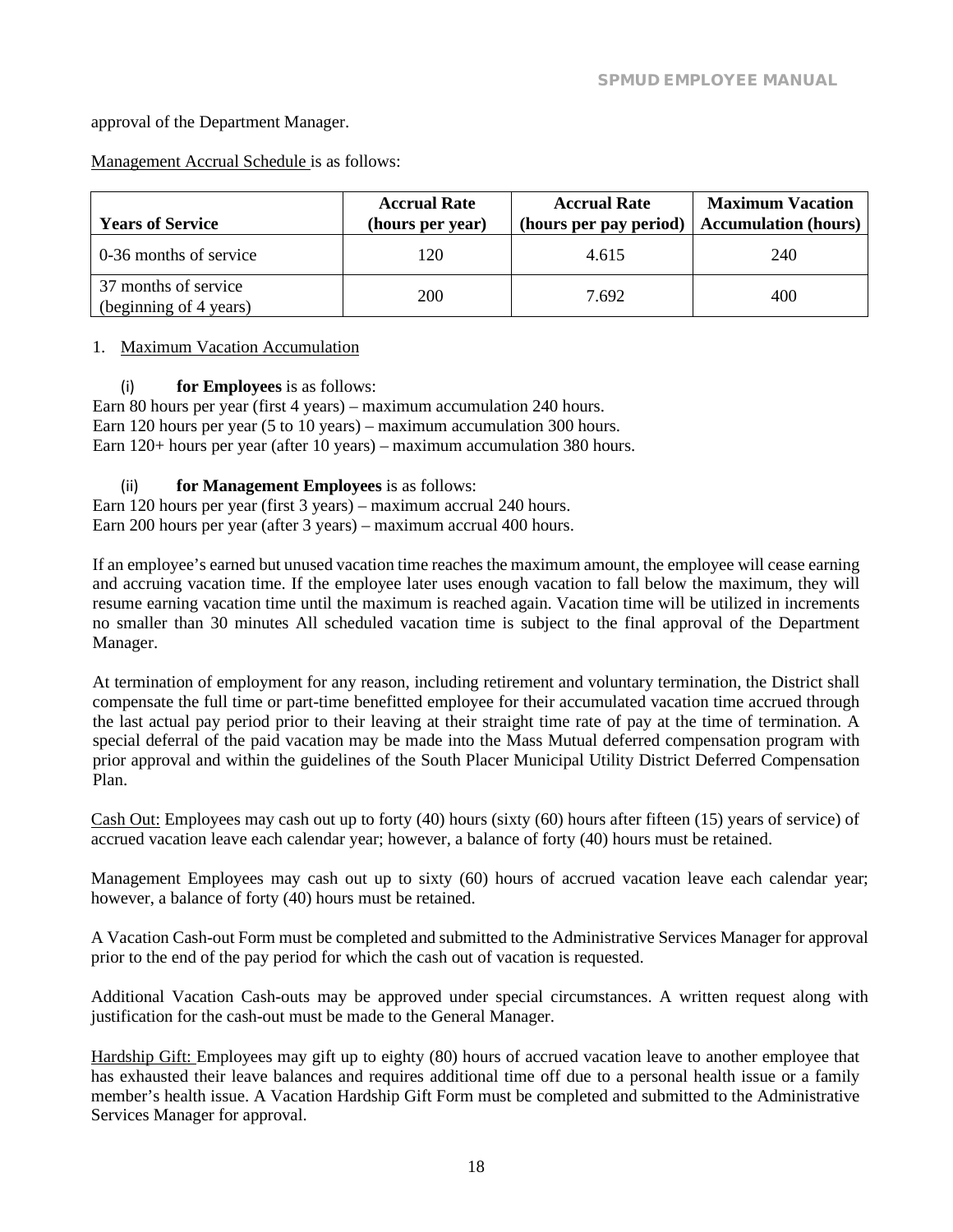#### <span id="page-19-0"></span>2.20 WORKPLACE RESTRICTIONS

Drugs and Alcohol: In accordance with District *Policy 2030 – Alcohol and Drug Testing Policy,* the District will not tolerate the use or possession of alcohol or illegal drugs (including the abuse of any legal drug) on the job or on District property during hours of operation. Employees using or possessing alcohol or illegal drugs on District property or while at work or who report to work under the influence of alcohol or illegal drugs will be subject to disciplinary action, up to and including termination.

Marijuana remains an illegal drug under Federal Law. Employees using or possessing marijuana on District property or while at work or who report to work under the influence of marijuana, regardless of the possession of a medical marijuana card, will be subject to disciplinary action up to and including termination. A positive test result for marijuana conducted under the District's *Alcohol and Drug Testing Policy* will be treated as a positive result for an illegal drug.

Workplace Violence: The District is committed to preventing workplace violence and to maintaining a safe work environment. The District has adopted the following guidelines to deal with intimidation, harassment, or other threats of or actual violence that may occur onsite or offsite during work-related activities. These guidelines are in conformance with District *Policy 2037 – Workplace Violence Policy*. All full and part-time, temporary and contract employees are covered under this policy.

All employees, customers, vendors, and business associates should be treated with courtesy and respect at all times. Employees are expected to refrain from fighting, "horseplay," or other conduct that may be dangerous to others. Conduct that threatens intimidates or coerces another employee, customer, vendor, or business associate will not be tolerated. The District resources may not be used to threaten, stalk, or harass anyone at or outside the workplace. The District treats threats coming from an abusive personal relationship as it does other forms of violence.

Indirect or direct threats of violence, incidents of actual violence, and suspicious individuals or activities should be reported as soon as possible to a Supervisor, or any member of senior management. When reporting a threat or incident of violence, the employee should be as specific and detailed as possible. Employees should not place themselves in peril, nor should they attempt to intercede during an incident.

Use or possession of a weapon, firearm, or fixed blade knife is prohibited on District property or while on District business unless allowed by state law or local ordinance and permitted in writing by the General Manager.

Employees should promptly inform the Administrative Services Manager or General Manager of any protective or restraining order that they have obtained that lists the workplace as a protected area. Employees are encouraged to report safety concerns with regard to intimate partner violence. The District will not retaliate against employees making good-faith reports. The District is committed to supporting victims of intimate partner violence by providing referrals to the District's employee assistance program and community resources and providing time off for reasons related to intimate partner violence.

The District will promptly and thoroughly investigate all reports of threats of violence or incidents of actual violence and of suspicious individuals or activities. The identity of the individual making a report will be protected as much as possible. The District will not retaliate against employees making good-faith reports of violence, threats, or suspicious individuals or activities. To maintain workplace safety and the integrity of its investigation, the District may suspend employees suspected of workplace violence or threats of violence, either with or without pay, pending investigation.

The District encourages employees to bring their disputes to the attention of their Supervisor or the General Manager before the situation escalates. The District will not discipline employees for raising such concerns.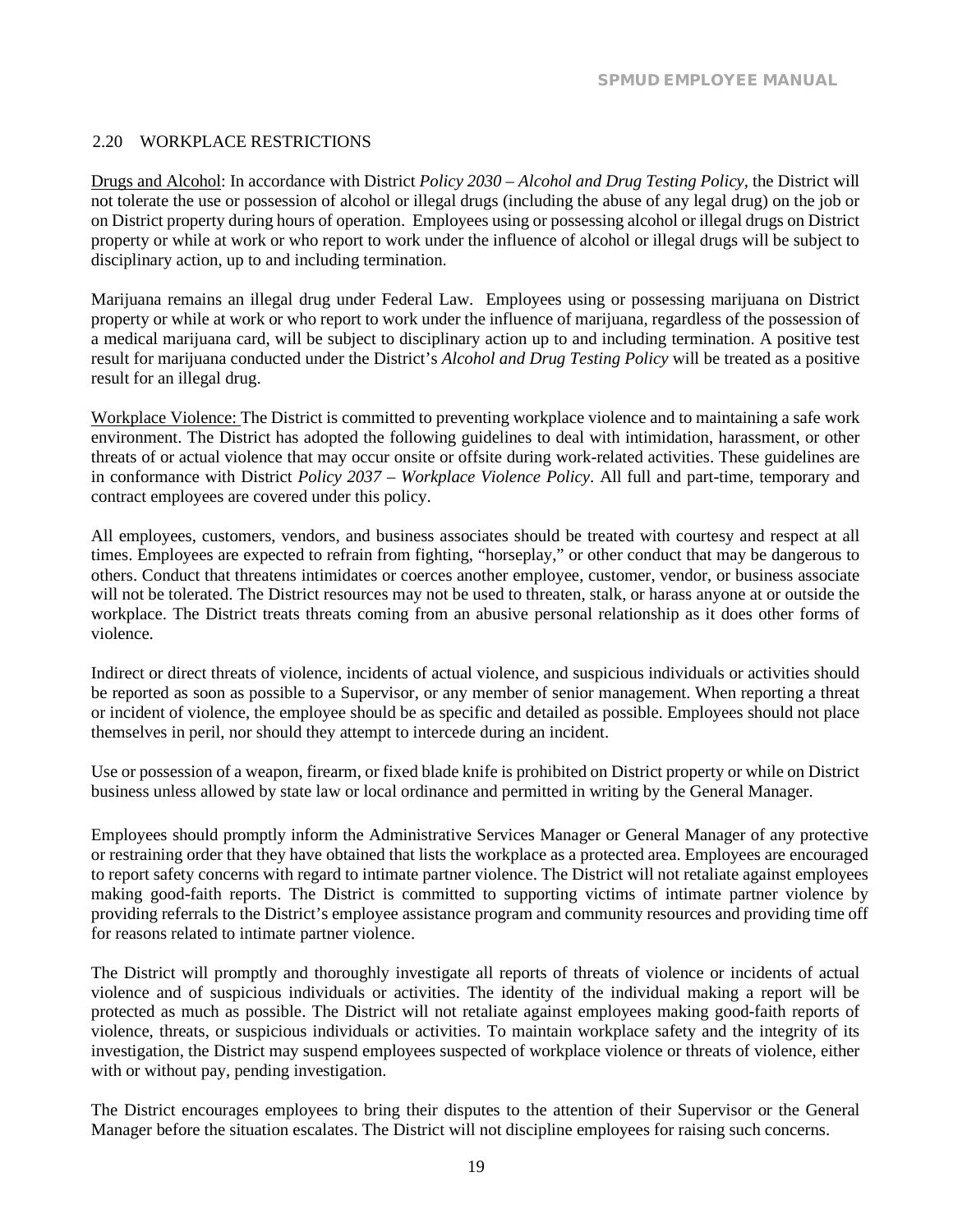Anyone found to be responsible for threats of or actual violence or other conduct that is in violation of these guidelines will be subject to prompt disciplinary action up to and including termination of employment and the involvement of appropriate law enforcement authorities, as needed.

Tobacco Use: Tobacco Use, consisting of pipes, cigars, and cigarettes is not allowed inside or within twenty (20) feet of any of the District office spaces, buildings, doors, equipment, workplace maintenance sites, vehicles, or storage areas. This provision also includes any electronic cigarette, e-cigarette or handheld electronic device that vaporizes a flavored liquid, which the user inhales. This provision does not apply to smokeless tobacco or tobacco that is not burned, also known as chewing tobacco, oral tobacco, spitting tobacco, dip, chew, or snuff. Employees using smokeless tobacco must take extra care in keeping their surroundings and District facilities clean and must not express or spit the tobacco unless into a personal container and disposed responsibly into a trash receptacle.

Food and Beverages: The District sometimes has customers in the office. The District's surroundings should always reflect a professional appearance. Eating at an employee's desk is acceptable but should be done unobtrusively and, in a manner, so as to prevent damage to valuable District equipment and other property. All employees are personally responsible for keeping the area around their workstation clean and presentable. Employees are also responsible for returning meeting areas to a clean and presentable condition after use.

Visitors: Only customers and authorized visitors are permitted in the District's offices. Unauthorized salespersons or those collecting for charitable causes must request authorization from the District Headquarters. This is to protect the District from theft or frivolous lawsuits. Visits from friends and family should be kept to a minimum and should not exceed fifteen (15) minutes. Employees are responsible for the conduct of their guests.

All visitors must utilize the front parking lot, enter through the reception area, and receive directions. Any employee that notices an unauthorized visitor should notify their Manager immediately.

Workplace Attire: The District has a casual dress environment; however, employees are expected to use good judgment and taste and to show courtesy to their co-workers and associates by dressing in a fashion that is presentable and appropriate. T-shirts, tank tops, shorts, athletic wear, or tennis shoes should not be worn in the office and shirts with collars are preferred for the men. Logo wear is discouraged and logo wear depicting alcohol, tobacco or firearms is prohibited. Employees are to dress in appropriate business attire for meetings with clients or vendors at the District's offices or other locations. Employees issued uniforms are expected to keep them as presentable as their work permits and use District provided 'coveralls' when appropriate.

#### <span id="page-20-0"></span>2.21 USE OF DISTRICT PROPERTY / FACILITIES

Telephone Use: District phones (both cell and landline) are provided to enable employees to carry out work assignments in an efficient manner. Personal telephone calls (including personal cell phones) should be kept to a minimum and personal toll calls should not be made at the District's expense. Cellular phone use while driving is prohibited unless used in conjunction with a hands-free device.

Voice Mail and Electronic Mail: All electronic and telephone communication systems and all communications and information transmitted by, received from, or stored in these systems are the property of the District and as such are intended for job-related purposes. Personal use should be kept to a minimum. Electronic or telephone communication systems may not be used to transmit messages that may be considered inappropriate under the District's policies, including those promoting harassment.

Employees are not permitted to use a code, access a file, or retrieve any stored communication unless authorized to do so or unless they have received prior clearance from a manager. All passwords or security codes are the property of the District and may be used by the District to access electronic and telephone communications at any time. the District reserves the right to monitor any electronic, telephone, or other communications made using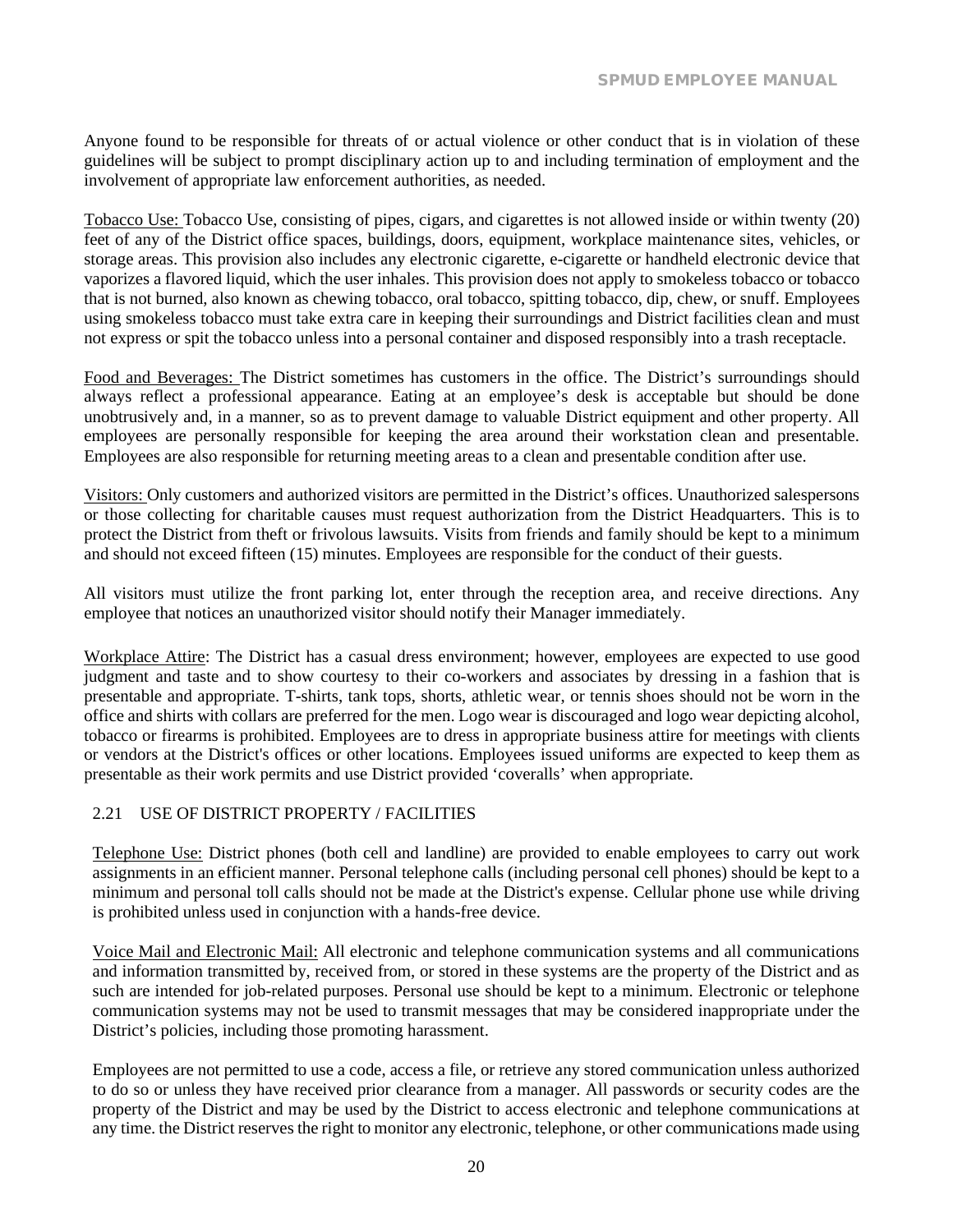the District systems or property.

IT Resources: All IT resources shall remain the property of the District. Employees may not install, upgrade, repair or move IT resources without Manager approval. Only the District approved equipment may have permanent connection to the District networks. Users should consult with the System Administrator for the proper use of portable devices and the relocation and reconnection of desktop devices. The District cannot support unapproved IT resources. Installation, upgrade, repair, or other forms of support will only be performed on the District-owned, leased, or licensed IT resources.

Employees must not use the District IT resources for purposes other than those that support official District business or as defined in this manual. Employees shall not use District IT resources for commercial financial gain or to conduct illegal activities. Except for authorized criminal investigations, employees shall not use the District IT resources to access offensive material on Internet sites, or otherwise send or receive offensive material. Offensive material includes, but is not limited to, sexual comments or images, racial slurs, gender offensive comments, or any comments that would be offensive on the basis of age, sexual orientation, religious beliefs, national origin, or disability.

Use of District Vehicles: All District vehicles are to be used for business purposes only. Transportation of any person unrelated to an approved business purpose is prohibited. If a personal vehicle is utilized for District business, evidence of insurance must be provided to the District. Employees using a District vehicle for personal purposes must receive prior authorization from the General Manager in writing. All employees assigned a take home vehicle must complete a *Take Home Vehicle Authorization Form*. Incidental use of assigned vehicles for personal use is permitted provided this use is not excessive or abusive. Transportation of anyone other than a District employee is not allowed during incidental use.

Use of District Property: All District workspace, including file cabinets and lockers are the property of the District and must be available to management at all times. The use of personal locks on any District property is strictly forbidden. No District property may be used to house personal files or items. No District equipment, including but not limited to vehicles and construction related equipment, lifts, computers, photocopiers, or printers shall be used for personal business or commercial financial gain. Charity and other non-profit uses may be allowed as approved by the General Manager in writing.

Postage, Shipping and Office Supplies: Postage, shipping, use of fax machines and office supplies paid for by the District are for business purposes only and are not to be used for an employee's personal purposes.

#### <span id="page-21-0"></span>2.22 PERSONAL PROPERTY

The District does not assume responsibility for any personal property located on its premises. Employees are to use their own discretion when choosing to bring personal property into the workplace and do so at their own risk. Additionally, employees may not bring or display in the workplace any property that is viewed as inappropriate or offensive to a reasonable person.

#### <span id="page-21-1"></span>2.23 PERSONAL SAFETY

The District has adopted its *Safety Manual*, which sets minimum standards for injury and illness prevention. The manual explains requirements for both the District and its employees in compliance with Cal-OSHA. Each employee will receive necessary training through the District to perform their duties safely. Employees must familiarize themselves with the standards in the safety manual. Unsafe actions by any employee may be cause for disciplinary action. The District provides certain personal safety equipment for each employee in accordance with their duties, as prescribed by law.

#### <span id="page-21-2"></span>2.24 OFFICE/FACILITY SECURITY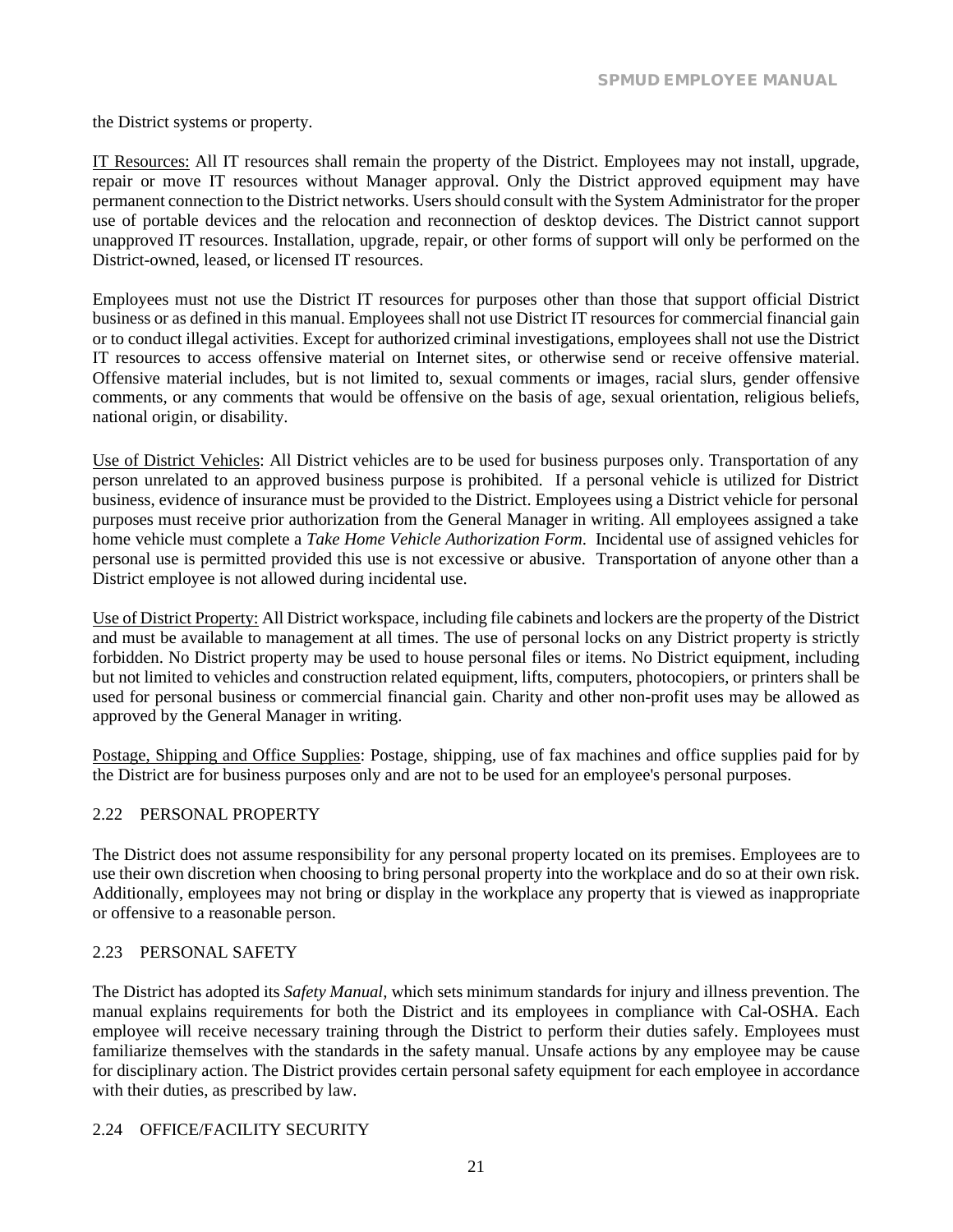Shortly after an employee's start date, they may be given keys and/or key cards along with access codes to gain entry to District facilities. The last employee to leave the facility at night is responsible for making certain that all doors are locked, and alarms are set. The Standby employee shall be responsible for ensuring that all facilities are secure before leaving.

#### <span id="page-22-0"></span>2.25 MONITORING & SEARCHES

All District property is subject to monitoring and review at all times. This includes, but is not limited to, desks, lockers, District vehicles, computers, and email files. Reasons for searches and reviews include, but are not limited to, personal abuse of District property, theft investigation and improper disclosure of confidential information.

The District retains the right to conduct searches at any time. This includes the right to search individual computers or files, even if protected by a password. Any employee that attempts to obtain or alter a password for the purpose of accessing restricted files will be subject to disciplinary action, up to and including termination.

#### <span id="page-22-1"></span>2.26 INVENTIONS AND CREATIVE WORKS

All inventions (as herein defined) shall be and remain the property of the District. "Inventions" shall mean all ideas, inventions, research, plans for products or services, computer software (including, without limitation, source code and object code), computer programs, original works of authorship, characters, know-how, trade secrets, information, data, developments, discoveries, improvements, modifications, technology, algorithms and designs, whether or not subject to patent or copyright protection, made, conceived, expressed, developed, or actually or constructively reduced to practice by the employee solely or jointly with others in connection with or relating to any work performed by the employee for the District. Inventions shall be considered as "work made for hire" belonging to the District.

#### <span id="page-22-2"></span>2.27 CONFIDENTIAL INFORMATION

The District requires that employees do not disclose information held to be confidential by the District and also requires new employees to sign a confidentiality agreement. Any questions should be addressed to the General Manager.

During the course of employment at the District, employees may have access to confidential or proprietary information. Employees should maintain such information in confidence and use such information only in the interest of the District. Particular care must be taken to keep confidential information in the strictest of confidence. Any question as to confidentiality should be discussed with the employee's Departmental Manager.

#### <span id="page-22-3"></span>2.28 CONFLICTS OF INTEREST

The District requires that employees not compromise the District, its customers, partners, or suppliers for personal gain. Examples of conflict of interest include, but are not limited to, accepting personal gifts, requesting, or granting favors, or conducting business for *personal* gain. Employees are required to disclose all conflicts of interest to a Manager. Failure to do so may result in disciplinary action, up to and including termination.

#### <span id="page-22-4"></span>2.29 COMPETING EMPLOYMENT

Subject to the District's prior written approval, employees may work for other businesses during the course of their employment with the District; , however, employees may not: (i) accept or perform work of a nature that conflicts or competes in any way with the business or services of the District; (ii) use any District resources including, but not limited to, vehicles and equipment, computer hardware and software, phones, copiers, or other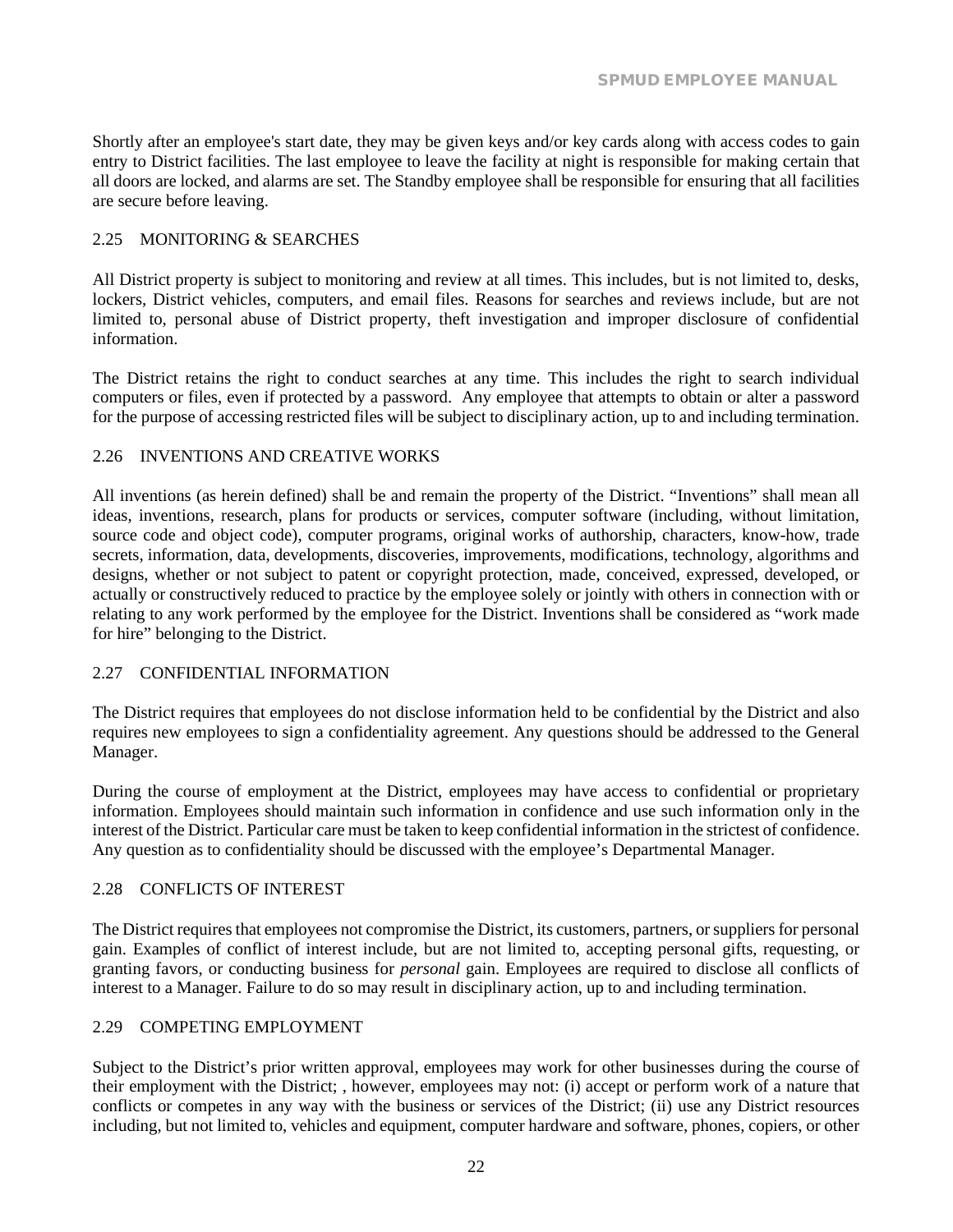office items, for or in connection with any non-District work; (iii) perform any non-District work on the District premises; or (iv) perform any non-District work during normal business hours.

District employees must carefully consider the demands that additional work activity will create before accepting outside employment. Outside employment will not be considered an excuse for poor job performance, absenteeism, tardiness, leaving early, refusal to travel, or refusal to work overtime or different hours. If outside work activity causes or contributes to job-related problems at the District, the employee will be asked to discontinue the outside employment, and the employee may be subject to the normal disciplinary procedures for dealing with the resulting job-related problem(s).

In evaluating the effect that outside work may have on an employee's job performance and other job-related responsibilities, the District Department Managers will consider whether the proposed employment:

- May reduce the employee's efficiency in working for the District.
- May contribute to an unsafe work environment.
- Involves working for an organization that does a significant amount of business with the District, such as major contractors, suppliers, and customers.
- May adversely affect the District's image.

Employees who have accepted outside employment may not use District paid sick leave to perform work on the outside job.

Fraudulent use of District sick leave or an employee's refusal to discontinue outside employment after being requested to do so by their Department Manager or the Administrative Services Department will result in disciplinary action up to and including termination of employment.

Employees with outside employment are required to complete a *Competing Employment, Employee Acknowledgement* form signed by their Department Manager. Approval for outside employment may be withdrawn at any time, if the District determines that such employment no longer meets the above requirements, or it is in the best business interests of the District to do so. An employee's refusal to comply with the District's request to discontinue outside employment may result in immediate termination of employment at the District.

#### <span id="page-23-0"></span>2.30 EMPLOYMENT OF RELATIVES – NEPOTISM

Employment of relatives is not prohibited by the District but is discouraged. The District will hire or consider other employment opportunities concerning relatives of persons currently employed only if: a) candidates for employment will not be working directly for or supervising a relative; b) neither employee shall be employed in a Confidential position or position involved with personnel matters; or c) candidates for employment will not occupy a position in the same line of authority in which employees can initiate or participate in decisions involving a direct benefit to the relative. For the purposes of b) and c) this includes hiring, retention, transfer, promotion, wages or leave requests. This applies to all current employees and candidates for employment.

#### Definitions

"Family member" is defined as one of the following:

- Relationships by Blood: parent, child, grandparent, grandchild, brother, sister, uncle, aunt, nephew, niece, or first cousin.
- Relationships by Marriage: husband, wife (as defined by state law), step-parent, step-child, brother-inlaw, sister-in-law, father-in-law, mother-in-law, son-in-law, daughter-in-law, half-brother, half-sister, uncle, aunt, nephew, niece, spouse/partner of any of the above and co-habiting couples, or significant others.

#### <span id="page-23-1"></span>2.31 WORKPLACE GAMBLING & FUNDRAISING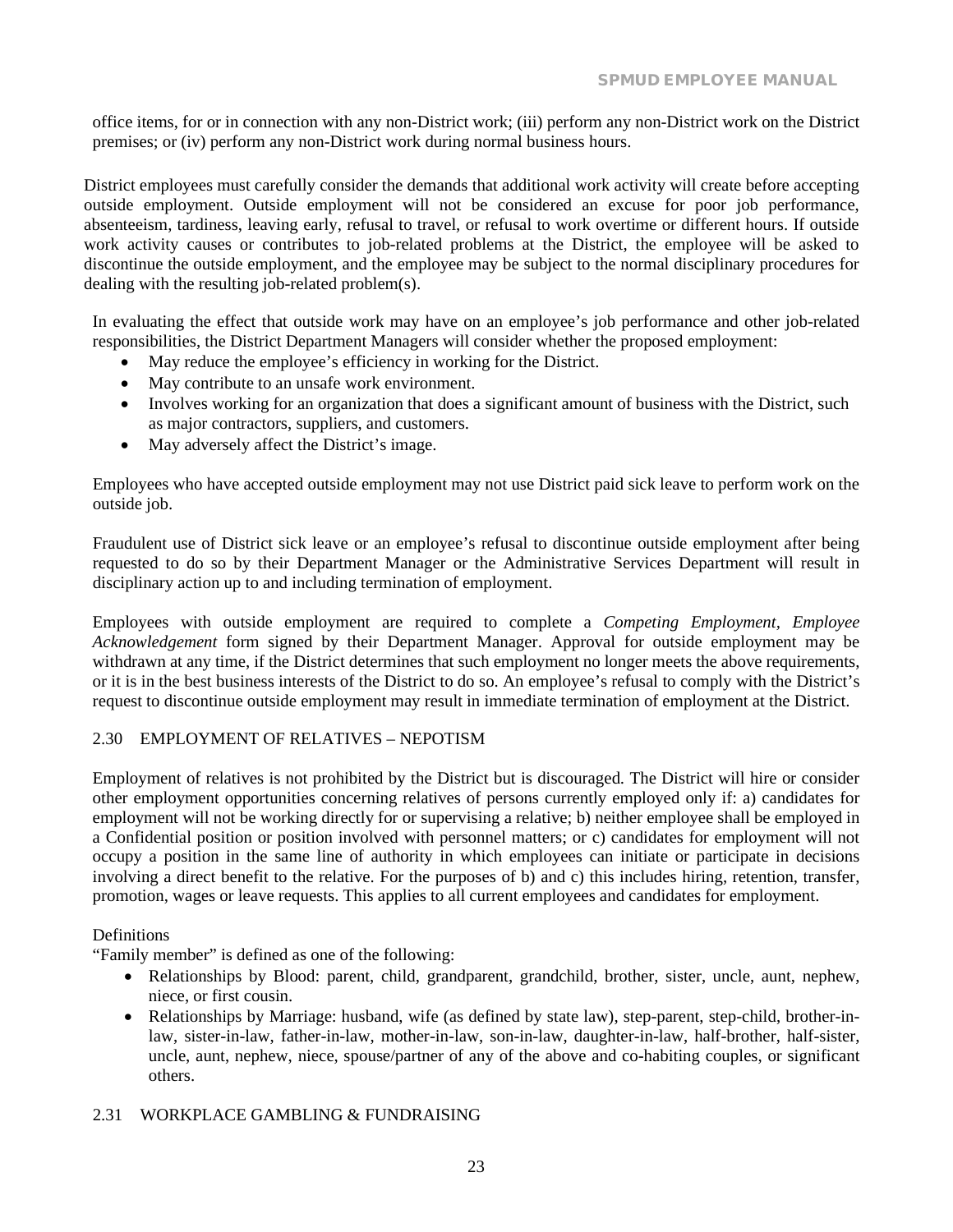South Placer Municipal Utility District prohibits gambling in the workplace, including professional or organized gambling activities. Where federal and state laws allow, the District may allow exceptions to this prohibition for District sponsored events supporting a charitable or fundraising cause.

#### <span id="page-24-0"></span>2.32 SELLING OR SOLICITING IN THE WORKPLACE

The District prohibits solicitation, distribution, and posting of materials on District property by any employee or non-employee, except as permitted in this manual. The sole exceptions are charitable and community activities supported by the District. Employees may not solicit other employees during work times or in work areas at any time except in connection with a District sponsored event. Employees may not distribute literature of any kind during work times, or in any work area.

Activities which occur on an occasional basis i.e. parents selling children's school fundraiser items, Girl Scout cookie sales, or pledges for participating in a charity walk may be permissible in areas where customers are not present. Unauthorized non-charitable or business-related solicitation for any purpose in the workplace is prohibited.

#### <span id="page-24-1"></span>2.33 TELECOMMUTING

The job duties of most District positions and limited number of staff members generally require that employees physically report to work to perform their duties; however, the District realizes that there may be temporary situations that occur that make telecommuting or working from home in the best interest of the employee and the District. All telecommuting arrangements must be pre-approved by the employee's Supervisor, Manager, and the General Manager. A completed *Telecommuting Agreement* is required.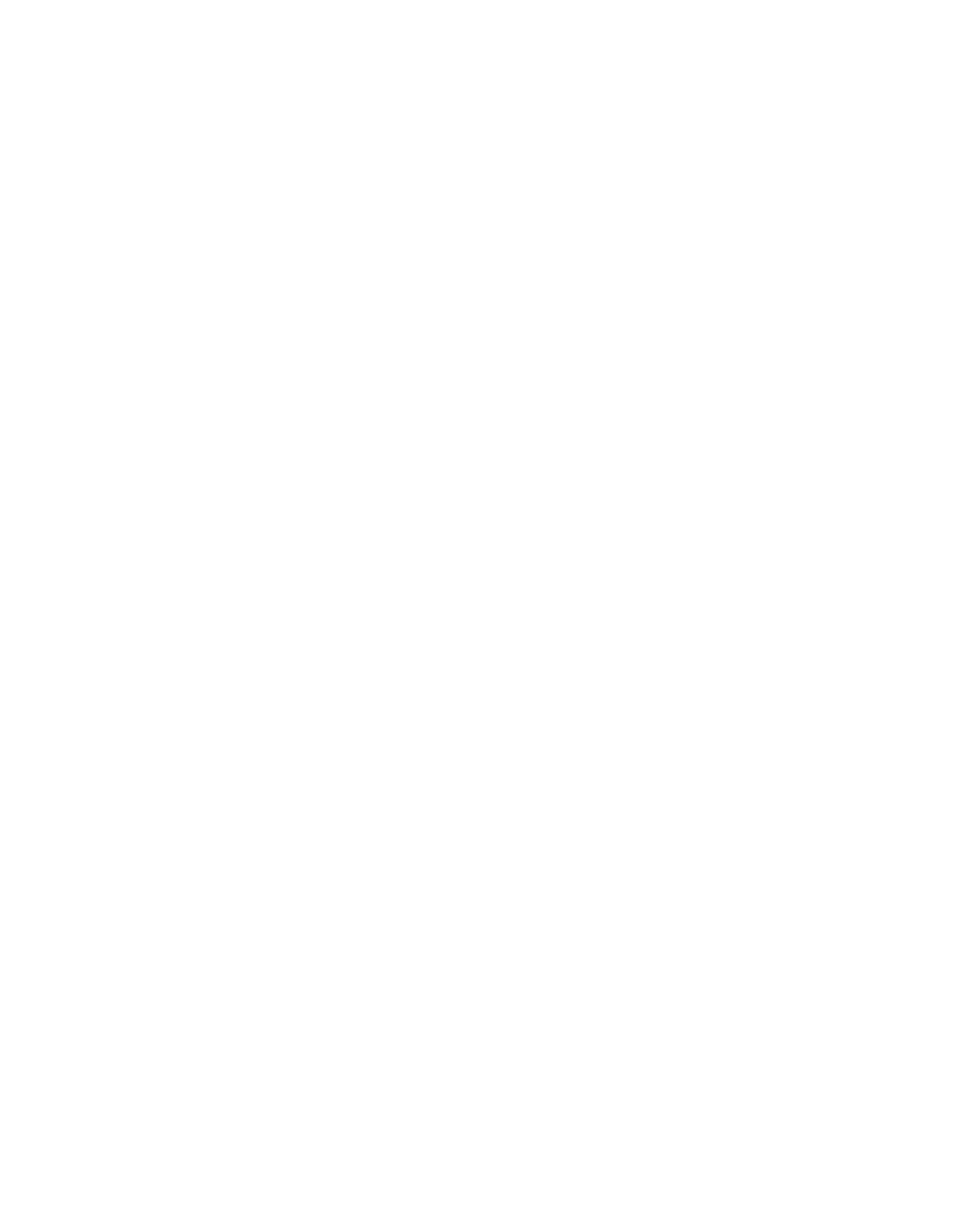# <span id="page-26-0"></span>**3. LEAVE**

### <span id="page-26-1"></span>3.1 GENERAL

The District provides eligible employees with leave for a variety of reasons. The District abides by the provisions of the Family and Medical Leave Act and California Family Rights Act. An overview is set out in EXHIBIT A in the Appendices.

As with all policies, the District reserves the right to revise or rescind these policies at its discretion, subject to legal requirements. This statement of leave policies is not intended to create a contract between the District and its employees.

All absences in excess of fourteen (14) calendar days will require submission of an Employee Leave Request Form approved by the Department Manager. To apply for leave, or to inquire into what leave may be available, an employee should contact their Department Manager. An employee applying for leave will be asked to state why they are requesting the leave, when they want the leave to begin, and when they want the leave to end. The employees' manager will inform the employee what type and duration of leave, if any, has been approved and will also tell the employee which requirements, such as certification of a health condition, the employee must fulfill.

All leaves are granted for a specific period of time. An employee who foresees being unable or unwilling to return to work at the end of the leave period should apply for any other leave for which the employee is eligible including an extension of the current leave. The District reserves the right to terminate the employment of an employee who does not return to work at the end of the approved leave period.

#### <span id="page-26-2"></span>3.2 SICK LEAVE BENEFITS

Sick leave is an employee benefit provided by the District for the purpose of promoting the health and welfare of the individual employee. It is not an earned right to time off from work. Abuse of sick leave will be monitored and may lead to disciplinary action, up to and including termination. Examples of leave abuse can include excessive absences before or after a holiday or scheduled day off or taking one or two days of sick leave several times to avoid providing a medical document. Sick leave is defined to mean the absence from duty of an employee because of *bona fide* illness or injury of the employee, or a covered dependent.

- Medical Appointments for Personal Purposes: Sick leave may be used for doctor or dental appointments, personal injury and illness, and leave due to an employee's disability resulting from pregnancy and childbirth.
- Accrual: Sick leave will accrue for employees, beginning with the date of employment, at the rate of 3.69 hours per pay period or ninety-six (96) hours for each full year of service for full-time employees and at an equivalent hourly rate for part-time employees, with no limit of accumulation of sick leave credits. Accrued sick leave shall not be lost during a layoff or leave of absence without pay.
- Use: Sick leave as used herein shall include all sickness or injury of an employee which requires the employee's absence from work except for sickness or injury while on a leave of absence without pay. Sick leave with pay will not be authorized or granted for periods in excess of accrued sick leave. Sick leave will be utilized in increments no smaller than 30 minutes.
- Notification: It shall be the responsibility of each employee absent from duty due to an illness or injury to personally notify their Manager or Supervisor prior to the start of the workday on the first day of absence,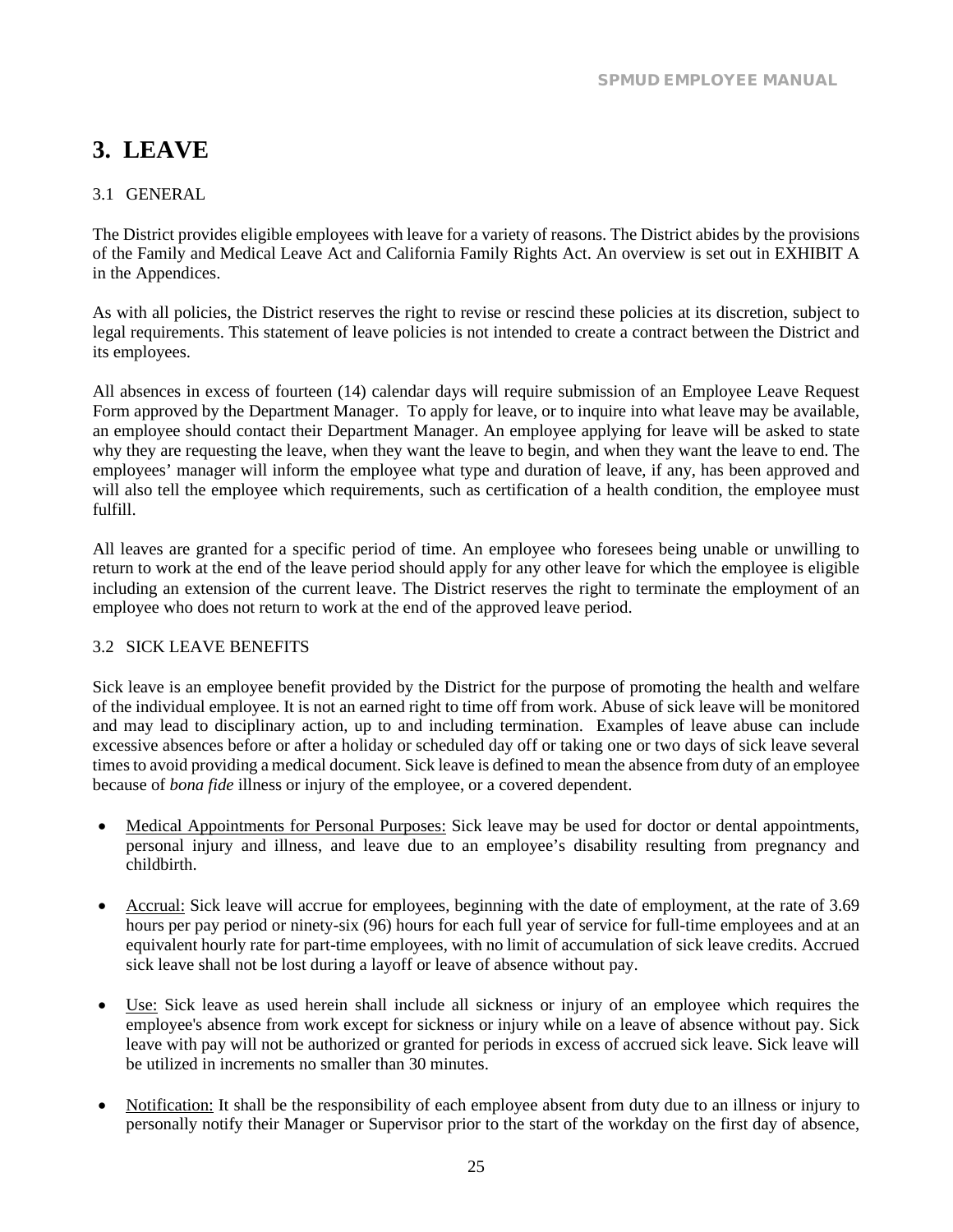and each successive day sick leave is used.

- Doctor's Statement: A statement from a medical doctor verifying the reason for absence due to illness or injury may be required by the District, without prejudice.
	- o Culpable Absenteeism: In instances where an employee has been identified as having higher than average or questionable (or pattern) absences, disciplinary action may be taken.
	- o Three Consecutive Days: In the event an employee has called in sick for three consecutive days, a statement from a medical doctor verifying the reason for absence for the time period may be required. Employees who have shown a pattern of sick leave abuse may be asked to supply a doctor's statement for each illness.
- Medical Release: A medical release may be required before an employee is allowed back on the job to perform normal duties.
- Kin-Care for Family Purposes: Up to forty-eight (48) hours per calendar year of accrued sick leave may be used to care for an immediate family member due to illness or other medical purpose. Employees do not receive additional sick leave under Kin-Care. Sick leave benefits used under these circumstances will apply against the benefits afforded by the Family and Medical Leave Act.

#### **Qualifying "family members" for coverage under Kin-Care include the following:**

- Spouse or Registered Domestic Partner of an employee
- Child of an Employee: The term "child" includes biological, adopted, foster child, stepchild, legal ward, child of a domestic partner, or a child in loco parentis of the employee. (Note: A "child" is not required to be a minor (under 18 years of age) to be covered under Kin Care).
- Parent of an Employee: The term "parent" includes biological, foster, or adoptive parent, a stepparent, or a legal guardian. (Note: mothers-in-law, fathers-in-law, and grandparents are not considered "parents" for purposes of Kin Care).

Department Manager's may request substantiation of sick leave usage.

Retirement Credit for Accumulated Sick Leave: Upon retirement, unused sick leave may be converted to additional service credits for CalPERS retirement, according to sick leave conversion rates established by PERS and otherwise in compliance with PERS requirements.

#### <span id="page-27-0"></span>3.3 FAMILY MEDICAL LEAVE ACT (FMLA) AND CALIFORNIA FAMILY RIGHTS ACT (CFRA)

FMLA and CFRA ensure paid or unpaid time off for certain family care or medical leaves. Under FMLA a qualified employee may take up to twelve (12) work weeks of job-protected leave for certain family and medical reasons. A qualified employee providing care for a covered service member may take additional time off, paid or unpaid, for a total up to twenty-six (26) work weeks of leave. When FMLA and CFRA do not run concurrently, as in the case of pregnancy disability leave, a qualified employee may take up to twelve (12) work weeks of time off under CFRA. EXHIBIT A provides an overview of FMLA and CFRA.

#### <span id="page-27-1"></span>3.4 PERSONAL LEAVE OF ABSENCE

Requests for personal leave without pay are considered individually and granted at the discretion of management. The reason for the request, the employee's length of service, the employee's work record, and the demands of the individual's job are examples of the type of factors typically considered in evaluating a request for personal leave of absence. A request for personal leave of absence will be granted only if the employee is not eligible for any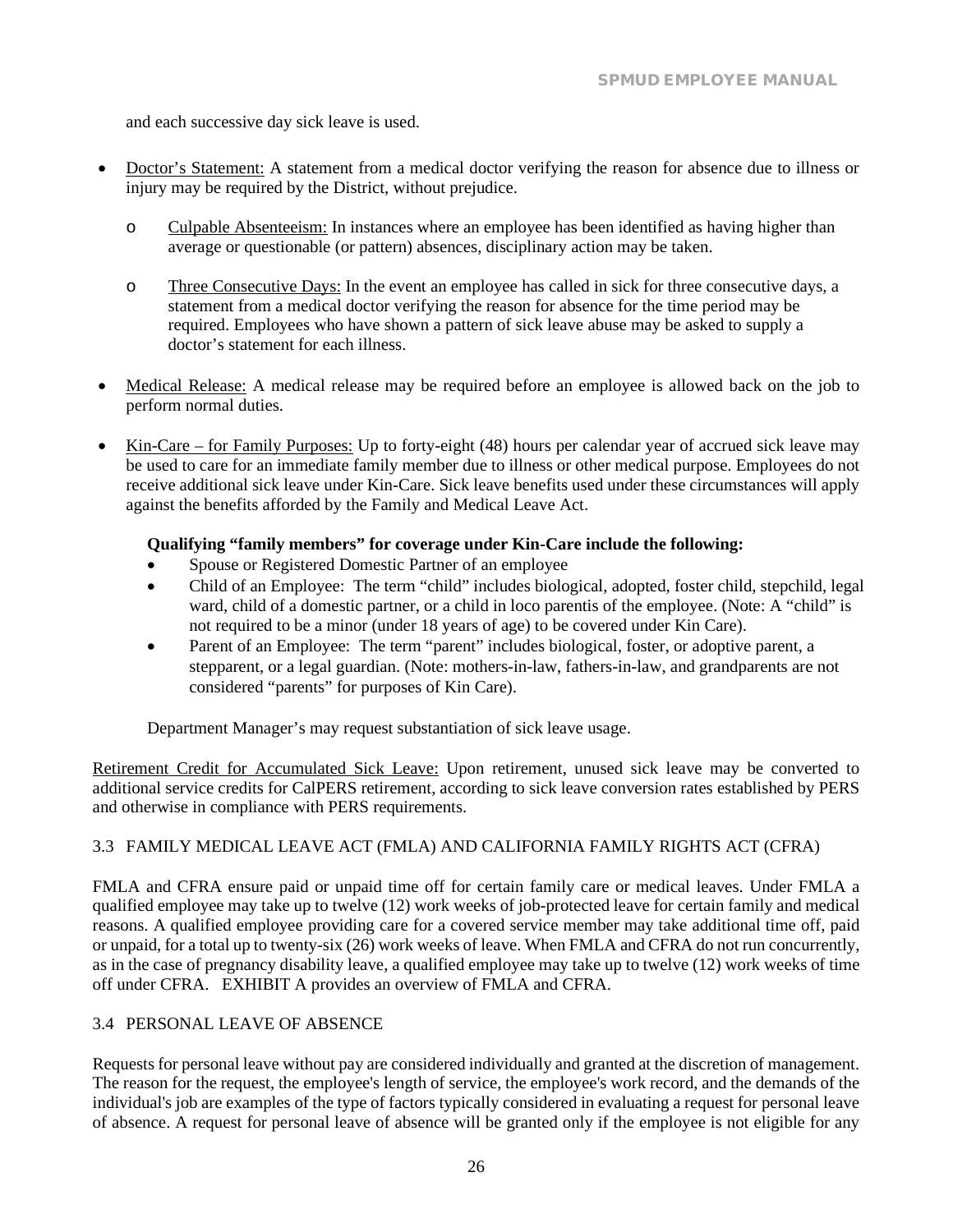other type of leave. An employee may not be on personal leave of absence for more than two (2) months in a calendar year.

#### <span id="page-28-0"></span>3.5 JURY DUTY

Employees summoned for jury duty will be allowed the necessary time off from work to perform this civic responsibility. Employees must give the District seven (7) days advance notice. The District will pay such employees the difference between their regular salary and any jury duty fees received minus travel. Employees will be expected to report to work during all regular hours if their presence is not required in a jury room or court. The District will require the employee to supply documentation from the court affirming the employee's jury duty service.

#### <span id="page-28-1"></span>3.6 MILITARY DUTY

Uniformed Services Employment Reemployment Act (USERRA) provides that returning service members are to be reemployed in the job that they would have attained had they not been absent for military service, (the "escalator" principle), with the same seniority, status, and pay, as well as other rights and benefits determined by seniority. USERRA also requires that reasonable efforts (such as training or retraining) be made to enable returning service members to qualify for reemployment. If the service member cannot qualify for the "escalator" position, they must be reemployed, if qualified, in any other position that is the nearest approximation to the escalator position and then to the pre-service position. USERRA also provides that while an individual is performing military service, they are deemed to be on a furlough or leave of absence and are entitled to the nonseniority rights accorded other similarly situated individuals on non-military leaves of absence. The time limits for returning to work are as follows:

- **Less than thirty-one (31) days service:** By the beginning of the first regularly scheduled work period after the end of the calendar day of duty, plus time required to return home safely and an eight (8) hour rest period. If this is impossible or unreasonable, then as soon as possible.
- Thirty-one (31) to one hundred eighty (180) days: The employee must apply for reemployment no later than fourteen (14) days after completion of military service. If this is impossible or unreasonable through no fault of the employee, then as soon as possible.
- $\blacksquare$  One hundred eighty-one (181) days or more: The employee must apply for reemployment no later than ninety (90) days after completion of military service.
- Service-connected injury or illness: Reporting or application deadlines are extended for up to two (2) years for persons who are hospitalized or convalescing.

Health and pension plan coverage for service members is also addressed by USERRA. Individuals performing military duty of more than thirty (30) days may elect to continue employer sponsored health care for up to twentyfour (24) months; however, they may be required to pay up to one hundred and two (102) percent of the full premium. For military service of less than thirty-one (31) days, health care coverage is provided as if the service member had remained employed. USERRA pension protections apply to defined benefit plans and defined contribution plans as well as plans provided under federal or state laws governing pension benefits for government employees. For purposes of pension plan participation, vesting, and accrual of benefits, USERRA treats military service as continuous service with the employer.

All leaves for military service and reinstatement after performing military service will be provided in accordance with the requirements of Federal and State law.

#### <span id="page-28-2"></span>3.7 COMPASSIONATE LEAVE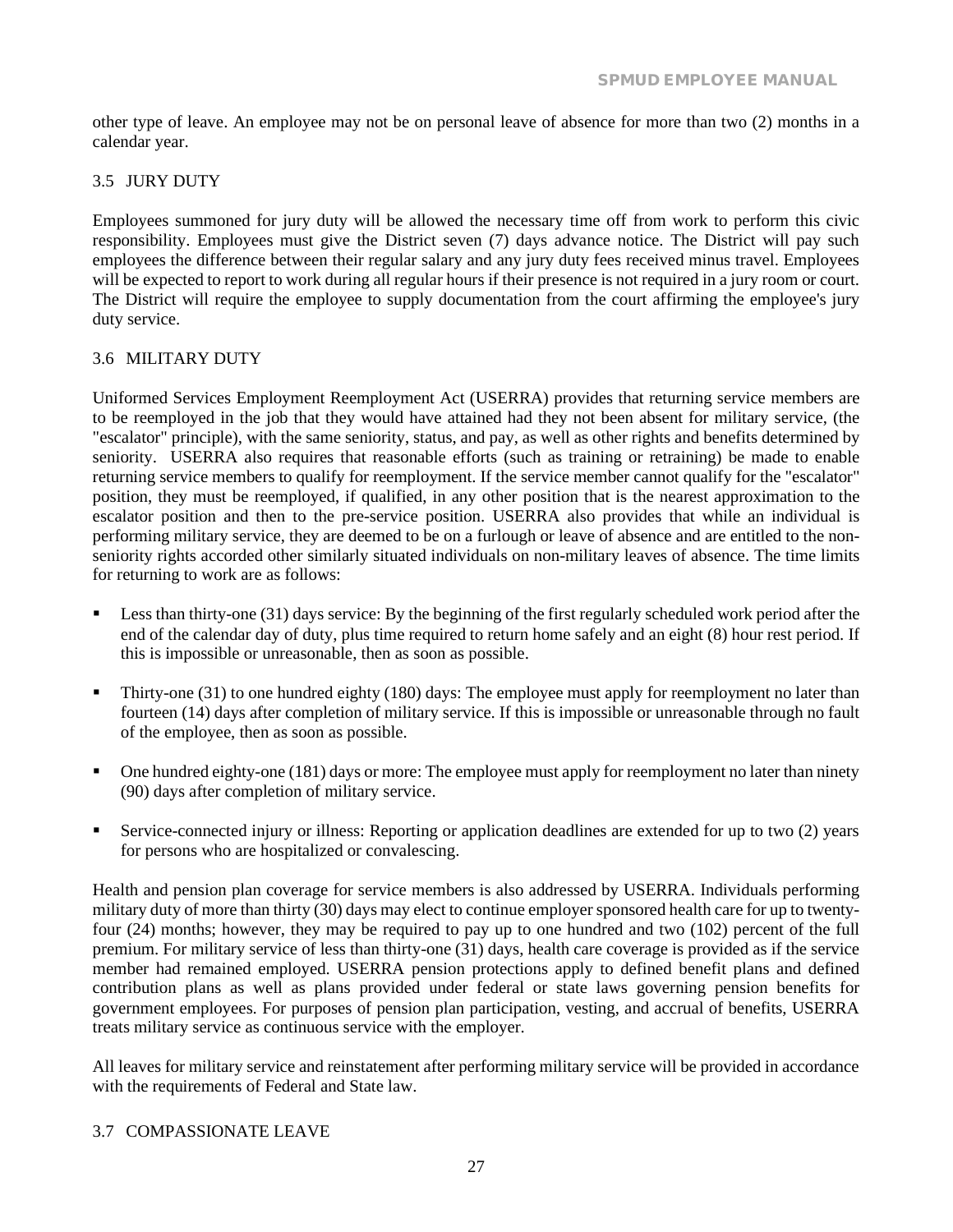When a death occurs in an employee's immediate family<sup>\*</sup>, an employee may take up to three (3) days with pay in order to attend the funeral or make funeral arrangements. In unusual circumstances, additional time off may be granted, with or without pay, at the discretion of the General Manager.

\* "*Immediate family*" for purposes of compassionate leave means an employee's spouse, child or other legal dependent, as well as a parent, grandparent, brother or sister of the employee or the employee's spouse.

#### <span id="page-29-0"></span>3.8 FORCED CLOSINGS AND SEVERE WEATHER

Unless notified by a Department Manager, employees are required to report to work on all regularly scheduled days, regardless of weather conditions. Employees who are unable to report to work due to weather conditions must notify their Manager as soon as possible.

In the event that the District closes due to severe weather conditions or natural disasters, employees will not be required to report to work and will be paid for that day. It will not be counted as a vacation day.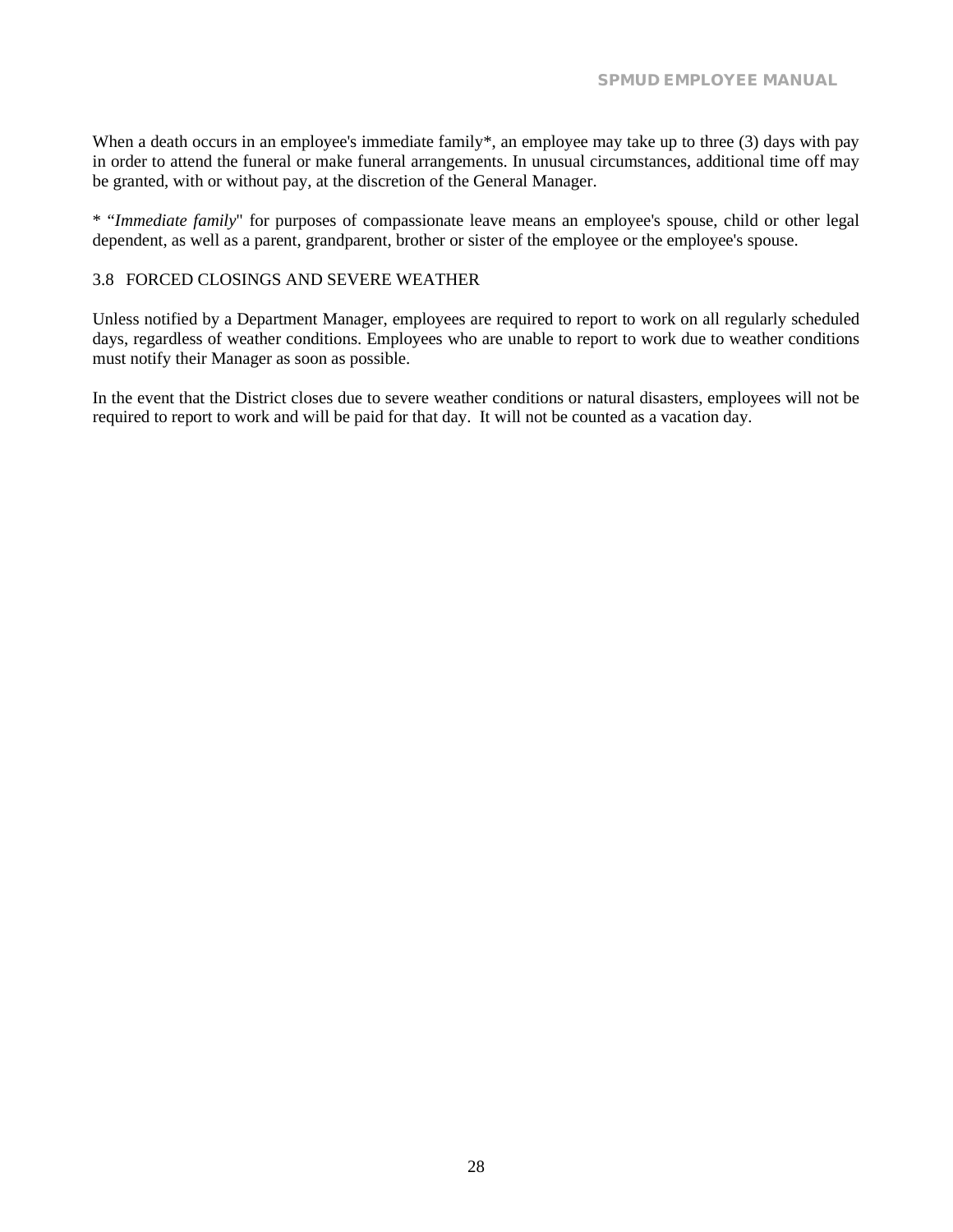# <span id="page-30-0"></span>**4. EMPLOYEE INSURANCE & RETIREMENT BENEFITS**

The following is a list of benefits that the District makes available to eligible employees. The language in this Manual is a summary only. Individual plan documents explain each benefit in more detail, and the language in the individual plan documents control the various plans. Benefits may be modified, added, or terminated at any time by the insurance company or benefit provider, per the terms of the plan, or by the District, at its discretion.

#### <span id="page-30-1"></span>4.1 BENEFITS ELIGIBILITY

Full-time employees are eligible for benefits as outlined below. Part-time employees may receive partial benefits and temporary employees working less than 1000 hours per year are not eligible for these benefits. (For further eligibility, information please see EXHIBIT F).

#### <span id="page-30-2"></span>4.2 HEALTH INSURANCE PROGRAMS

For additional information see EXHIBIT F.

Health Insurance Plan Minimum Employer Contribution (MEC): The District contracts with the California Public Employees Retirement System (CalPERS) for medical insurance under the Public Employees Medical and Hospital Care Act (PEMHCA) and shall pay the required Minimum Employer Contribution (MEC) as determined by CalPERS pursuant to PEMCHA for each employee or retiree enrolling themselves, and where applicable, their eligible dependents in one of the medical plans offered by CalPERS.

District Supplemental Benefit Stipend for Active Employees – Effective January 1, 2013**:** The District will contribute a Supplemental Benefit Stipend toward an active employee's cost to participate in a District sponsored medical plan. The stipend is a sum of money that will be sufficient, when combined with the MEC, if applicable, to fund a defined health benefit for an active employee enrolling in an employee, employee and one (1) dependent, or employee and two plus (2+) dependent plan. The dollar value of the stipend shall be sufficient, when combined with the MEC, to pay for the following benefits:

Up to the current CalPERS Kaiser HMO family rate medical plan premium or an equivalent alternative CalPERS plan at or below the Kaiser HMO family rate medical plan premium.

Employees may select a medical plan other than Kaiser but shall be responsible for any additional required premium contribution over the amount of the District stipend (currently the Kaiser rate). Active employees may select different medical carriers annually during the CalPERS open enrollment period.

During periods in which an active employee demonstrates that they are receiving medical coverage from another source (spouse, parent, military etc.) and therefore declines District medical coverage, the employee shall receive a District supplemental benefit stipend in the amount of \$400 per month, paid on the first payroll of each month. Part-time benefitted employees will receive a proportional percentage of the benefit stipend dependent upon their contracted hours.

Retiree Medical Vesting: The District has a Retiree Medical Vesting Schedule as contained in EXHIBIT F. Specifics on the level of benefits for retirees is also contained in Exhibit F.

Dental/Vision: The District pays the cost for:

• Dental - the cost for the employee and half  $(1/2)$  of the cost for the employees' dependents.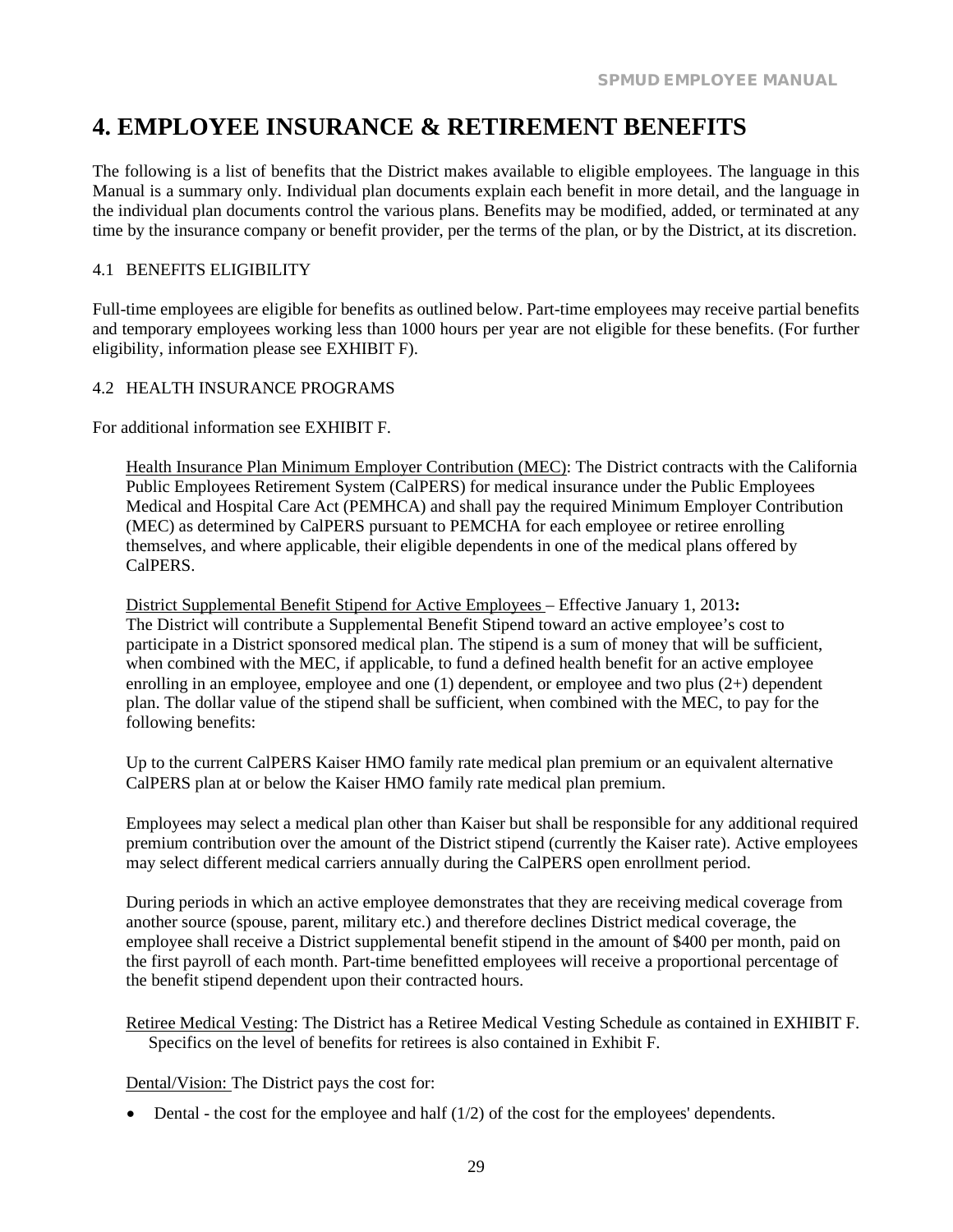• Vision – the cost for the employee with vision care insurance coverage available for the employee's dependents at the employee's expense.

A copy of the dental plan and vision plan will be made available for the employee upon eligibility.

COBRA: The Consolidated Omnibus Budget Reconciliation Act (COBRA) gives employees and their qualified beneficiaries the opportunity to continue health, dental, and vision coverage under the District's insurance plans, should the employee lose their eligibility (e.g., upon termination). Under COBRA, the employee pays the full cost of coverage at the District's group rate, plus an administrative fee. Details of COBRA coverage and how to apply for it will be provided by CalPERS at the time eligibility is lost.

Life Insurance: A Life Insurance Policy will be paid for by the District for each full-time employee. Coverage for employees will be \$25,000; coverage for Management employees will be \$50,000. Employees will have an option to purchase, through an additional payroll deduction, voluntary Life Insurance in addition to the District covered benefit. A Retired Life Reserve plan is available for qualifying employees. The cost of this plan will also be paid for by the District. Eligibility for Term Life Insurance begins the first of the month after thirty (30) days from date of hire. Enrollment in the Retired Life Reserve Plan is available through an independent insurance agent. Information on the plans will be made available upon eligibility.

Unemployment Insurance: If an employee loses their position with the District and meets the program's eligibility requirements, they may file a UI claim through the State of California, Employment Development Department.

Worker's Compensation: California employers are required by law to provide all reasonable and necessary medical treatment to an injured employee who is disabled from work due to a work-related injury or illness. All medical costs are paid through a Third-Party Administrator until one of the following occurs:

- Employee accepts a transitional assignment.
- Employee returns to work with a modification of the usual and customary position.
- Employee is permanently disabled from the usual and customary position, or
- Employee is released by the treating physician to usual and customary position.

Workers' compensation will pay two-thirds of the injured employee's average weekly wage up to the California State maximum, which is subject to change on an annual basis due to cost of living adjustments (COLA). In accordance with the California Labor Code, total temporary disability payments will not be made for the first three (3) days after the injured employee leaves work unless the period of disability continues for more than fourteen (14) days or the employee is hospitalized as an inpatient for treatment required from the injury. An injured worker may be entitled to supplemental compensation.

If an employee is off on sick leave (or other paid leave time) and receives temporary disability payments from Worker's Compensation, the employee must turn such payments over to the District in order to buy back an equivalent amount of leave time, based on the employee's rate of straight time pay.

State Disability Insurance (S.D.I.): The District provides disability insurance coverage for each employee through the State of California, Employment Development Department. The cost of coverage including Paid Family Leave is deducted from the employee's earnings. An employee may file for S.D.I. benefits whenever they are off work for more than seven (7) days due to illness or injury. As it is illegal to collect full benefits from both the employer and S.D.I., subsequent paychecks from the District will be reduced by the amount of S.D.I. benefits received. As an option, the employee may submit the S.D.I. payment to the District to buy back an equivalent amount of leave time.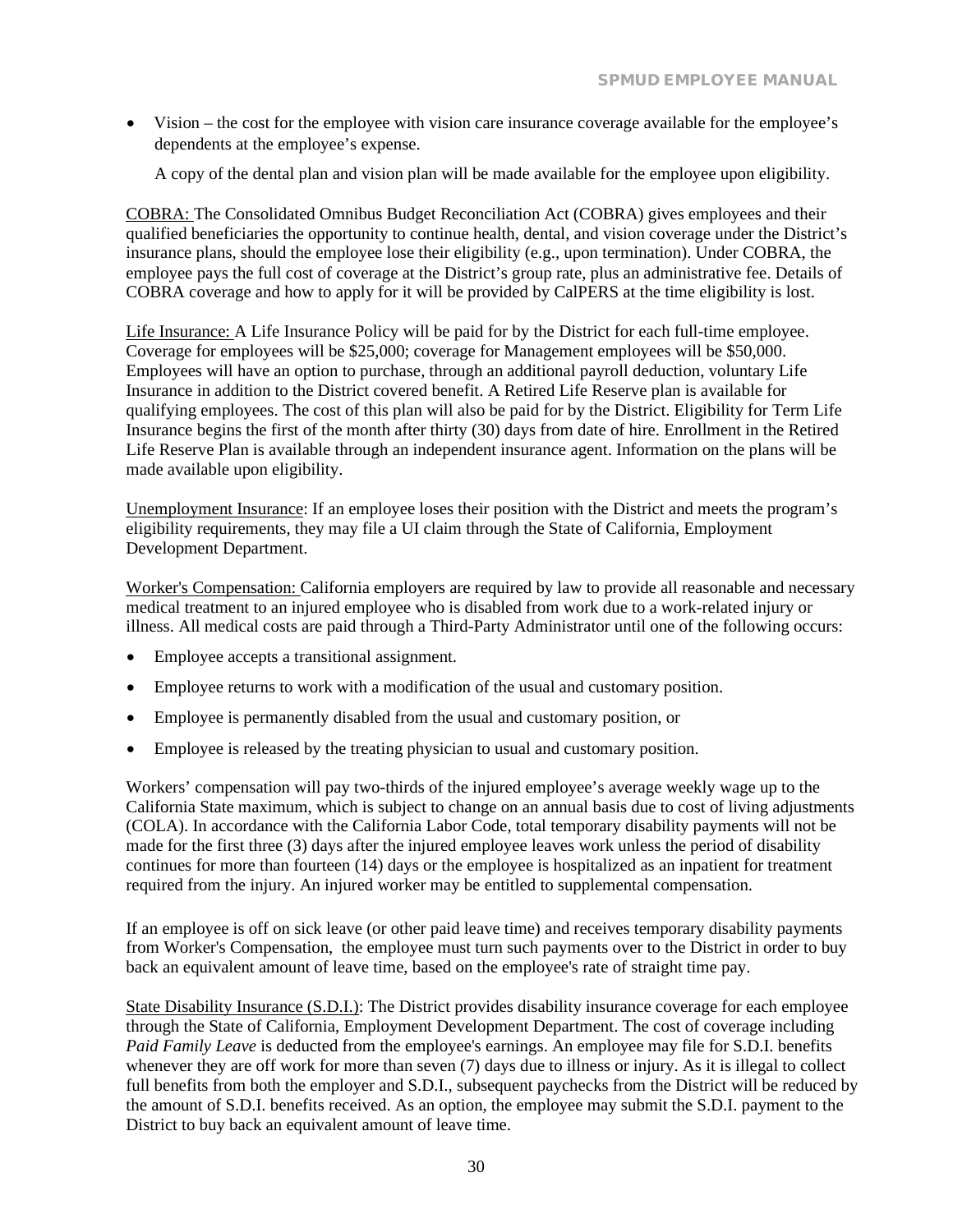Other Insurance: Additional Insurance is available for all employees. Participants will have the cost of these plans deducted from their earnings.

#### Limitations:

- When an employee is granted a leave of absence the District will continue to provide the pre-leave level of insurance premium support until the end of the calendar month in which all paid time off benefits, if any, are used up. Paid time off benefits include sick leave, vacation, and compensating time off. When leave time is not paid under these time-off benefits, but the employee is eligible for time loss payment under Worker's Compensation or a long-term disability insurance plan, the District will continue pre-leave levels of insurance premium payments for ninety (90) days for all full time position employees.
- At the expiration of these time limits, the employee must meet the insurance contract requirements for continued coverage and pay the full premium charged by the carrier to retain coverage.

Notifications: Requests and/or medical authorization for a medical leave of absence shall be in writing. Certifications for such leave shall be made by a licensed medical Doctor, attesting to the employee's sickness, physical disability, and/or inability to perform the duties described in the employee's job description. Such medical certification shall state the expected duration of the employee's absence and give a date when the employee can be expected back on the job to perform full job duties. If such date of return or time period of absence is altered by the employee's Doctor, the employee must notify their Department Manager as soon as possible. The employee shall furnish the District with any, and all, medical certifications regarding the employee's absence from the job. The employee's failure to furnish any such certification will result in termination of employment.

#### <span id="page-32-0"></span>4.3 CALPERS PENSION PROGRAM

#### Tier I – CalPERS 2.7% @ 55 Formula – Final Year Compensation

Applicable for all Employees hired on or prior to April 19, 2012 (also known as Classic members). The District pays the cost of the employer share for the CalPERS pension plan. Eligibility is the first day of the month following employment. The employee shall pay the employee share of the CalPERS pension plan which consists of paying 8% of the normal member contributions.

### Tier II – CalPERS 2% @ 55 Formula – Highest 36 Months

Applicable for all Employees hired after April 19, 2012, as well as all employees hired after January 1, 2013 who meet the "Classic" CalPERS member test. The District pays the cost of the employer share for the CalPERS pension plan. Eligibility is the first day of the month following employment. The employee shall pay the employee share of the CalPERS pension plan which consists of paying 7% of the normal member contributions.

#### Tier III – CalPERS 2% @ 62 Formula – Highest 36 Months

Applicable for all Employees hired after January 1, 2013, who are classified as "New" members to CalPERS. A new member includes:

- A new hire who is brought into CalPERS membership for the first time on or after January 1, 2013, and who has no prior membership in any other California public retirement system.
- A new hire who is brought into CalPERS membership for the first time on or after January 1, 2013, and who is not eligible for reciprocity with another California public retirement system.
- A member who established CalPERS membership prior to January 1, 2013, and who is hired by a different CalPERS employer after January 1, 2013, after a break in service of greater than six (6) months.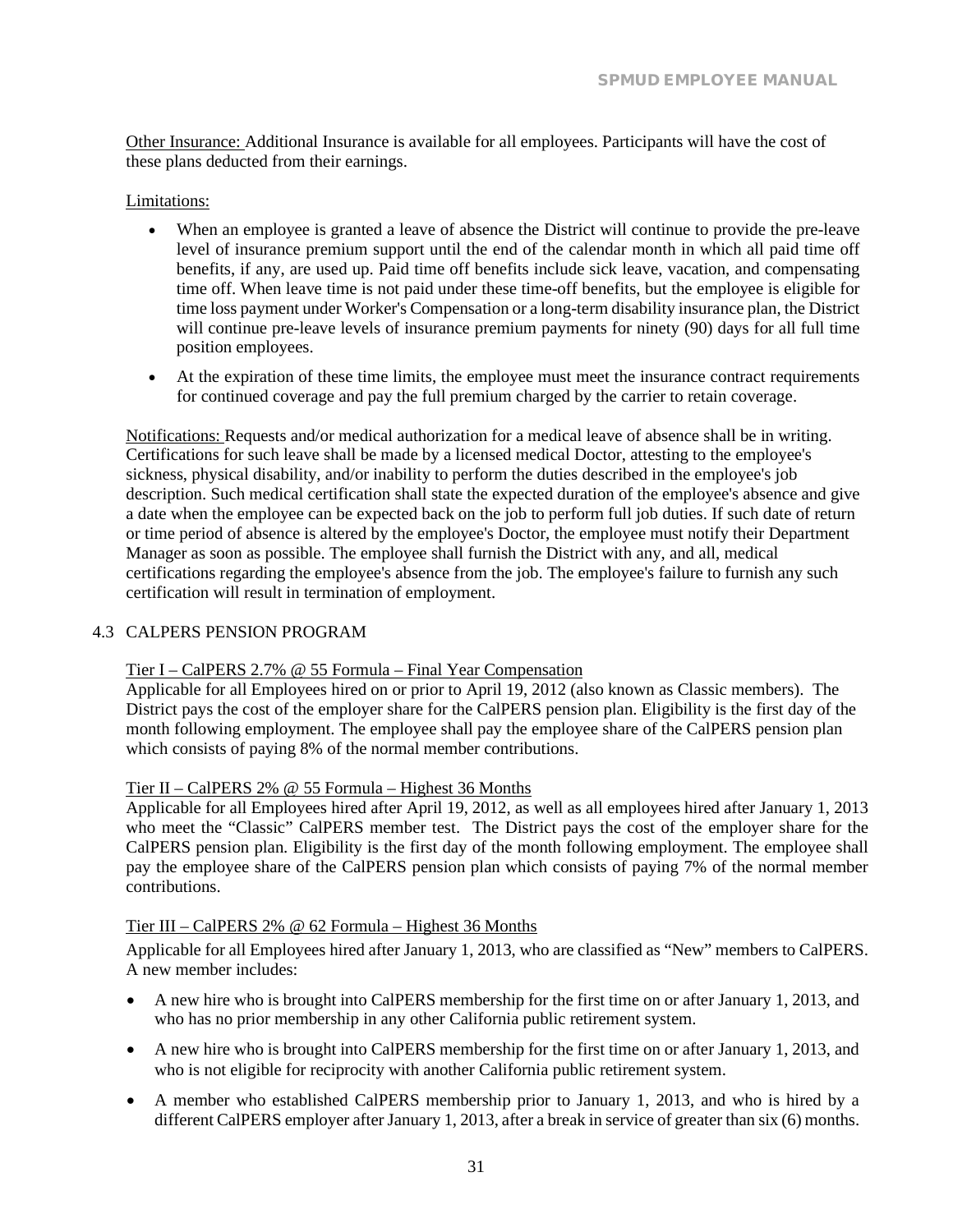The District pays the cost of the employer share for the CalPERS pension plan. The employee shall pay the employee share of the CalPERS pension plan. Eligibility is the first day of the month following employment.

#### CalPERS Contribution Caps

All Employees hired after January 1, 2013, who are classified as "New" members to CalPERS are subject to contribution caps which differ from the caps set for classic members. New member contribution caps came into effect on January 1, 2013. Adjustments to the caps are permitted annually based on changes to the Consumer Price Index for All Urban Consumers. The District provides for Social Security coverage; therefore, as of July 1, 2020, the cap is set at \$126,291 and will adjust every calendar year.

#### <span id="page-33-0"></span>4.4 SOCIAL SECURITY SYSTEM/MEDICARE

The District will make payroll deductions as required by law for each employee. Social Security is more than a retirement program. It can help support an employee's family when they die and provide monthly benefits when an employee retires or becomes severely disabled. Social Security covered employment helps employees and their families qualify for those benefits. The benefit amounts are based on the earnings reported to the Social Security Administration.

#### <span id="page-33-1"></span>4.5 DEFERRED COMPENSATION PROGRAM

Employees of the District may participate in a District approved 457 Deferred Compensation Program with an employer match to employee contributions. Contributions are made through payroll deductions as follows:

- Employees the District will match \$125.00 per pay period to a District approved deferred compensation program
- Management Employees the District will match \$150.00 per pay period to a District approved deferred compensation program.

#### <span id="page-33-2"></span>4.6 SUPPLEMENTAL RETIREMENT PROGRAM FOR MANAGEMENT EMPLOYEES

Based on successful completion of performance goals and subject to annual Board authorization, the District will contribute up to 5% of the individual management employee's salary into an IRS 401 a) Defined Contribution supplemental retirement plan. Management employees may elect to deposit into said 401a) plan to the maximum amount allowable by law.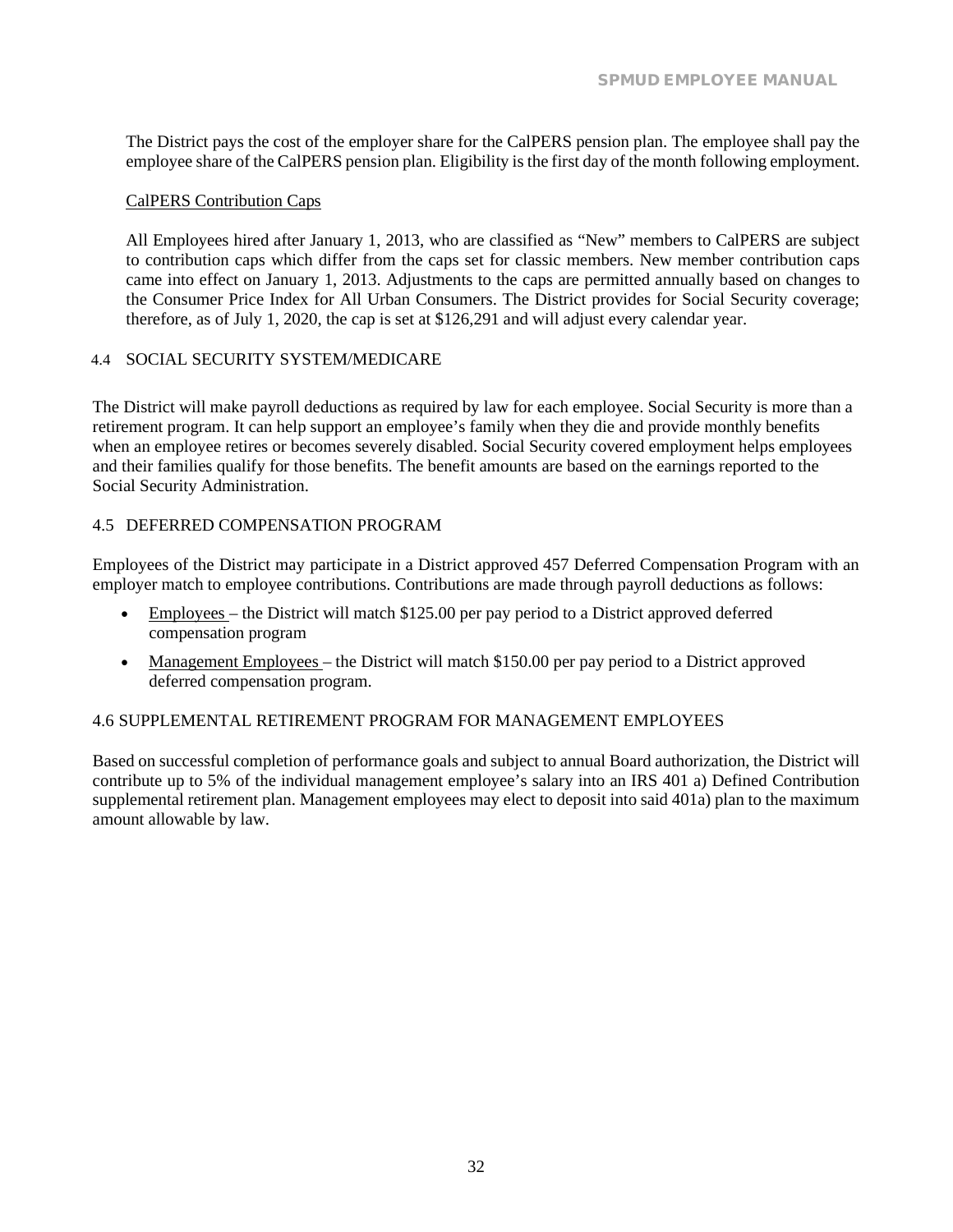# <span id="page-34-0"></span>**5. MISCELLANEOUS BENEFITS/PROVISIONS**

#### <span id="page-34-1"></span>5.1 UNIFORMS

Field Uniforms: The District will furnish Field Service personnel with uniforms. Uniforms will be issued by the Department Manager. All Field Service Employees working in the field shall wear their uniform during regular working hours. Failure to do so will result in the employee being sent home without pay.

The District will furnish rain boots (safety toe and shank) for personnel who, as a matter of regular routine, are frequently required to work for prolonged periods in the rain or other unreasonably wet conditions.

The District has elected to issue uniform jackets and caps. Dependent on weather conditions, employees working outside shall wear uniform jackets or caps supplied, to present a consistent District presence to the public.

The District has elected to furnish Rain Gear. Dependent on weather conditions, employees working outside shall wear the rain gear supplied, to present a consistent District presence to the public.

Employees are responsible to maintain these garments in good repair and keep them as clean as reasonable. Failure to do so may result in employees being responsible to provide these garments.

Personal Protection Equipment (PPE): The District will provide all necessary and required PPE for employees.

Safety Gear Reimbursement: Full Time Positions that are required to perform work in the field are entitled to reimbursement up to the amount set in the Employee Memorandum of Understanding (MOU) for approved Safety Toe Boots and any supplemental safety gear purchased in addition (or in lieu) of District supplied personal protective equipment. The current reimbursement amount is \$250 per fiscal year. The Department Manager shall approve all safety gear purchases.

For those employees requiring prescription Personal Protective Equipment (PPE) Eyewear as a routine part of their duties, the District shall reimburse up to \$300 per calendar year for prescription PPE Eyewear.

Personnel Not Issued Uniforms: The District may provide District logo attire appropriate to an employee's working conditions and as approved by the General Manager to foster team spirit.

#### <span id="page-34-2"></span>5.2 PROFESSIONAL DEVELOPMENT PROGRAM

Employees are encouraged to continue to improve themselves as an enhanced asset to the District. The District will reimburse the employee up to \$3500 per calendar year for the cost of tuition and fees, textbooks, and supplies for job related courses intended to achieve an Associate's, Bachelor's or Master's Degree, upon successful completion of courses, when approved in advance by their Department Manager. Employees must be employed by the District for a minimum of six (6) months to be eligible for reimbursement and must remain employed by the District for one (1) year after reimbursement is received.

- California Water Environment Association (CWEA) Collection System Maintenance Certification is required for all maintenance and technical positions. The District job descriptions will dictate the certification level requirements. The District will provide training materials, coordinate attendance to study sessions, and fund the CWEA testing fees.
- Employees will receive a cash incentive of two hundred fifty dollars (\$250) upon successful completion of each level above the minimum certification level plus reimbursement for testing fees.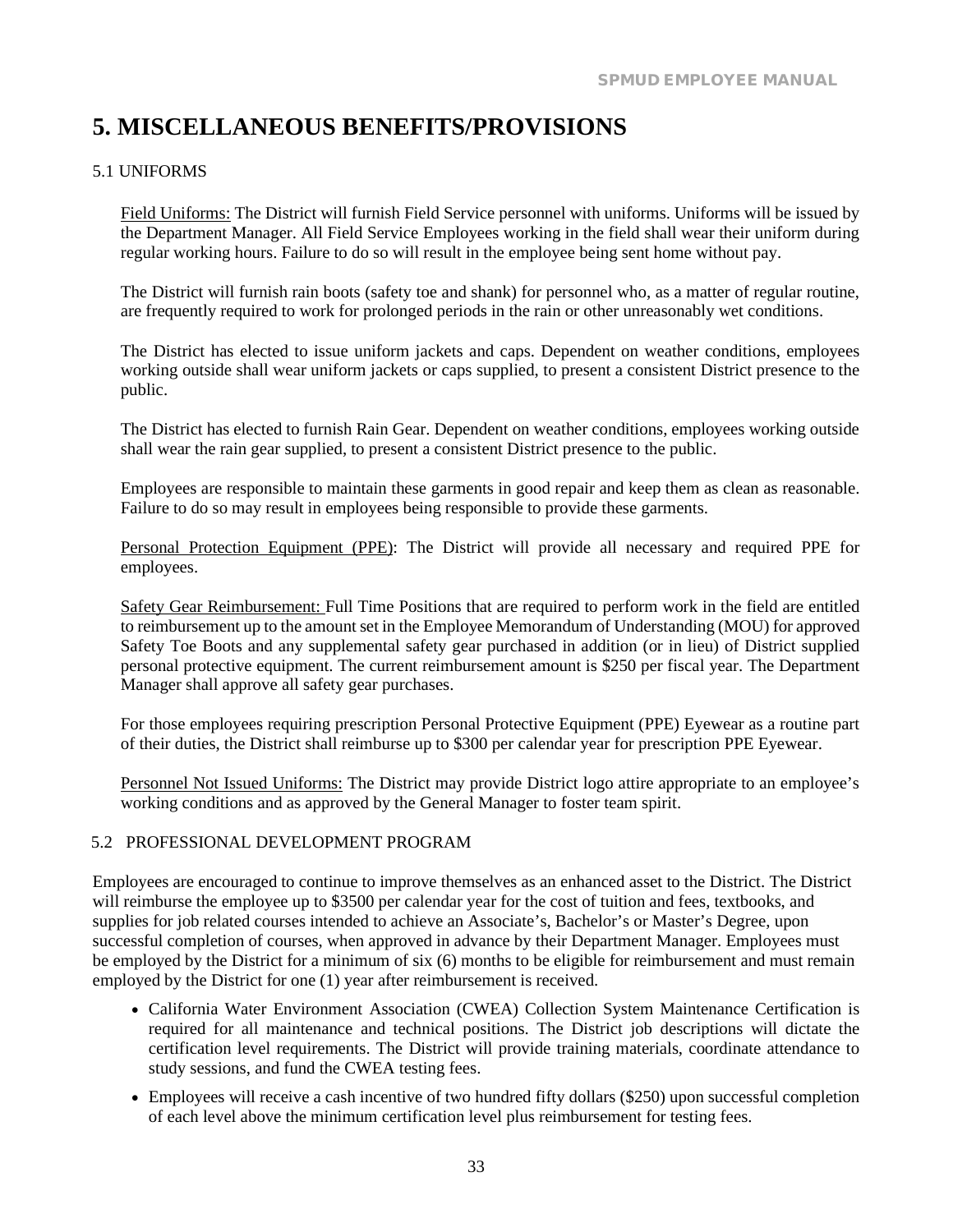- The District will pay annual CWEA certification and membership dues for all certified employees.
- Employees will receive a one-time reimbursement of \$1,000 for successful completion of the District's Master Series Program.
- The District will pay other annual membership dues for professional or industry related associations upon approval by the General Manager.

#### <span id="page-35-0"></span>5.3 TENURE ADJUSTMENT/LONGEVITY PAY

- Upon completion of fifteen (15) years of consecutive employment with the District, an employee shall be granted a two- and one-half percent (2.5%) increase based on their regular rate of pay that will continue to adjust with future adjustments to the regular rate of pay.
- Upon completion of twenty-five (25) years of consecutive employment with the District, an employee shall be granted a two- and one-half percent (2.5%) increase based on their regular rate of pay at the time of their anniversary. Their class and step shall predicate the increase amount at the time of the twentyfifth anniversary and will remain a fixed amount established at that time.

#### <span id="page-35-1"></span>5.4 EMPLOYEE WELLNESS INCENTIVE PROGRAM

Sick Leave Avoidance – The District will offer immunizations for employees:

- Seasonal influenza (flu) (for all employees)
- Tetanus, diphtheria, and pertussis (whooping cough) (for all employees who have not previously received the Tdap vaccine)
- Shingles (for employees sixty (60) years and older)
- Pneumococcal disease (for employees sixty-five (65) years and older)
- Hepatitis B infection (for employees with high-risk exposure employment)

Sick Leave Incentive<sup>12</sup>- The District offers a sick leave incentive to meet the District's established goal of less than 1% total sick leave usage. The District encourages employees to set doctor's appointments on the employee's 9/80 day off. In addition, the District will provide the following incentives to employees who reduce their sick leave usage in the following manner:

#### Individual Incentives

- Less than 1% sick leave usage during a quarter (less than 5.2 hours/every 3 months), employees shall receive a \$20 gift card
- No sick leave usage during a quarter, employee shall receive a \$40 gift card
- Less than 1% sick leave usage for the calendar year (less than 20.8 hours/year), employee shall receive an after-tax bonus of \$100.
- No sick leave usage for the calendar year, employees shall receive an after-tax bonus of \$200.

#### Group Incentives

- Less than 1% sick leave usage for the calendar year (less than 20.8 hours/year) for the total of all eligible District employees, each employee shall receive an additional after-tax bonus of \$300.
- No sick leave usage for the calendar year for the total of all eligible District employees, each employee shall receive an additional after-tax bonus of \$500.

<sup>1</sup> Incentives are taxable unless exempt

<sup>&</sup>lt;sup>2</sup> Managers are excluded from the Sick Leave Incentive Program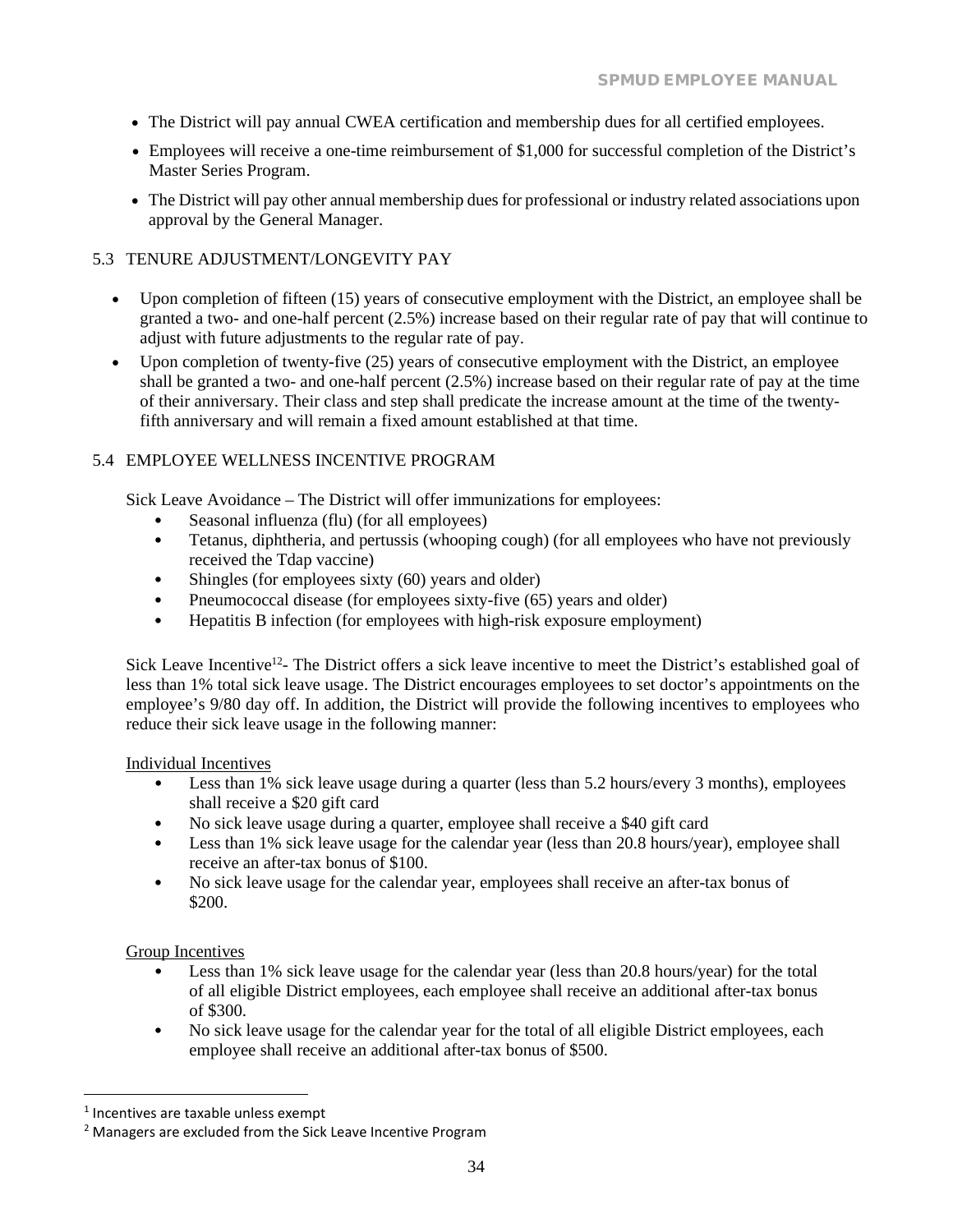The percentage of sick leave used is calculated based upon the two thousand and eighty (2,080) hours worked in a calendar year.

Employee Health: The District will provide a \$40/month subsidy for employees to join a health club or other type of fitness studio. Employees to document membership and dues payment annually.

#### <span id="page-36-0"></span>5.5 PERFORMANCE MERIT PAY PROGRAM

The District has established a Performance Merit Pay program (PMP) as an incentive to employees for meeting or exceeding performance goals. The goals are not for "normal" performance. They are to recognize extraordinary performance. The annual goals are not static from one year to another. The goals can be expected to be adjusted each year.

The annual budget for payouts, if any, and goals are established at the sole discretion of the Board of Directors and after the year's end, taking into consideration the recommendations of the General Manager.

#### <span id="page-36-1"></span>5.6 MISCELLANEOUS BENEFITS

- Direct Deposits: District Payroll checks will be made via direct deposit.
- Employee Assistance Program: An Employee Assistance Program (EAP) through Concern EAP is available to all full-time position employees and their dependents.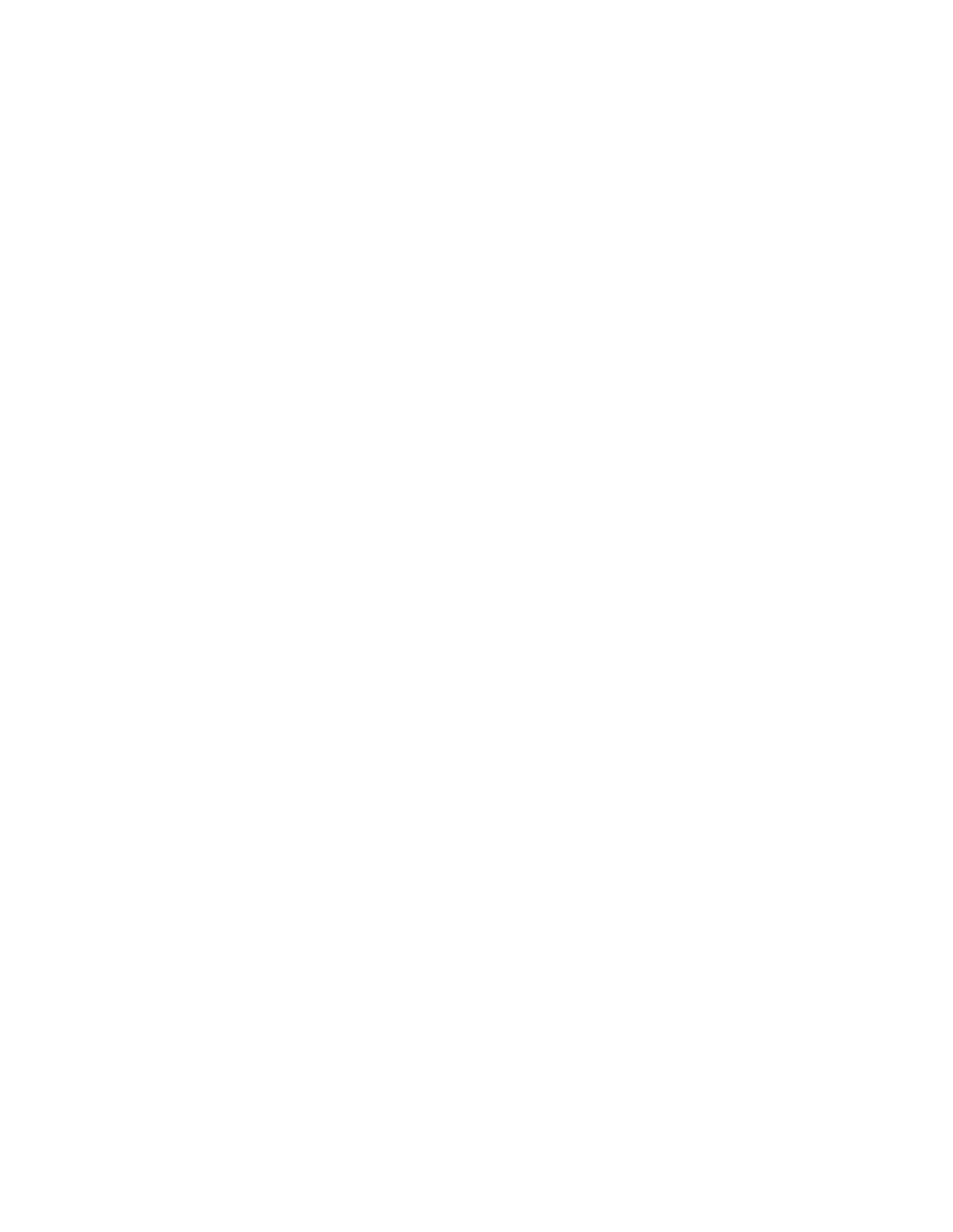# <span id="page-38-0"></span>**6. DISCIPLINE**

#### <span id="page-38-1"></span>6.1 PROBLEM RESOLUTION

The District seeks to deal openly and directly with its employees and believes that communication between employees and management is critical to solving problems.

- 1. Co-workers: Co-workers that may have a problem with one another should attempt to resolve the problem themselves. If a resolution cannot be agreed upon, both employees should approach their immediate Supervisor(s) who will work with the employees to determine a resolution. In these instances, the decision of the Department Manager or immediate Supervisor is final.
- 2. Supervisors: Employees that have a problem with an immediate supervisor should first go to the Supervisor and state the problem. If a resolution cannot be agreed upon, the employee should present their problem, in writing, to the Department Manager. The Department Manager will present the issue(s) to the General Manager for consideration. The decision of the General Manager will be final.
- 3. An *Employee Action Form* shall be utilized to communicate the level of corrective action necessary.

#### <span id="page-38-2"></span>6.2 DISCIPLINE

The District's policy is to attempt to deal constructively with employee performance problems and employee errors. The disciplinary process shall be in compliance with Chapter 4, Article 4 of the MUD Act and will be determined by the District in light of the facts and circumstances of each case. Depending upon the facts and circumstances, the discipline applied may include, among other things, oral or written warnings, probation, and suspension without pay, suspension with reduced pay, demotion, or immediate termination. Each situation will be considered in light of a variety of factors including, but not limited to, the seriousness of the situation, the employee's past conduct and length of service, and the nature of the employee's previous performance or incidents involving the employee.

- 1. Cause: No person employed under civil service provisions of this Personnel Manual or of any rules and regulations in a full-time position shall be removed, suspended, or terminated except for cause.
- 2. Suspension: The General Manager or Department Manager with approval of the General Manager, may for disciplinary purposes, suspend a subordinate for a period not to exceed fifteen (15) working days with a loss of salary for the period of suspension or suspend an employee with reduced pay for a period that results in the same loss of salary.

Department Managers may suspend an employee for 1 (one) day without General Manager approval.

#### <span id="page-38-3"></span>6.3 CORRECTIVE ACTION

Corrective action is taken against an employee in response to a rule infraction or a violation of District policies. Corrective action will continue until the violation or infraction is resolved.

1. Progressive Process: Corrective Action usually begins with a verbal warning, followed by a written warning that is placed in the employee's personnel folder. If more serious corrective action is required, the employee may be put on probation, placed on suspension without pay, placed on suspension with reduced pay for a period that results in the same loss of salary, demotion, or have their employment terminated. Each step in the progressive process shall be documented on the Employee Action Form.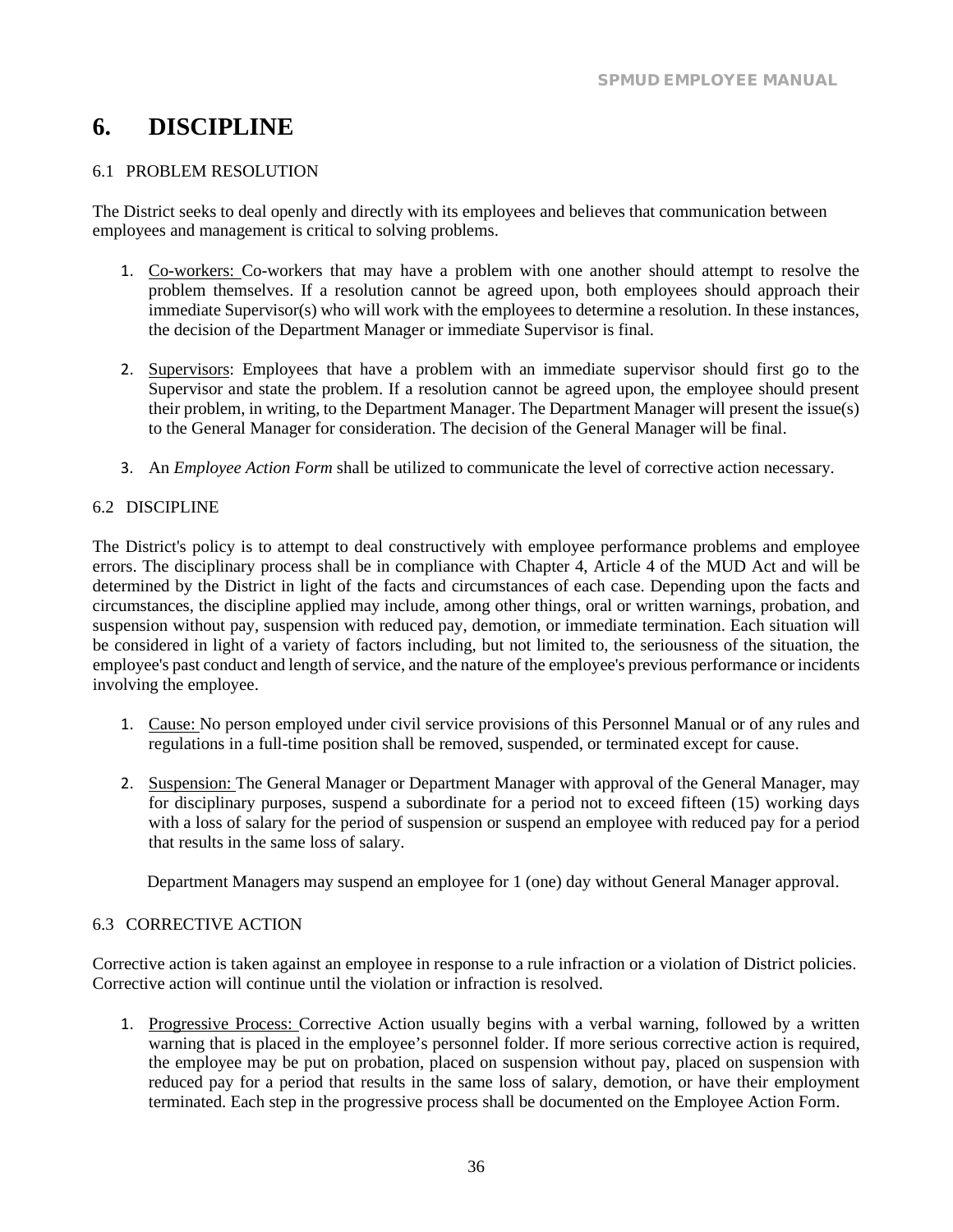2. Infractions: Removal or termination shall be made by the General Manager only, and in such cases, upon recommendation by a Department Manager. Removal or termination may be made for any one or more of, but not limited to, the following causes: incompetence, habitual intemperance, use of any illegal substance, failure to carry out responsibilities of the job description, insubordination, immoral conduct, dishonesty, discourteous treatment of the public, willful negligence, action and/or slanderous language inimical to the District, inattention to public safety and/or service, failure to comply with any District rule or policy.

The validity of any of the above infractions or any other valid cause for termination or suspension shall be at the discretion of the General Manager.

#### <span id="page-39-0"></span>6.4 APPEALS

Request for hearing regarding removal, termination, or suspension shall be in accordance with the provisions of Section 12164, 12165 and 12166 of the Public Utilities Code and hearings on said matters will be conducted by the Board of Directors pursuant to the provisions of Section 54957 of the Government Code. The decision of the Board of Directors is final.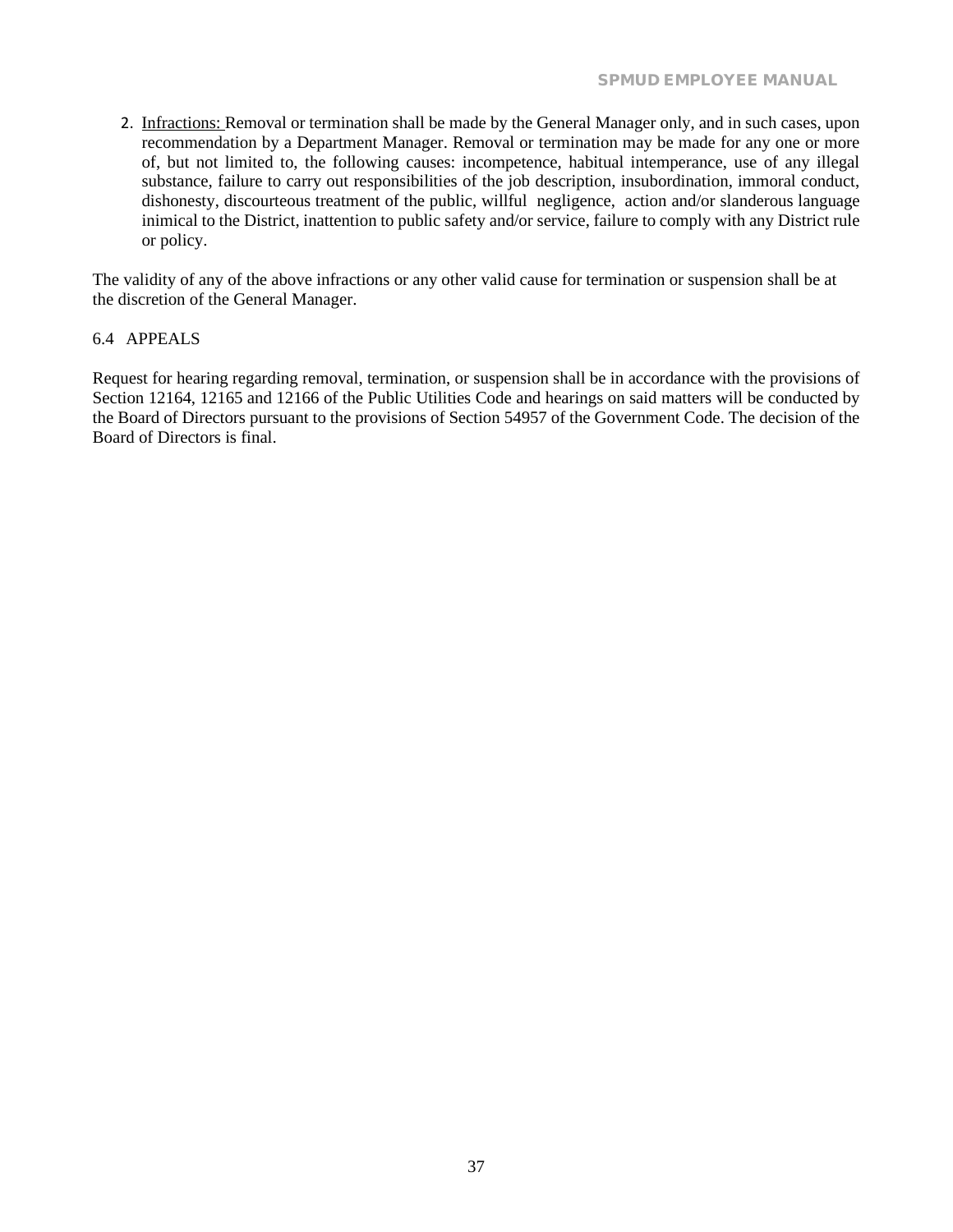# <span id="page-40-0"></span>**7. SEPARATION**

#### <span id="page-40-1"></span>7.1 JOB ABANDONMENT

Employees of the District that are absent for more than three (3) consecutive days without notifying their Department Manager are considered to have voluntarily abandoned their employment with the District. The effective date of termination will be the last day the employee reported for work. If an employee abandons a job, they will not be entitled to accrued leave unless required by law.

#### <span id="page-40-2"></span>7.2 JOB ABOLISHMENT

In the event of the abolishment of any position or class approved by the Board, an employee or employees in such position or class shall be given thirty (30) days written notice setting forth the terminal date of employment and the reason(s) for such abolishment. Insofar as possible, in the event of job abolishment, the District will give consideration to placing an employee whose position has been abolished in any permanent classification of equivalent level or lower level, provided an opening exists. Such approval may only be granted if the employee meets the minimum requirements established for the new class.

#### <span id="page-40-3"></span>7.3 TERMINATION

The District does not have tenure or guaranteed employment. The District may terminate employment with cause at any time for any reason. An employee may terminate their employment with the District for any reason. Termination may result from any of the following: (i) Corrective action measures, which include infractions for violation of District policies, (ii) layoffs, which include the elimination of an employee's job function or headcount reduction due to redundancy or cost reduction and (iii) involuntary dismissal, which may include poor performance reviews or failure to demonstrate an acceptable attitude in the workplace or (iv) not meeting minimum job qualification requirements.

#### <span id="page-40-4"></span>7.4 TERMINATION PROCESS

The District requires that employees return all documents, files, computer equipment, uniforms, District tools, business credit cards, keys and other District owned property on or before the last day of work. When all District owned property has been collected, the employee will receive their final paycheck and any accrued leave payouts, if applicable. Employees leaving the District will have the option of having an exit interview with the General Manager.

#### <span id="page-40-5"></span>7.5 EMPLOYMENT REFERENCES

Due to confidentiality considerations, the District does not provide employment references for former employees. The District will provide dates of employment and positions held only.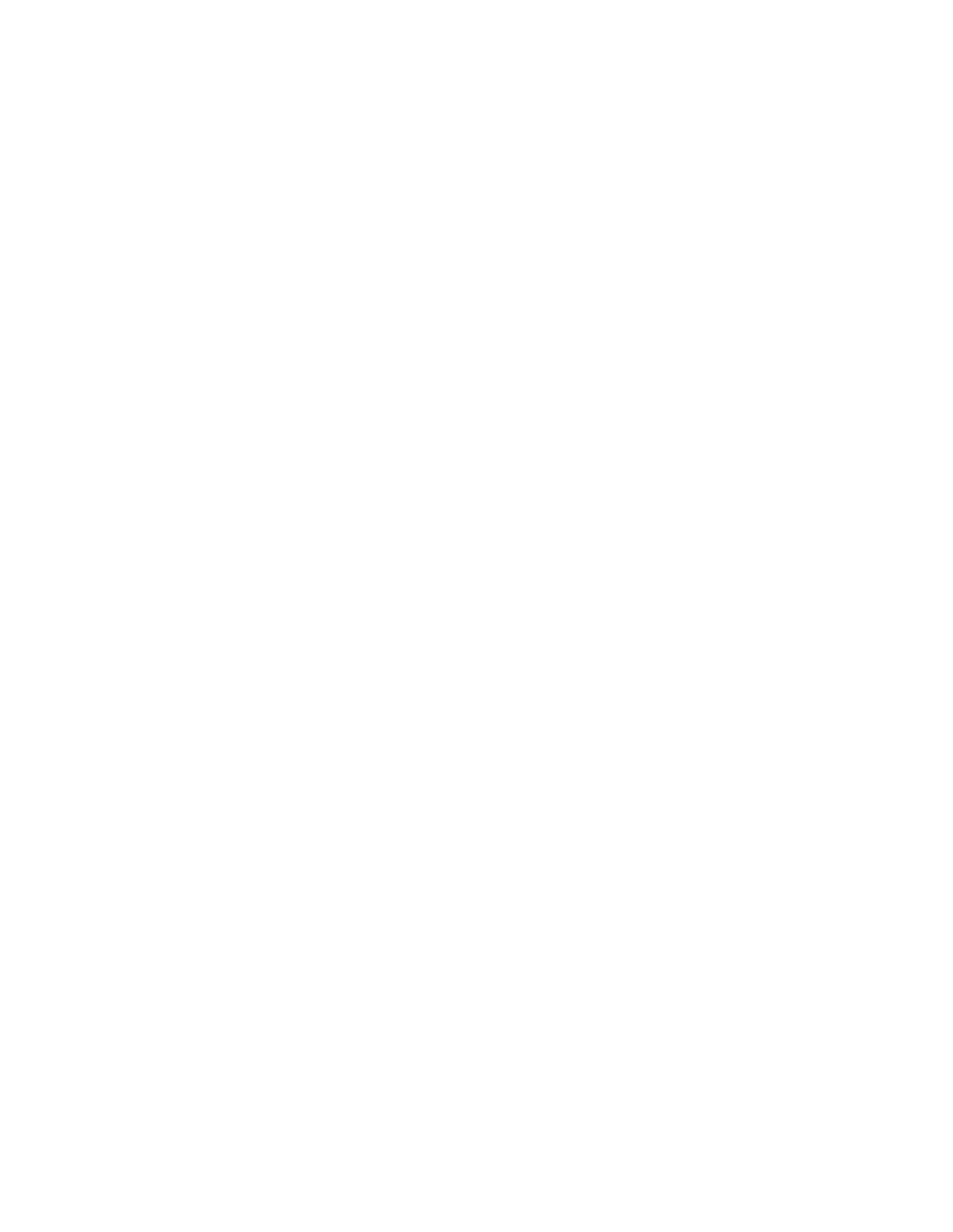# <span id="page-42-0"></span>**8. APPENDICES**

### <span id="page-42-1"></span>**EXHIBIT A: FAMILY AND MEDICAL LEAVE ACT (FMLA), CALIFORNIA FAMILY RIGHTS ACT (CFRA), MILITARY FAMILY AND CAREGIVER LEAVE, & CATASTROPHIC LEAVE**

#### <span id="page-42-2"></span>A.1 PURPOSE

Family Medical Leave Act (FMLA) and California Family Rights Act (CFRA) entitles eligible employees up to 12 workweeks of unpaid, job-protected leave each calendar year for specified family and medical leave reasons. In addition, FMLA includes a special leave entitlement that permits eligible employees to take up to 26 workweeks of leave to care for a covered servicemember during a 12-month period.

#### <span id="page-42-3"></span>A.2 STATEMENT

The United States Department of Labor (DOL) Employment Standards Administration, Wage and Hour Division, administers and enforces the FMLA for all private, state, and local government employees, and some federal employees.

The California Department of Fair Employment and Housing (DFEH) administers and enforces the CFRA for all state and local employees. State legislation in 1993 changed the state law to generally conform to the provisions of the FMLA. Where the FMLA law and the CFRA law differ, the most generous/less restrictive leave provisions must be applied.

Example: The Code of Federal Regulations, title 29, section 825.306 allows an employer to ask for a diagnosis; however, California Code of Regulations, title 2, section 11091 specifies that an employer cannot ask for a diagnosis, but it may be provided at the employee's option. Since CFRA is less restrictive, the department cannot ask an employee for a diagnosis under the amended FMLA regulation.

#### <span id="page-42-4"></span>A.3 SCOPE

This policy applies to all SPMUD employees. This policy will be enforced when an employee is seeking a leave of absence that is covered under the FMLA or CFRA.

#### <span id="page-42-5"></span>A.4 RESPONSIBILITY

List all areas/departments/groups involved in executing the Policy and their specific responsibilities for each role.

| Role                           | Responsibilities                                                                |
|--------------------------------|---------------------------------------------------------------------------------|
| <b>Department Managers</b>     | Ensuring that all employees, consultants, and contractors are appropriately     |
|                                | trained on the requirements of this policy.                                     |
| <b>Administrative Services</b> | Ensuring the proper processes are followed when determining eligibility for     |
| Manager                        | FMLA/ CFRA/ Military Leaves. The Administrative Services Manager will be        |
|                                | responsible for issuing all documentation to the employee. They will also be    |
|                                | responsible for housing all documents in compliance with all state, local and   |
|                                | federal laws as well as any internal document retention policies.               |
| <b>Employees</b>               | Employees are responsible for familiarizing themselves with this policy and for |
|                                | submitting requested documents on time, filled out properly. Employees are also |
|                                | required to give advanced notice of their request for leave when possible.      |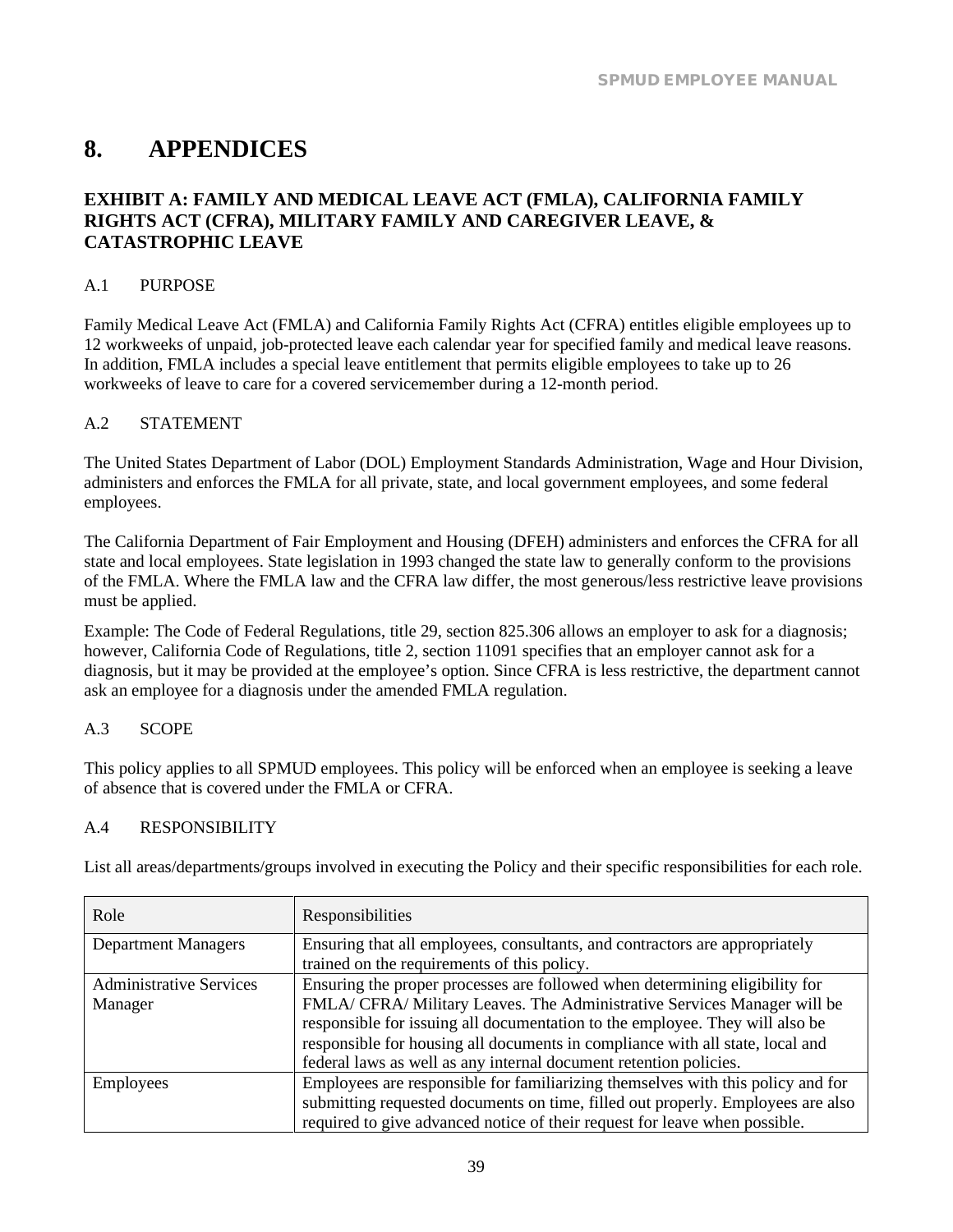#### <span id="page-43-0"></span>A.5 DEFINITIONS

For the purpose of this policy the term "relative" shall include the following relationships established by blood, marriage, or legal action. Examples include the employee's: spouse, registered domestic partner, parents, children, siblings, grandparents, and grandchildren.

For the purpose of this policy the term "parents" shall mean: birth parents, step-parents, adoptive parents, in locus parents, grandparents.

For the purpose of this policy the term "child" shall mean: birth child, adoptive child, foster child, step-child, child of domestic partner. Grandchild shall mean: birth grandchild, adoptive grandchild, foster grandchild, stepgrandchild, grandchild of child's domestic partner. Grandparents will have the interchangeable meaning as grandchild.

For the purpose of this policy the term "sibling" shall mean birth sibling, adoptive sibling Registered Domestic Partners- A person with whom the employee's life in interdependent and who shares a common residence, and who have registered their partnership.

#### <span id="page-43-1"></span>A.6 ELIGIBILITY CRITERIA

To be eligible for FMLA/CFRA benefits, an employee must:

- Have worked for SPMUD for a total of 12 months; and
- Have worked for at least 1250 hours over the previous 12 months; and
	- o An employee is eligible for FMLA/CFRA leave when the employee has worked for SPMUD for a total of 12 months following the date of hire, even with a break in service after the date of hire. In addition, the employee must have physically worked at least a minimum of 1,250 hours in the past year.
	- o The statutory requirement is that employee eligibility determinations be made "as of the date leave commences." If an employee reaches the 12-month eligibility requirement while on leave, the leave period prior to meeting the requirement is non-FMLA/CFRA leave, and the leave period after the requirement is fulfilled is FMLA/CFRA leave. Except for administrative time off (ATO) while under investigation (i.e., pending a department-initiated investigation or fitness for duty), periods of leave, including paid leave due to job-related accidents or injuries, do not count towards the 1,250 hours requirement.

Example: An employee requests FMLA/CFRA leave but has only worked for the employer 11 months and does not meet the 12-month requirement for FMLA/CFRA. The FMLA/CFRA leave is denied. The employee is allowed to take a non-FMLA/CFRA leave. During the time taken for the non-FMLA/CFRA leave the employee meets the 12-month requirements for FMLA/CFRA eligibility and is now eligible for FMLA/CFRA leave. From that point forward the leave is FMLA/CFRA leave and is counted against the employee's FMLA/CFRA entitlement.

#### <span id="page-43-2"></span>A.7 EMPLOYER NOTICE REQUIREMENTS

Effective January 16, 2009, amended DOL regulations created three new employer and/ or employee notice responsibilities:

- A mandatory General Notice published by the DOL for departments to use;
- Notice of Eligibility and Rights and Responsibilities (FMLA/CFRA) (CalHR 752); and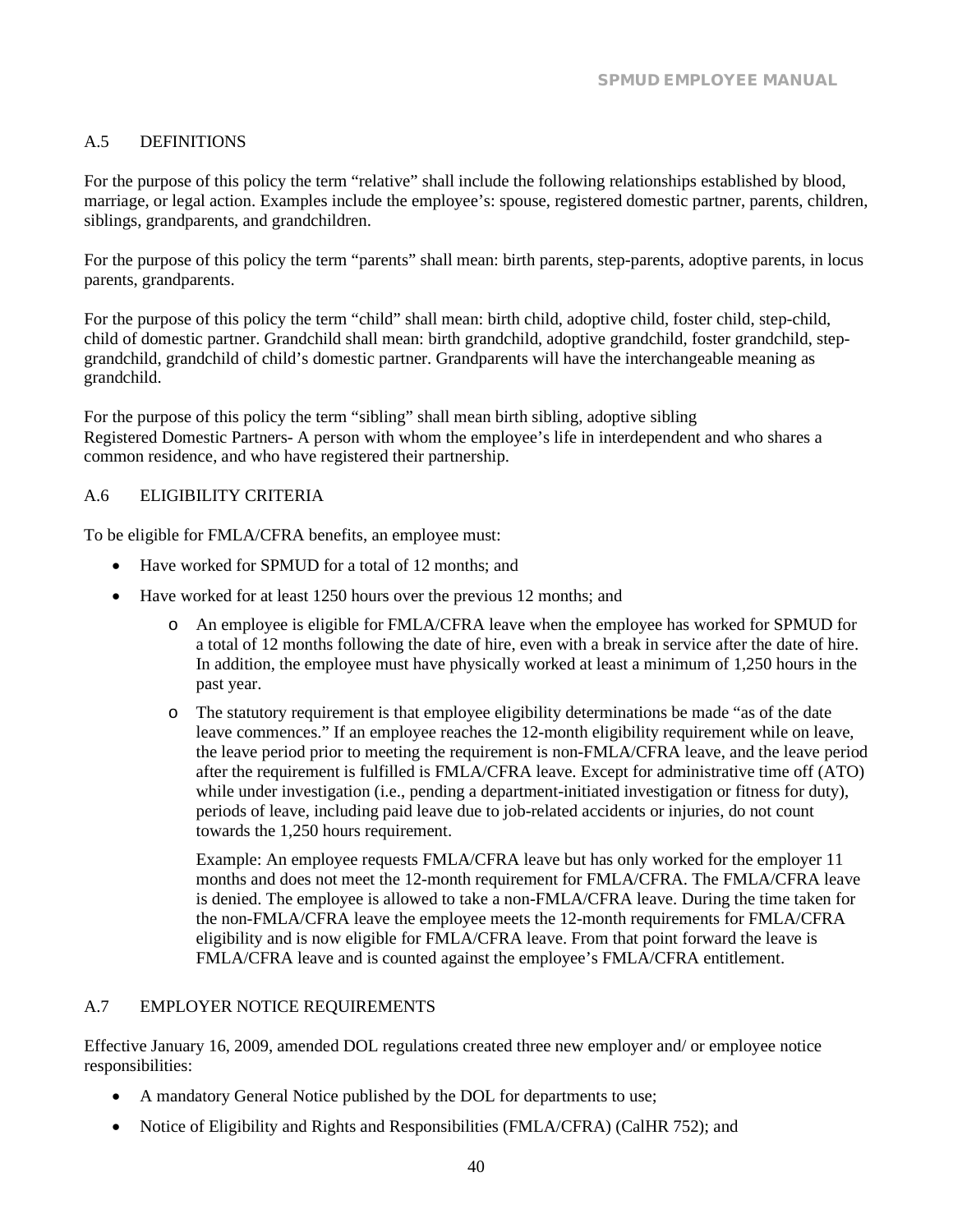• Designation Notice (FMLA/CFRA) (CalHR 753). CalHR has standardized CalHR 752 and 753 as fill in and print forms.

#### <span id="page-44-0"></span>A.8 GENERAL NOTICE

- (FMLA) DOL has published a new general notice poster. Departments must post the new notice entitled "Employee Rights under the FMLA" (WH Publication 1420) at the worksite so it is visible to all employees and applicants. Each new employee must be given the information provided in the General Notice. An employer that willfully violates this posting requirement may be subject to a fine of up to \$110 for each separate offense.
- The General Notice must be accessible to employees by including it in an employee handbook or including all of the information contained in the General Notice in the department's own specific FMLA policy. Employers that post their handbook electronically meet the General Notice requirement only if it is accessible to all employees. "Notice of Eligibility and Rights and Responsibilities (FMLA/CFRA)" (CalHR 752)
- A new form titled "Notice of Eligibility and Rights and Responsibilities" (CalHR 752) is required to be given to the employee within five business days after the employer receives a request for FMLA/CFRA leave or becomes aware that the leave may qualify for FMLA/CFRA (previously the employer only had two days to notice employees). Departments may customize the CalHR 752 as long as it includes, at a minimum, the same information specified in the form.
- The "Notice of Eligibility and Rights and Responsibilities" (CalHR 752) informs the employee whether or not they are eligible for FLMA/CFRA leave (i.e. worked at least 12 months with the employer and worked at least 1,250 hours in the previous 12 months). When a represented employee is denied, eligibility based solely on a lack of 1,250 hours of service, there may be a union noticing requirement. Reference the applicable Memorandum of Understanding. Eligibility does not mean the leave has been approved for FMLA/CFRA at this point. The form also provides important information regarding the employee's FMLA/CFRA rights and responsibilities, information on medical certification requirements, and the consequences for not meeting those requirements, as well as information regarding the return-towork release. In addition, departments must provide specific written information on what is required of the employee and what might happen in certain circumstances, such as if the employee fails to return to work after FMLA/CFRA leave.
- As a reminder, departments may require at least 30 days' advance notice when the need for FMLA/CFRA is foreseeable. Foreseeable leave includes planned birth, adoption, foster care placement, or medical treatment. In the case of a serious health condition, if it is not possible to give such advance notice, the employee must submit the request as soon as possible. "Designation Notice (FMLA/CFRA)" (CalHR753)
- After the medical certification form (in appendix) is received, the new "Designation Notice" (CalHR 753) informs the employee whether the FMLA/CFRA leave is approved. The department has five business days to inform the employee if the leave will be designated as FMLA/CFRA leave. If the leave is not designated as FMLA/CFRA, the department must state in writing the reason why the leave is denied and provide consequences for failing to provide a complete certification. A return-to-work release may be required to return from leave if that is the department's policy for returning employees to work after illness, injury, or disability.
- The amended regulations clarified that only one Designation Notice is required for each FMLA/CFRA qualifying reason, per leave year, regardless of whether the leave is taken as a continuous block of leave or on an intermittent or reduced leave schedule basis. A retroactive notice is permissible if it does not cause employee harm or injury. Departments may not retroactively designate leave after the employee has returned.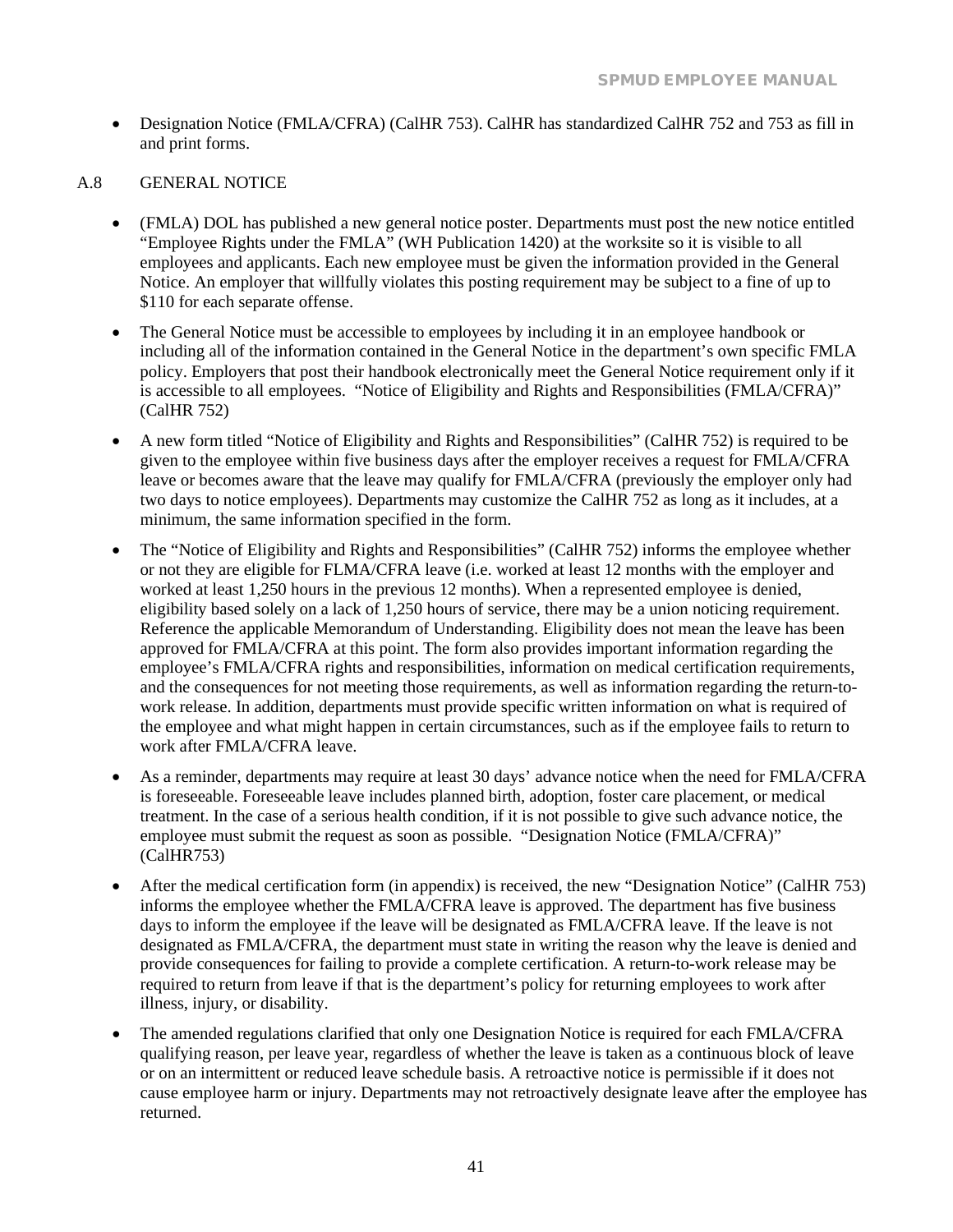- Employers must post a notice explaining the CFRA provisions and procedures for filing complaints in conspicuous places where employees are employed.
	- o Employers must post the notice where it can be readily seen by employees and applicants for employment.
	- o Electronic posting is sufficient to meet this posting requirement as long as it otherwise meets the requirement of the new CFRA regulations. (Cal. Code Regs., tit, 2, 11095, subd. (a)).
	- o Employers may post the CFRA notice on an Intranet site, but employers will also need to post in an area accessible to applicants.

#### <span id="page-45-0"></span>A.9 MEDICAL CERTIFICATION AND EMPLOYEE NOTICE AND CERTIFICATION

Employees who are eligible for FMLA/CFRA leave provide the employee with the California Department of Fair Employment and Housing (DFEH) "Certification of Health Care Provider for CFRA/FMLA" (DFEH-E11p-ENG). This form is used for both the employee and family member's serious health condition.

• It is the employee's responsibility to provide the department with the appropriate medical certification within 15 calendar days. The "Certification of Health Care Provider for CFRA/FMLA" (DFEH-E11P-ENG) is maintained as a confidential document.

Employees seeking to use FMLA/CFRA leave are required to provide 30-day advance notice of the need to take FMLA/CFRA leave when the need is foreseeable and such notice is practicable. When intermittent leave is needed to care for an immediate family member or the employee's own illness, and is for planned medical treatment, the employee must try to schedule treatment so as not to unduly disrupt the employer's operation.

SPMUD may also require employees to provide:

- Medical certification supporting the need for leave due to a serious health condition affecting the employee or an immediate family member.
- Second or third medical opinions (at the employer's expense) for the employee only.
- Periodic re-certification, but only if additional leave is requested and the time period the health care provider originally estimated for leave has expired.

If the employer has a good faith, objective reason to doubt the validity of a medical certification for his or her own medical condition, the employer may require a second medical opinion. The request will be at the employer's own expense. (Cal. Code Regs., tit. 2, § 11091, subd. (b)(2)(A)).

The CRFA regulations provide the employer may only contact the health care provider for the limited purpose of authenticating the certification. (Cal. Code Regs., tit. 2, § 11091, subd. (b)(2).) Accordingly, if an employer receives a deficient or incomplete certification, the employer must write to the employee and explain the deficiencies in the certification and provide the employee an opportunity to provide the necessary information. Moreover, the employer should advise the employee of the consequences of failing to timely provide a complete certification.

#### <span id="page-45-1"></span>A.10 MILITARY FAMILY LEAVE

The FMLA provides two types of Military Family Leave entitlements. The first is Military Caregiver Leave (MCL) and the second is Qualifying Exigency leave (QEL). The law contains requirements on employer coverage; employee eligibility for the law's benefits; entitlement to leave, maintenance of health benefits during leave, and job restoration after the leave; notice and certification of the need for FMLA leave; and, protection for employees who request or take FMLA leave. The law also requires employers to keep certain records.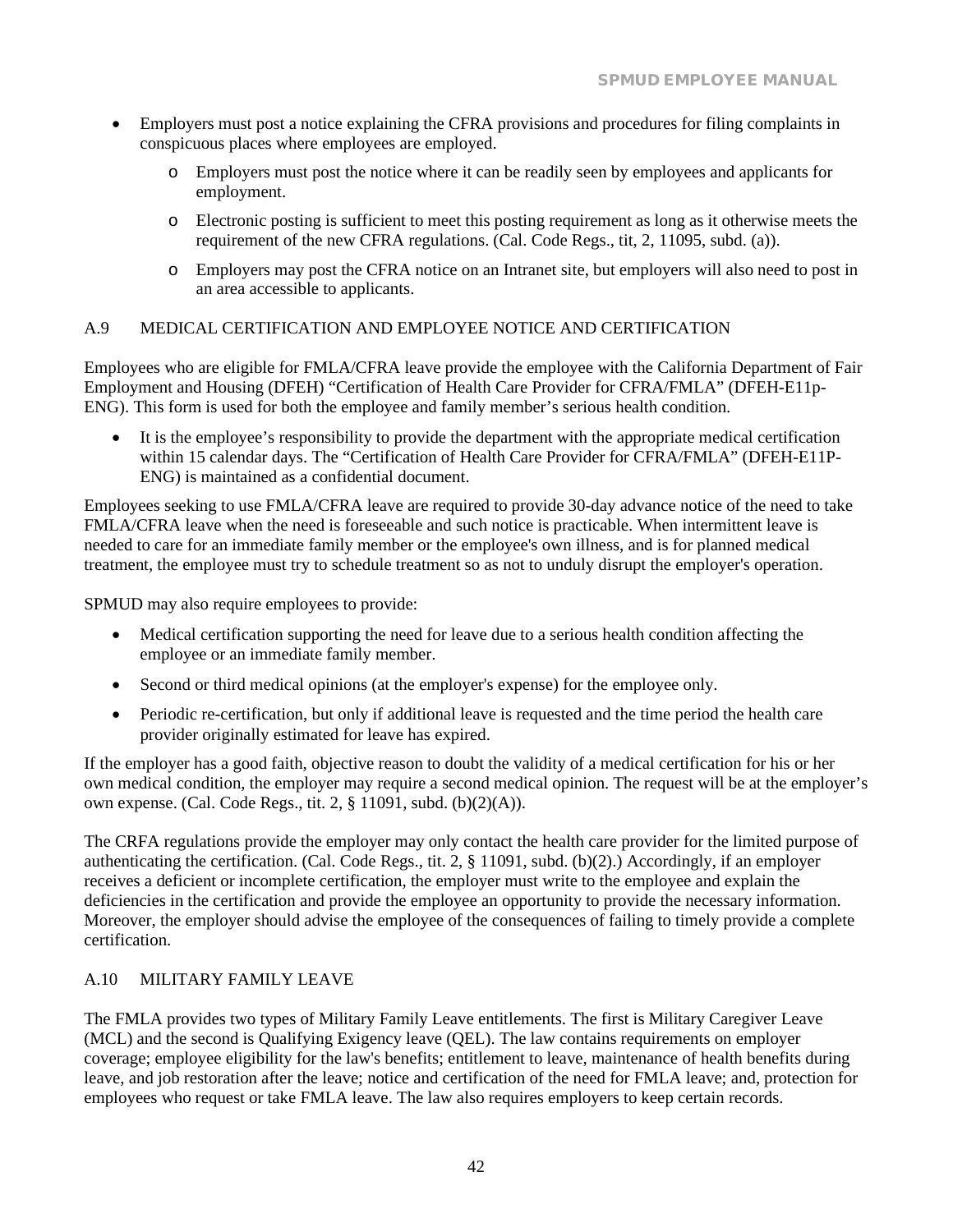Effective January 1, 2021, SB 1383 expanded the CFRA to include leave because of a qualifying exigency related to the covered active duty or call to active duty of an employee's spouse, domestic partner, child, or parent in the Armed Forces of the United States, as specified in Section 3302.2 of the Unemployment Insurance Code.

For both MCL and QEL employees must meet the same FMLA/CFRA eligibility requirements in terms of their tenure of service and the amount of time worked in the previous 12 months. Departments are required to notice the employee using the following forms:

- Notice of Eligibility and Rights & Responsibilities (FMLA) (DOL Form WH-381) or (CalHR 752)
- Designation Notice (FMLA) (DOL Form WH-382) or (CalHR 753)

These forms notify employees of their eligibility and determination for MCL and QEL leave. The Notice of Eligibility and Rights & Responsibilities form must be given to the employee within five business days after the employer receives a request for leave or becomes aware of the need for leave. The Designation Notice form must be given to the employee within five business days after sufficient information has been provided to the department.

#### A.11 MILITARY CAREGIVER LEAVE

Eligible employees are entitled to take up to 26 weeks of unpaid, job-protected leave in a 12-month period to care for a covered servicemember with a serious illness or injury incurred in the line of active duty. This leave may be taken intermittently when medically (psychological and physical care) necessary. Covered servicemembers include current members of the regular Armed Forces, National Guard or Reserves, veterans undergoing medical treatment, or recuperation, and members who are on a temporary disability retired list. The veteran must have been a member of the Armed Forces (including the National Guard or Reserves) at any time within five years preceding treatment.

Employees who are eligible for MCL include: the servicemember's parent, spouse, or child and next of kin. For purposes of this leave, the definition of son or daughter includes the servicemember's "biological, adopted or foster child, stepchild, legal ward or child for whom the service member stood in loco parentis, and who is of any age." The definition of parent includes the servicemember's "biological, adoptive, step or foster father or mother, or any other individual who stood in loco parentis to the service member." However, parents-in-law are not included. Next of kin is defined as the servicemember's nearest blood relative (other than a spouse, parent, or child) in the following priority order - custodial blood relatives, siblings, grandparents, aunts and uncles, and first cousins. Family members sharing the same relationship (e.g., all siblings) will all be considered next of kin and each will be entitled to leave for care giving. A husband and wife who are FMLA eligible and work for the same employer may be limited to a combined total of 26 weeks' caregiver leave. Confirmation of the employee's relationship to the covered servicemember must be provided to the department.

Example: If a covered servicemember has three siblings and has not designated a blood relative to provide care, all three siblings would be considered the covered servicemember's next of kin. Alternatively, where a covered servicemember has a sibling and designates a cousin as his/her next of kin for FMLA purposes, then only the designated cousin is eligible as the covered servicemember's next of kin.

MCL is not in addition to the 12 weeks of FMLA leave normally available to eligible employees, but is aggregated with all other types of FMLA qualifying leave during the applicable 12-month period. The 12-month period begins on the day the employee begins caregiver leave and ends 12 months thereafter.

Because MCL is available on a per servicemember per injury basis, an eligible employee may be entitled to take more than one such leave during the course of his or her employment to care for different servicemembers or for the same servicemember with a subsequent injury or illness. In such circumstances, leave is still limited to no more than 26 weeks during the applicable period.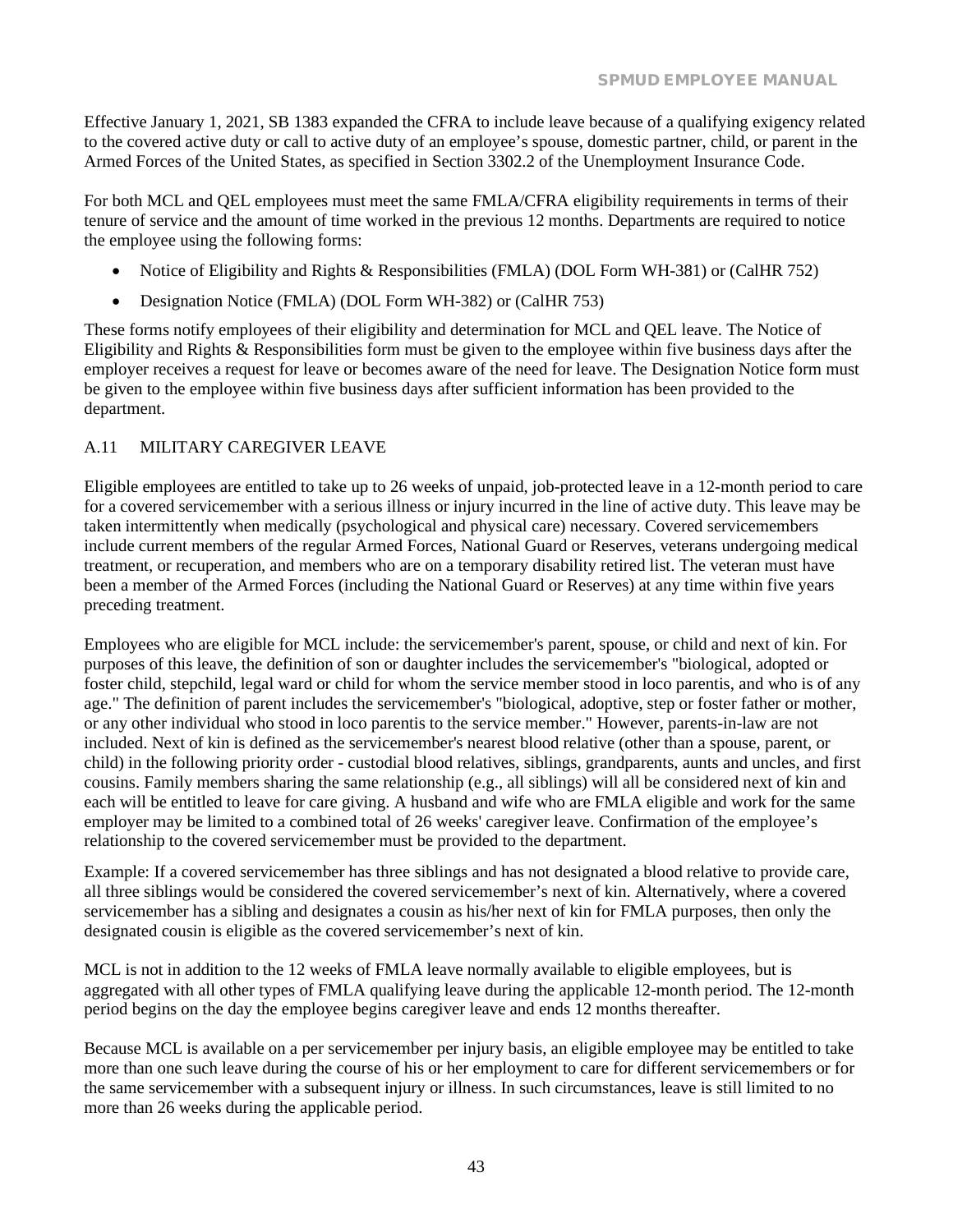When leave is taken to care for a covered servicemember with a serious injury or illness, an employee must obtain a medical certification. The "Certification for Serious Injury or Illness of a Current Service Member for Military Caregiver Leave under the FMLA" (DOL Form WH-385) may be used or departments may customize their own form so long as it includes, at a minimum, all the information specified in DOL Form WH-385. The medical certification form is completed by an authorized health care provider of the covered servicemember, such as the Department of Defense (DOD), Veteran Affairs (VA), DOD Tricare, DOD non-network Tricare, and DOD authorized representative.

Employees must provide 30 days' advance notice of the need to take leave for planned medical treatment for a serious injury or illness of a covered servicemember. If leave is foreseeable, but 30 days' advance notice is not practicable, the employee must provide notice as soon as practicable - generally, either the same or next business day.

#### <span id="page-47-0"></span>A.11 QUALIFYING EXIGENCY LEAVE (QEL)

Eligible family members will be entitled to take up to 12 weeks of FMLA/CFRA leave for "qualifying exigencies" arising out of a covered military member's active-duty status, or call to active duty, in support of a contingency operation or deployment to a foreign country. This leave may be taken intermittently. QEL is not available to family members of military members who are retired members of the regular Armed Forces, a state Reserve or National Guard unit, or are called to active duty by a state rather than the federal government. It is available only to the family members of regular Armed Forces, National Guard or Reservists called to federal active duty. QEL includes the following events:

- Issues arising from short-notice deployments (i.e. deployment to active duty seven or less days prior to the date of deployment).
- Military events, ceremonies, or programs related to active duty or related activities.
- Childcare and school activities.
- Financial or legal appointments.
- Consulting.
- Rest and recuperation.
- Post-deployment activities (e.g., arrival ceremonies and reintegration briefings).
- Parental care (e.g., to arrange for alternative care for a parent is incapable of self-care).
- Additional activities agreed upon by the employer and employee.

When an employee requests QEL they must complete the "Certification for Military Family Leave for Qualifying Exigency under the FMLA" (DOL Form WH-384). Departments may customize their own form so long as it includes, at a minimum, all of the information required by the regulation as specified in DOL Form WH-384.

As part of the certification process, the employee is required to provide copies of the military member's orders or other military documentation, facts regarding the exigency, and dates of the military member's active-duty service and beginning of the exigency.

If foreseeable, the employee must provide advance notice of the need for QEL. The employee's notice timeframe must be "reasonable and practicable." The DOL interprets "as soon as practicable" to mean same day or next business day.

Example: An employee receives notice of a family support program a week in advance of the event; it should be practicable for the employee to provide notice to their department of the need for QEL the same day or the next business day.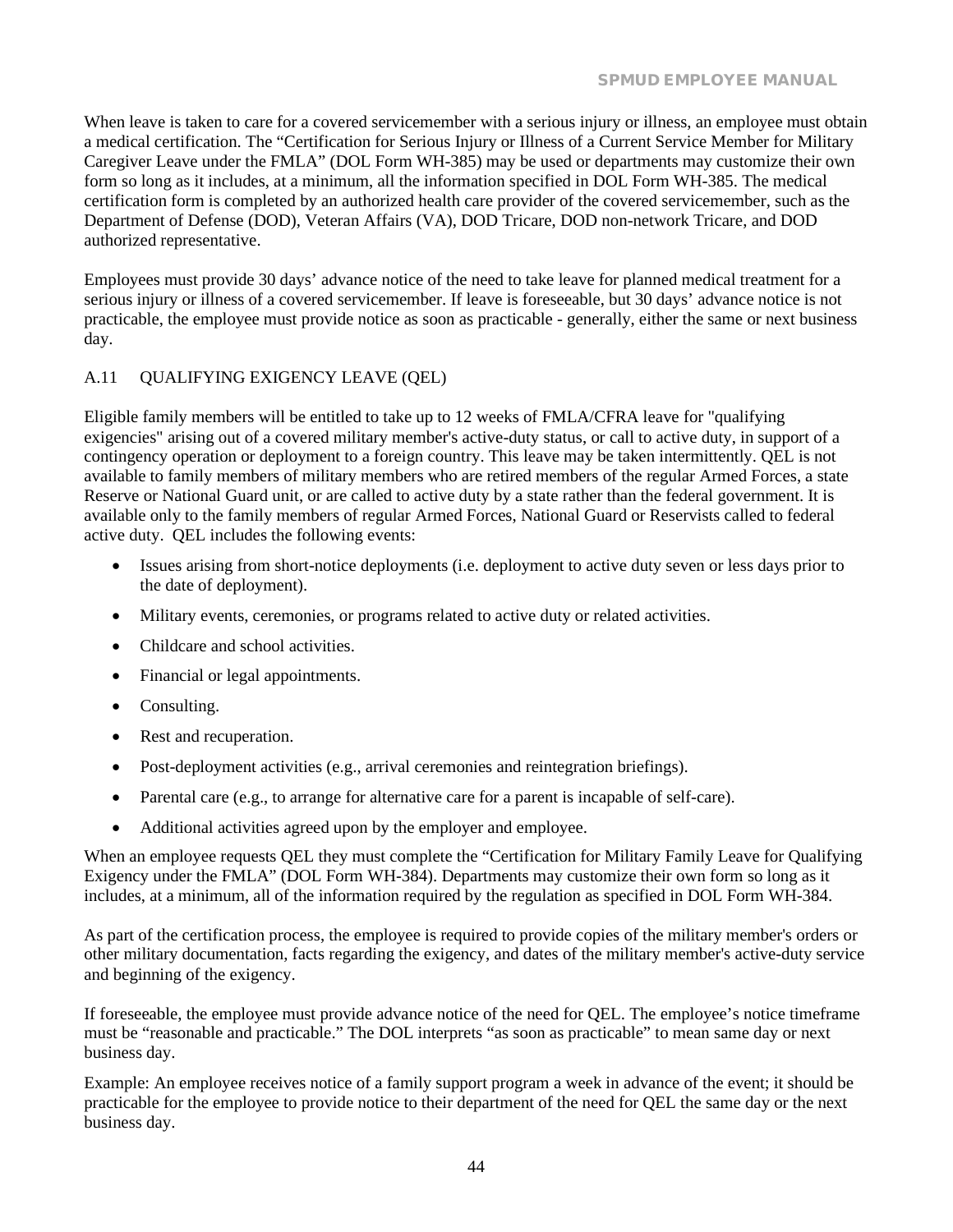When the need for leave is unforeseeable, an employee must comply with a department's normal call-in procedures.

Employees are not obligated to provide notice to their departments when they first become aware of a covered family member's active duty or call to active-duty status. An employee's obligation to provide notice of leave due to a qualifying exigency is triggered when the employee first seeks to take QEL.

#### <span id="page-48-0"></span>A.12 JOB RESTORATION

The regulations provide that as a condition of an employee's return from medical leave, the employer may require the employee obtain a release to return to work from their health care provider stating they are able to resume work only if the employer has a uniformly applied practice or policy of requiring such release from other employees returning to work after illness, injury, or disability.

In accordance with the Code of Federal Regulations, tit 29, section 825.214 and California Code of Regulations, tit 2, section 11089, upon return from FMLA/CFRA leave, an employee must be restored to the employee's original job, or to an equivalent job with equivalent pay, benefits, and other terms and condition of employment.

In addition, an employee's use of FMLA/CFRA leave cannot result in the loss of any employment benefit that the employee earned or was entitled to before using FMLA/CFRA leave, nor be counted against the employee under a "no fault" attendance policy.

If an employee accepts light duty work while recovering from a serious health condition, the period on light duty assignment will not be counted as FMLA/CFRA. Employees may not be required to work light duty jobs in lieu of taking leave, and those who do so voluntarily are not on FMLA/CFRA leave. At the end of the assignment, the employee has the right to be reinstated to the same or an equivalent position.

Under specified and limited circumstances where restoration to employment will cause substantial and grievous economic injury to its operations, an employer may refuse to reinstate certain highly-paid "key" employees after using FMLA leave during which health coverage was maintained. In order to do so, the employer must:

- Notify the employee of his/her status as a key employee in response to the employee's notice of intent to take FMLA leave.
- Notify the employee as soon as the employer decides it will deny job restoration and explain the reasons for this decision.
- Offer the employee a reasonable opportunity to return to work from FMLA leave after giving this notice.
- Make a final determination as to whether reinstatement will be denied at end of the leave period if the employee then requests restoration.

A "key" employee is a salaried eligible employee who is among the highest paid ten percent of employees within 75 miles of the work site. If a "key" employee's leave is covered by both FMLA and CFRA or CFRA only, an employer may not refuse the employee's right to reinstatement. Under CFRA regulations, "an employee who fraudulently obtains or uses CFRA leave from an employer is not protected by CFRA's job restoration or maintenance of health benefits provisions. An employer has the burden of proving that the employee fraudulently obtained or used CFRA leave." (Cal. Code Regs., tit. 2,  $\S$  11089, subd. (d)(3).)

#### <span id="page-48-1"></span>A.13 ADDITIONAL FMLA/CFRA PROVISIONS AND UNLAWFUL ACTS

The following salaried executive, administrative, and professional employees of covered employers who meet the Fair Labor Standards Act (FSLA) criteria for exemption from minimum wage and overtime under Regulations, 29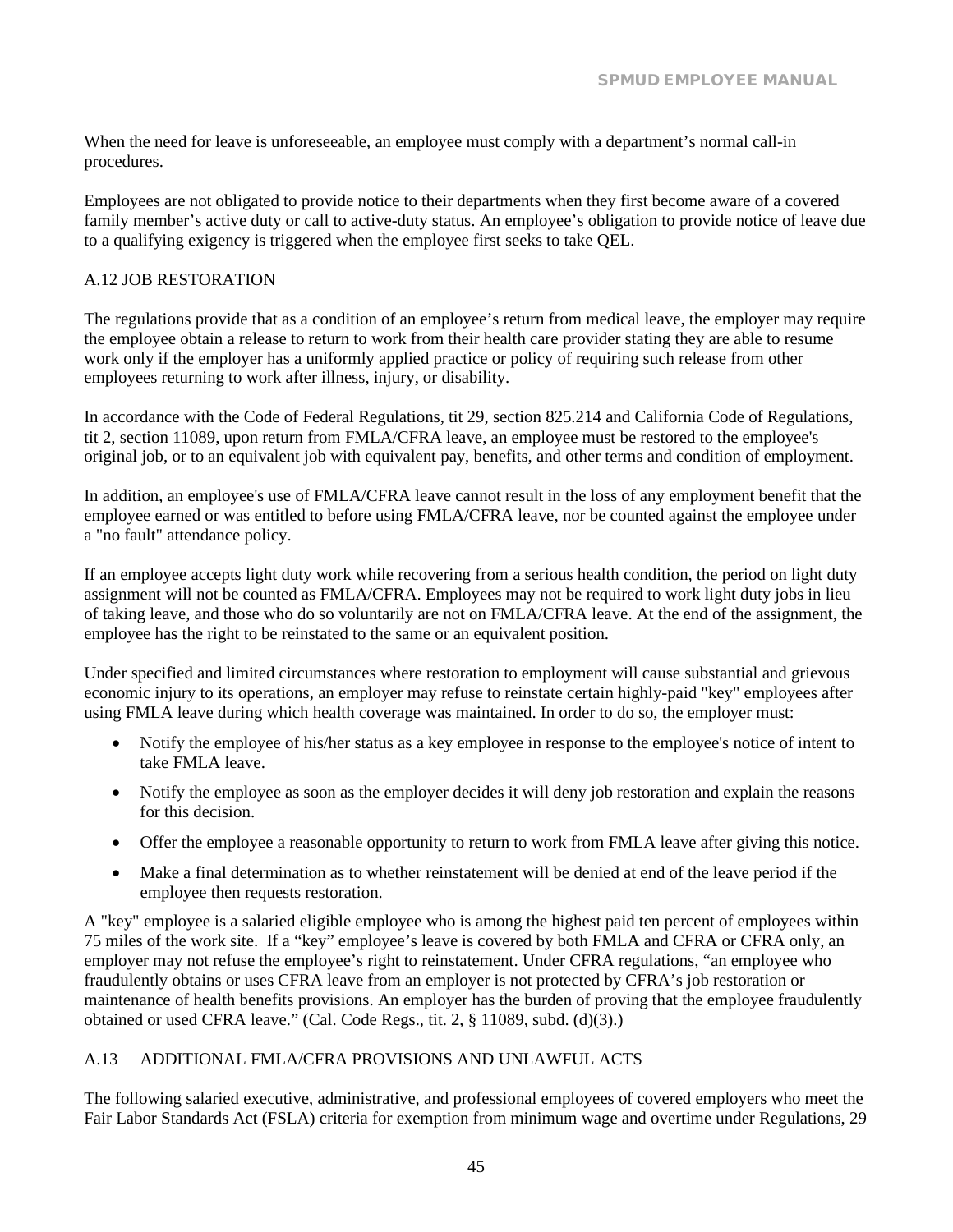CFR Section 541, do not lose their FLSA-exempt status by using any unpaid FMLA leave. This special exception to the "salary basis" requirements for FLSA's exemption extends only to "eligible" employee's use of leave required by FMLA.

DFEH has provided a model Certification of Health Care Provider Form. Included within the new CFRA regulations is a template Certification of Health Care Provider (CFRA) form which captures all the information that must be included in the certification. (Cal. Code Regs., tit. 2, § 11097.) Departments are encouraged to follow the template provided by DFEH.

#### <span id="page-49-0"></span>A.14 CATASTROPHIC LEAVE

The Catastrophic Leave program allows employees who have exhausted their leave credits and must miss work due to a prolonged illness or injury (including that of an eligible family member), or due to a natural disaster, to request catastrophic leave for a limited time. Employees unable to return to work from Catastrophic Leave will be separated from District service through resignation, termination, or retirement.

A catastrophic illness or injury is defined as an illness or injury that is serious and expected to incapacitate the employee or a member of the employee's family or household, and which creates a financial hardship because the employee has exhausted all eligible leave credits.

A natural disaster is defined as an act of nature, such as a flood or an earthquake, which has had an effect on the employee's principle residence and the Governor has declared a state of emergency in the county where the employee resides.

#### Purpose of Catastrophic Leave

Catastrophic Leave permits salary and benefit continuation for employees who have exhausted all paid leave because of their own serious injury or illness, the need to care for a seriously injured or ill family member, or they reside in a county where the Governor has declared a state of emergency because of a natural disaster.

In such cases, a Catastrophic Leave bank will be established by the department for the employee to receive eligible leave credits. Eligible leave credits include, but are not limited to, annual leave, vacation, compensating time off (CTO). The total leave credits received by the employee shall not exceed three months; however, if approved by the General Manager, the total leave credits received may be up to six months.

Employees on Catastrophic Leave will not earn vacation, sick leave, or holiday time.

Employees on Catastrophic Leave will be responsible for making their full benefits payment to the Administrative Services Department by the last business day of the month. The Administrative Services Manager will provide the cost of the employee's benefits in a written document before approving the employees Catastrophic leave request.

Employees who cannot return to their positions after their Catastrophic Leave is exhausted will be separated from District Service.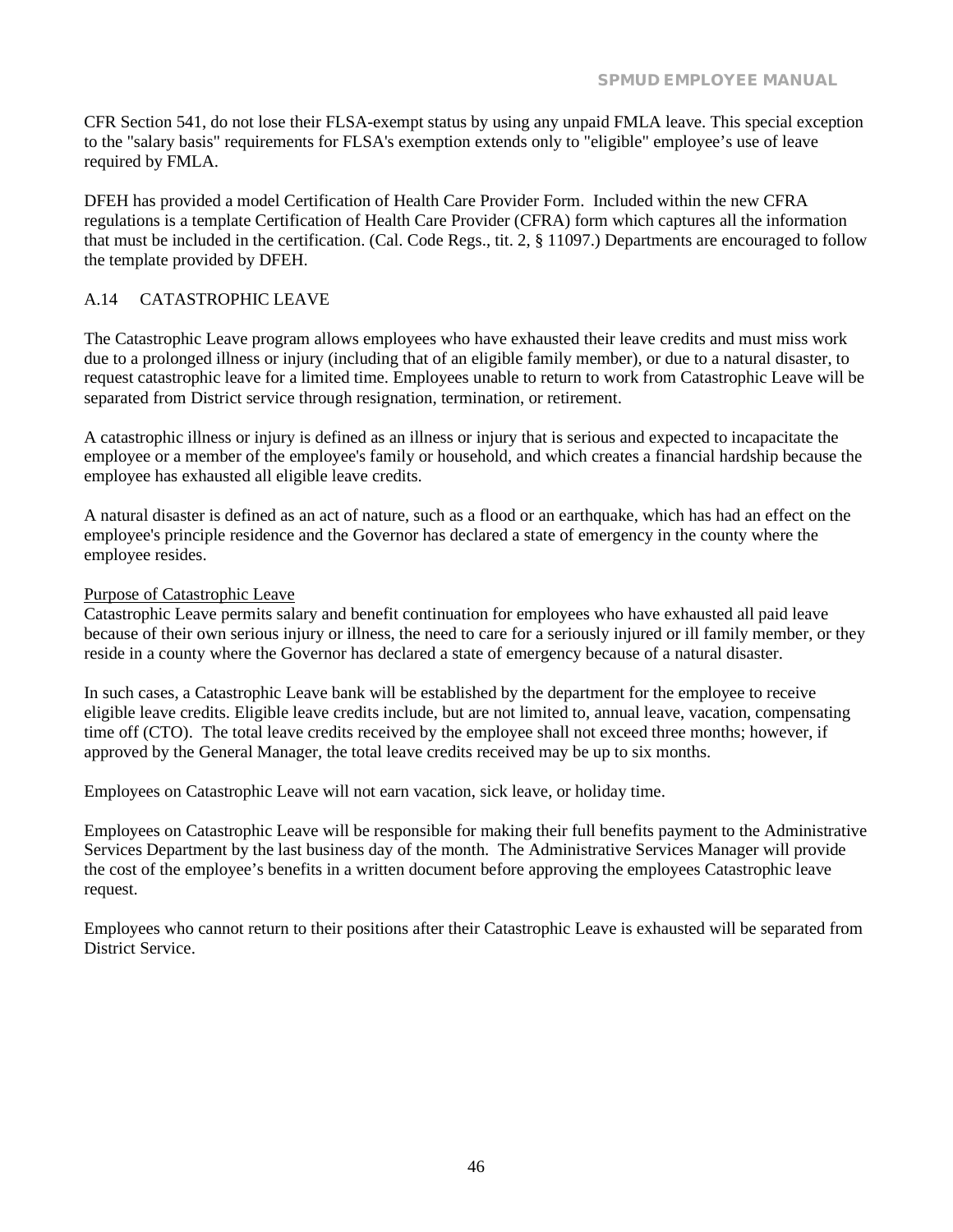### <span id="page-50-0"></span>**EXHIBIT B: AMERICAN DISABILITIES ACT, EQUAL PAY, AGE DISCRIMINATION**

This Exhibit provides an overview of Federal Equal Opportunity Laws, including the Americans with Disabilities Act, the Equal Pay Act, and the Age Discrimination in Employment Act.

The U.S. EEOC enforces the following laws:

- **Title VII of the Civil Rights Act of 1964 (Title VII)**  prohibits race, color, religion, sex, and national origin discrimination. Title VII applies to employers with fifteen (15) or more employees.
- **The Pregnancy Discrimination Act** prohibits discriminate against a woman because of pregnancy, childbirth, or a medical condition related to pregnancy or childbirth. The law also makes it illegal to retaliate against a person because the person complained about discrimination, filed a charge of discrimination, or participated in an employment discrimination investigation or lawsuit.
- **Age Discrimination in Employment Act of 1967 (ADEA)**  prohibits age discrimination against individuals who are forty (40) years of age or older. The ADEA applies to employers with twenty (20) or more employees.
- **Title I of the Americans with Disabilities Act of 1990 (ADA)**  prohibits employment discrimination against qualified individuals with disabilities. The law also makes it illegal to retaliate against a person because the person complained about discrimination, filed a charge of discrimination, or participated in an employment discrimination investigation or lawsuit. The law also requires that employers reasonably accommodate the known physical or mental limitations of an otherwise qualified individual with a disability who is an applicant or employee unless doing so would impose an undue hardship on the operation of the employer's business. The ADA applies to employers with fifteen (15) or more employees.
- **Equal Pay Act of 1963 (EPA)**  prohibits wage discrimination between men and women in substantially equal jobs within the same establishment. The law also makes it illegal to retaliate against a person because the person complained about discrimination, filed a charge of discrimination, or participated in an employment discrimination investigation or lawsuit. The EPA applies to most employers with one or more employees.

These laws prohibit employment discrimination based on race, color, sex, religion, national origin, age, or disability and prohibits retaliation for opposing job discrimination, filing a charge, or participating in proceedings under these laws.

If an employee believes that they have been discriminated against at work, they can [file a "Charge of](https://www.eeoc.gov/employees/charge.cfm) [Discrimination."](https://www.eeoc.gov/employees/charge.cfm) All of the laws enforced by EEOC, except for the Equal Pay Act, require the employee to file a Charge of Discrimination with the District before they can [file a job discrimination lawsuit.](https://www.eeoc.gov/employees/lawsuit.cfm) In addition, an individual, organization, or agency may file a charge on behalf of another person in order to protect the aggrieved person's identity.

The anti-discrimination laws give you a limited amount of time to file a charge of discrimination. In general, you need to file a charge within one hundred and eighty (180) calendar days from the day the discrimination took place. The one hundred and eighty (180) calendar day filing deadline is extended to three hundred (300) calendar days if a state or local agency enforces a law that prohibits employment discrimination on the same basis. For age discrimination, the filing deadline is extended to three hundred (300) days in California. *Note*: Federal employees and job applicants have [a different complaint process,](https://www.eeoc.gov/federal/fed_employees/complaint_overview.cfm) and generally mus[t contact](https://www.eeoc.gov/federal/fed_employees/counselor.cfm) [an agency](https://www.eeoc.gov/federal/fed_employees/counselor.cfm)  [EEO Counselor](https://www.eeoc.gov/federal/fed_employees/counselor.cfm) within forty-five (45) days. The time limit can be extended under certain circumstances. The EEOC provides additional information on these timelines, an employee's rights, and what actions should be taken.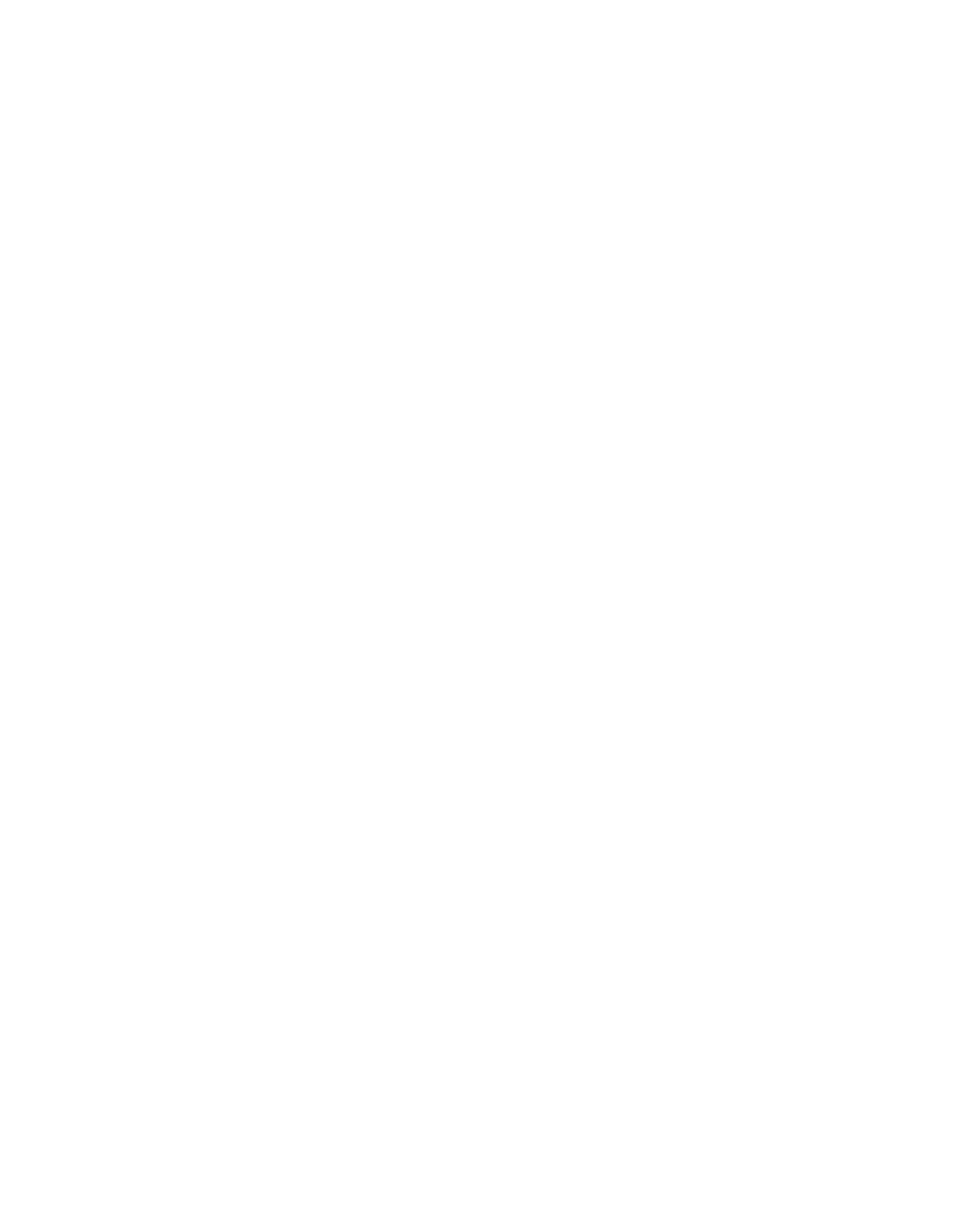### <span id="page-52-0"></span>**EXHIBIT C: OVERVIEW OF THE IMMIGRANTS' RIGHTS UNDER FEDERAL ANTI-DISCRIMINATION LAWS**

Immigrants are protected from employment discrimination by laws enforced by the Equal Employment Opportunity Commission (EEOC).

**The Immigration Reform and Control Act of 1986 (IRCA)** makes it unlawful for an employer to hire any person who is not legally authorized to work in the United States and it requires employers to verify the employment eligibility of all new employees.

**National Origin Discrimination under Title VII** protects people against employment discrimination on the basis of their national origin.

- Discrimination Because of a Person's or Person's Ancestor's Place of Birth unlawful national origin discrimination may include discrimination because of a person's looks, customs, or language. It is not necessary for a person to show that their ancestors are from a particular country or region to prove national origin discrimination. A claim can be proven if a person is discriminated against for having the characteristics for a different group. For example, a person might mistakenly be thought to be Haitian and may be discriminated against based on certain characteristics, even though he is not actually Haitian. Similarly, a person may be perceived as being foreign born or of foreign ancestry and may be discriminated against in violation of the law.
- Discrimination Based on Association with Persons of a Different National Origin Group the law prohibits discrimination because a person associates with people of a national origin group, (discrimination because of attendance at schools or places of worship used by persons of a particular nationality and discrimination because a person's or spouse's name is associated with a national origin group). For example, if someone is denied a promotion or otherwise discriminated against because they are married to a Hispanic person, that violates the law.
- Practices May Have an Adverse Effect on Particular National Origin Groups Some employment practices, such as citizenship requirements, minimum height requirements, and policies against hiring individuals with arrest and conviction records, may screen out people of a particular national origin. For example, a minimum height requirement for certain jobs, such as police officers of firefighters, may disproportionately screen out people of certain national origins, such as Hispanics and Asians, and would be against the law unless the employer could prove that it is related to the job and needed for the employer to operate safely or efficiently.

#### <span id="page-52-1"></span>C.1 HARASSMENT BASED ON NATIONAL ORIGIN

Ethnic slurs and other verbal or physical conduct because of nationality are illegal if they are severe or pervasive and create an intimidating, hostile, or offensive working environment, interfere with work performance, or negatively affect job opportunities. Examples of potentially unlawful conduct include insults, taunting, or ethnic epithets, such as making fun of a person's foreign accent or comments like, "Go back to where you came from, " whether made by supervisors or by co-workers.

#### <span id="page-52-2"></span>C.2 DISCRIMINATION BASED ON ACCENT

Treating employees differently because they have a foreign accent is lawful only if accent materially interferes with being able to perform their job.

• Generally, an employer may only base an employment decision on accent if effective oral communication in English is required to perform job duties and the individual's foreign accent materially interferes with their ability to communicate orally in English.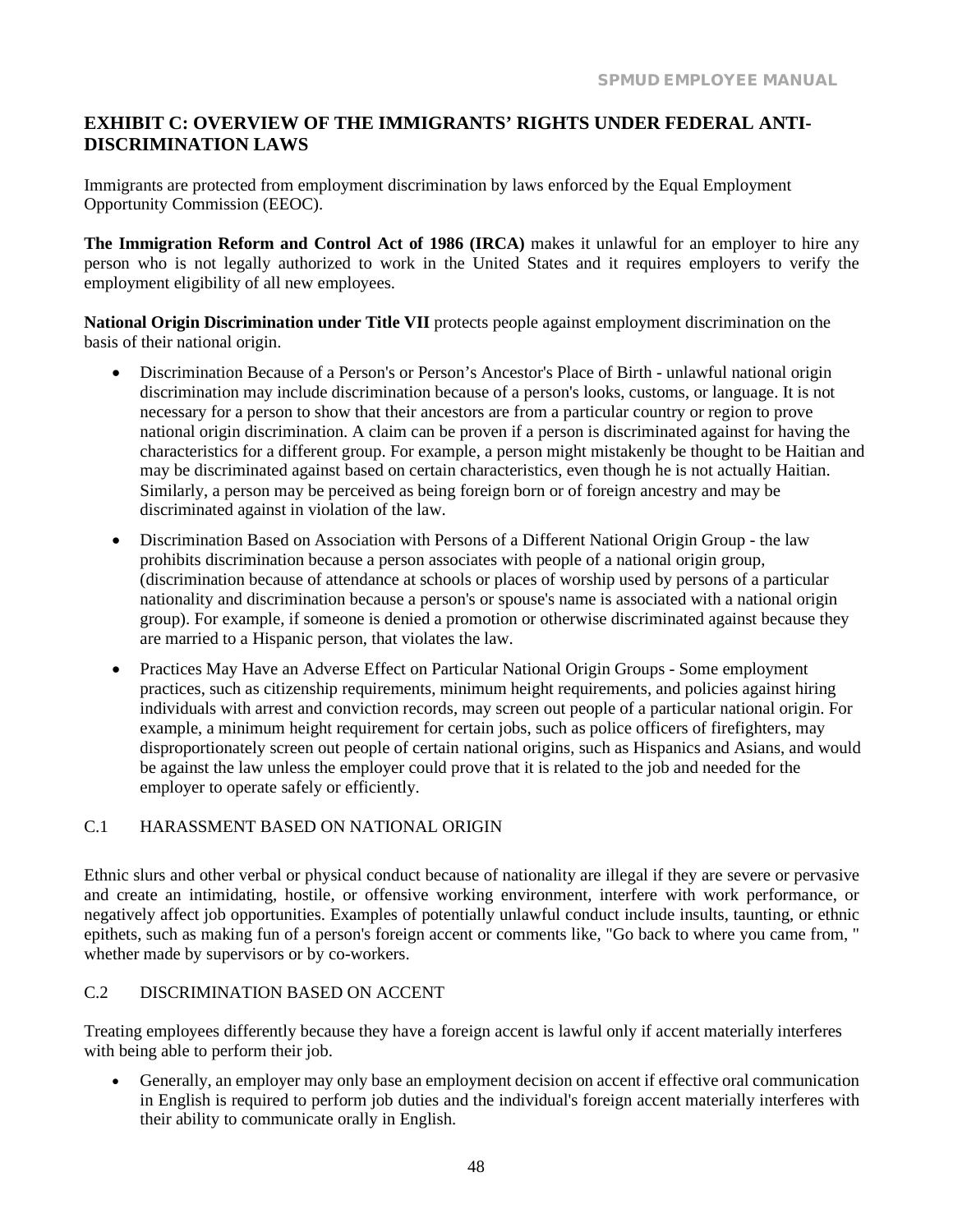- Jobs that may require effective oral communication in English include teaching, customer service, and telemarketing to English speaking clients.
- If a person has an accent but it is able to communicate effectively and be understood in English, they cannot be discriminated against.

#### <span id="page-53-0"></span>C.3 SPEAK-ENGLISH -ONLY RULES

The EEOC has stated that rules requiring employees to speak only English in the workplace violate the law unless the employer can show that they are justified by business necessity.

- A rule requiring employees to speak only English in the workplace at all times, including breaks and lunch time, will rarely be justified.
- An English-only rule should be limited to the circumstances in which it is needed for the employer to operate safely or efficiently.
- Circumstances in which an English-only rule may be justified include: communications with customers or coworkers who only speak English; emergencies or other situations in which workers must speak a common language to promote safety; cooperative work assignments in which the English-only rule is needed to promote efficiency.
- Even if there is a need for an English-only rule, an employer may not take disciplinary action against an employee for violating the rule unless the employer has notified workers about the rule and the consequences of violating it.

#### <span id="page-53-1"></span>C.4 DISCRIMINATION BASED ON APPEARANCE

Discrimination based on a person's ethnic appearance violates the law.

#### <span id="page-53-2"></span>C.5 THE IMMIGRATION AND NATIONALITY ACT (INA), 8 U.S.C. § 1324

Discrimination based on citizenship status is expressly prohibited by the Immigration and Nationality Act's (INA) anti-discrimination provision, 8 U.S.C. § 1324b. The law prohibits:

- Citizenship status discrimination in hiring, firing, or recruitment or referral for a fee
- National origin discrimination in hiring, firing, or recruitment or referral for a fee
- Unfair documentary practices during the employment eligibility verification, Form I-9, and E-Verify processes
- Retaliation or intimidation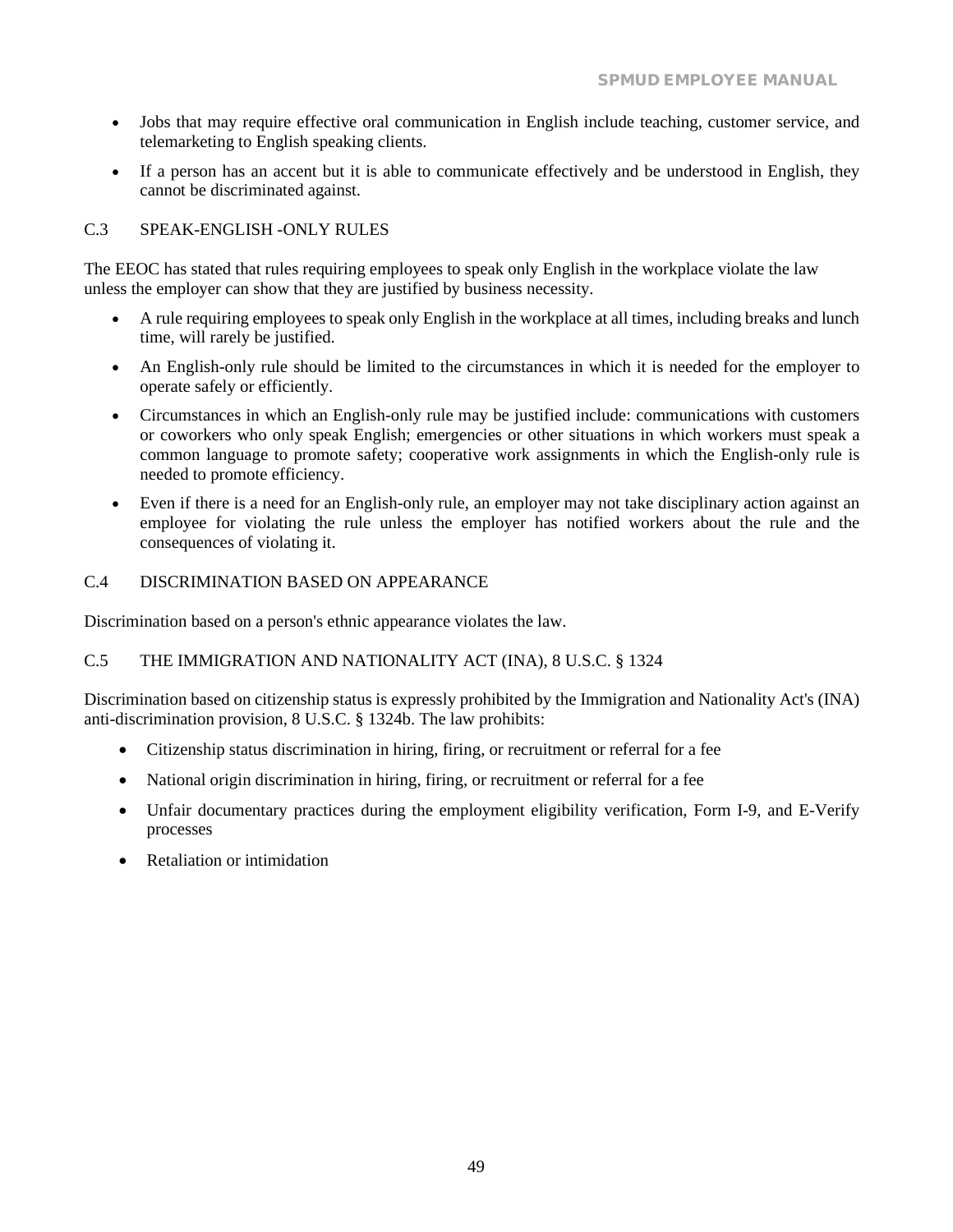### <span id="page-54-0"></span>**EXHIBIT D: PERFORMANCE AND BEHAVIOR STANDARDS**

This Exhibit contains items and respective criteria regarding the behavioral standards that are used by District Supervisors to evaluate an employee's progress and performance levels.

#### <span id="page-54-1"></span>D.1 ATTENDANCE

Sections *2.5 Hours of Work* and *2.12 Attendance & Punctuality* of this Manual define the regular work hours and the importance of compliance thereof. Field Services Department personnel must be in uniform (as applicable) and ready to accept their assignment by 7:00 a.m. Excessive absenteeism or tardiness is unacceptable and may result in disciplinary action. Employees who are unable to report to work, must make positive contact with their supervisor prior to the start of business. Positive contact means the supervisor has received and acknowledged the contact. The Field Supervisor or Department Head is responsible for entering the leave on the Leave Calendar upon notification. Department Heads or Field Supervisors must be notified of any scheduled Doctor's appointments at least two business days prior to the appointment. Failure to comply may result in discipline in accordance with the Employee Manual see *Section 2.15 Vacation*. A leave request through the timecard system must be submitted to the Field Supervisor three (3) days prior to use of any vacation or Compensation Time Off (CTO) time. Short-notice requests may not be considered.

#### <span id="page-54-2"></span>D.2 COMPLIANCE WITH RULES AND REGULATIONS

Work shall be accomplished in accordance with District policy and/or pertinent regulations as defined by OSHA – Cal OSHA. Employees should consult their immediate Supervisor/Manager for any needed clarification.

#### <span id="page-54-3"></span>D.3 SAFETY PRACTICES

Work assignments shall not proceed before all requirements for safety have been addressed. Employees should notify their Supervisor/Manager if they feel a hazard exists. Employee's should not attempt to perform work or operate equipment until they have completed the appropriate training. Personal safety equipment must be used as directed.

#### <span id="page-54-4"></span>D.4 CARE OF EQUIPMENT

Equipment that is properly cared for and maintained, not only makes work safer and easier, but also expedites the job. Employees are expected to familiarize themselves with a piece of equipment's capabilities and limitations before they use it. Employees shall not operate equipment unless they are qualified to do so. Unsafe or worn equipment shall be reported and replaced as soon as an employee becomes aware of the condition. **Employees shall not put a piece of malfunctioning or unsafe equipment away when they are through using it. It must be "Red Tagged" and reported to the Department Head or Field Supervisor**.

#### <span id="page-54-5"></span>D.5 ORAL AND WRITTEN EXPRESSION

Oral expression should be as brief and accurate as possible. Employees should make certain that their message is understood. Employees should request to have instructions that they do not understand repeated. Written communications in reports, logs and journals shall be as clear, concise, and accurate as possible. They may become critical if subjected to legal scrutiny.

#### <span id="page-54-6"></span>D.6 PERFORMANCE IN NEW/EMERGENCY SITUATION

Employees are expected to maintain their composure and think positively. Employees should contribute what they believe may be the solution to a problem. Employees should listen closely to instructions and follow direction. Following instructions as directed may be critical when under duress. Employees are expected to know their limits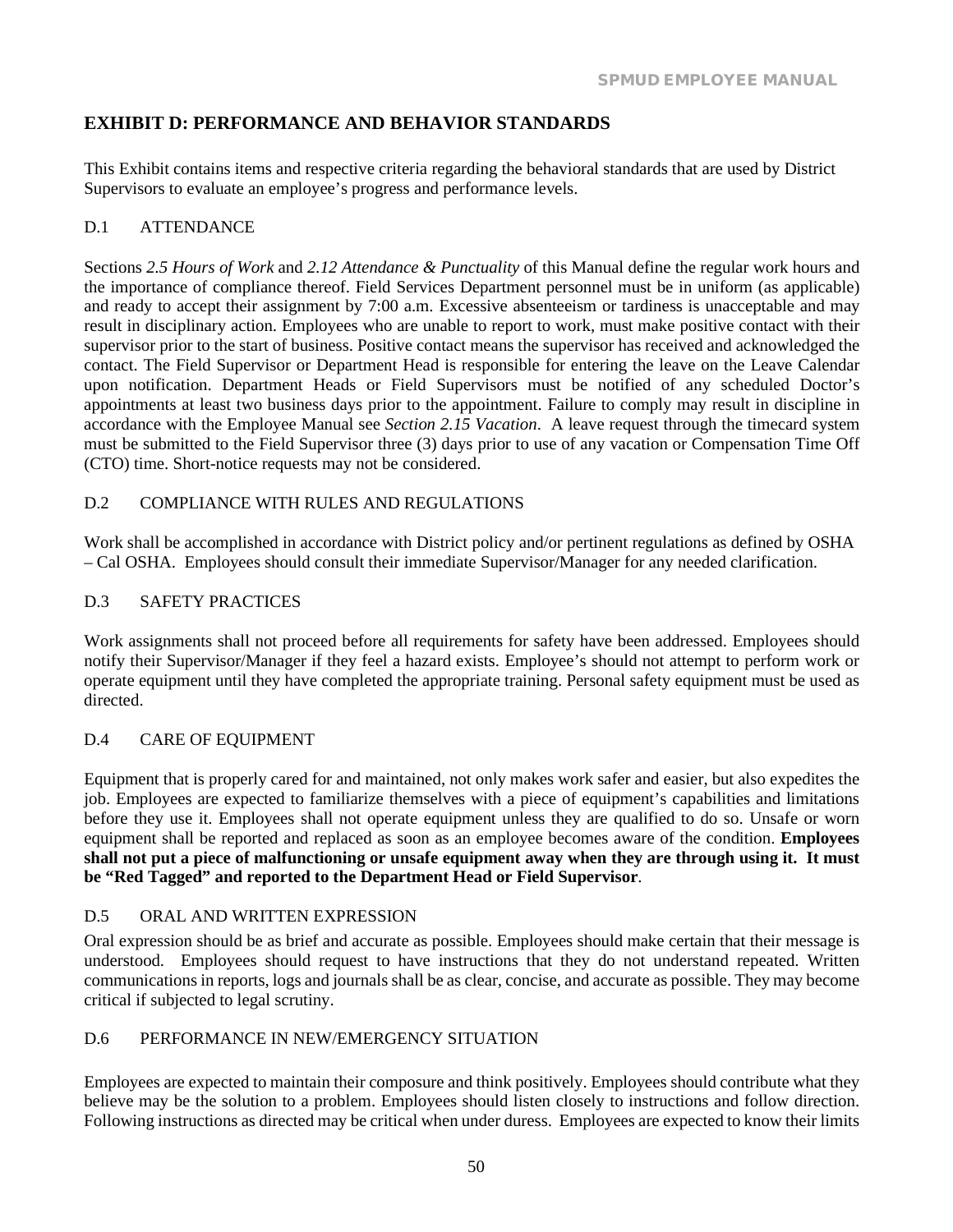and understand when to request help.

#### <span id="page-55-0"></span>D.7 ACCEPTANCE OF SUPERVISION

Department Managers and Supervisors have the responsibility of seeing to the safe completion of jobs in a timely manner. Part of the supervisor's job is to see that employees are adequately trained, and that appropriate equipment has been provided. Employees are responsible for following direction, using the equipment, and performing the work in a safe manner. Employees should make suggestions or point out matters of which they feel the supervisor may not be aware. Assignments shall be accomplished in a safe, efficient fashion.

#### <span id="page-55-1"></span>D.8 WILLINGNESS TO ACCEPT ASSIGNMENTS

Daily assignments are dictated by the District's needs. An employee may be assigned to work with various crews or perform different tasks in order to gain as much experience and on-the-job training as possible. Occasionally employees will be required to work overtime and/or perform emergency assignments.

#### <span id="page-55-2"></span>D.9 STANDBY DUTY

In accordance with *Section 2.9 Standby Duty*, the Standby Duty calendar will be established prior to the beginning of each calendar year, to enable staff to arrange vacation schedules. The Duty roster will be entered into the Districts "Leave Calendar". All employees required to perform Standby Duty shall perform their tours throughout the year. Employees are required to serve at least five (5) days of their tour (two (2) days can be traded with another qualified employee). Employees may swap entire duties with the approval of their Field Supervisor. The intent is for all employees to share the responsibility equally and all employees remain competent to perform this duty. In the event that Standby Duty conflicts with a requested vacation, the requesting employee shall find a replacement worker to exchange tours with prior to the leave being approved. It shall then be recorded in the Leave Calendar by the employee's Field Supervisor. Additionally, the Standby Employee is required to secure the Corporation Yard and complete the security log, with the exception of their Friday off. Field Supervisors are ultimately responsible to ensure the Security Log is completed.

#### <span id="page-55-3"></span>D.10 LUNCH BREAKS

Per *Section 2.5 Hours of Work* of this Manual, employees are entitled to a thirty (30) minute un-paid lunch break. Field Services employees shall take their lunch break during the course of their work assignments and shall generally take their break in the area assigned for duty. Any employee that does not bring their lunch shall include time spent traveling to get lunch in the thirty (30) minute break period.

#### <span id="page-55-4"></span>D.11 COOPERATION WITH CO-WORKERS

Being able to get along with others is a very important aspect of District service. Employees are expected to show respect for other people and their ideas. It is essential that employees are able to cooperate and communicate. Teamwork is essential to a high functioning work force.

#### <span id="page-55-5"></span>D.12 MEETING AND DEALING WITH THE PUBLIC

Employees are expected to be courteous and helpful when dealing with the public. When out in the field, it should not be assumed that a customer knows why the District is there. An employee's conduct represents the District, as such employees are "the Face" of the District.

#### <span id="page-55-6"></span>D.13 JOB INITIATIVE AND INTEREST

Sanitary sewer service has been proclaimed THE most important invention since the Industrial Revolution. Every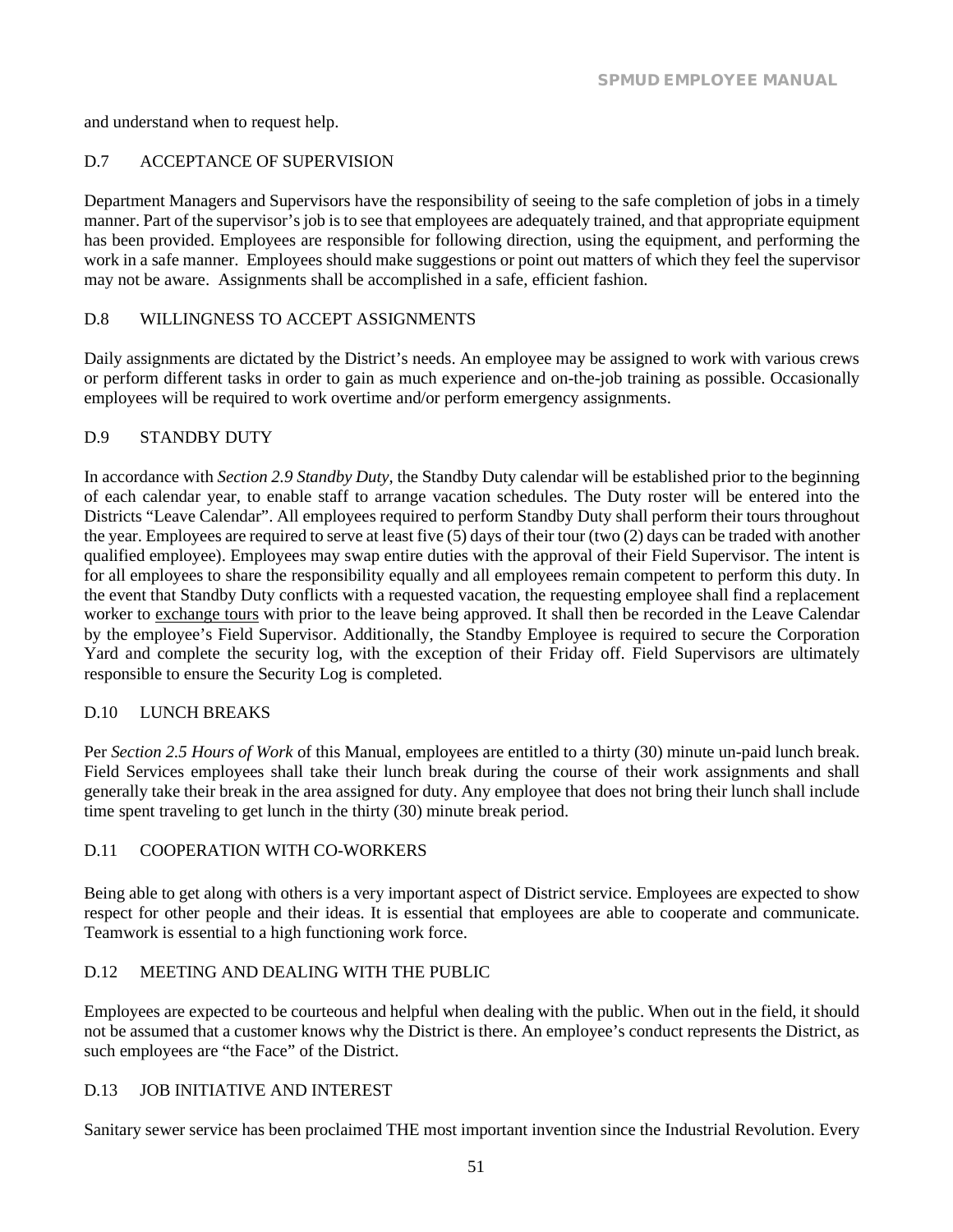position at the District provides an essential, important service to the public. Customers depend on the District for uninterrupted sewer service, effecting both life and health. Everyone's contribution is important to this end.

#### <span id="page-56-0"></span>D.14 SELF-IMPROVEMENT /JOB RELATED

Employees are expected to be familiar with all of the elements of their occupation and attend training classes offered through the Office of Water Programs – California State University Sacramento. Employees are encouraged to take advantage of courses offered by community colleges, the extension courses listed above, and local training through California Water Environment Association (CWEA). Computer familiarization, college level English, and Operation and Maintenance of wastewater collection systems are highly recommended and will be utilized for consideration of advancement.

#### <span id="page-56-1"></span>D.15 PERSONAL APPEARANCE

District expectations are that uniforms will be complete, clean, and well fitting. Shirts shall be tucked in and District-issued over garments shall be worn. The District has provided a washing machine to supplement the uniform service. Overalls, cloth, and disposables are provided and should be utilized when appropriate. The District expects a professional and appealing public image.

#### <span id="page-56-2"></span>D.16 PHYSICAL FITNESS

Employees are encouraged to keep themselves physically fit. Many positions in the District are physically demanding and employees must be able to meet the physical requirements of their position.

The District's Wellness Program provides financial assistance for gym memberships and related health and fitness activities. The District Employee Assistance Program (EAP) is available to all employees and their dependents.

#### <span id="page-56-3"></span>D.17 PERSONAL PHONE USE

*Section 2.20 Use of District Property/Facilities* addresses telephone use; both District issued and personal. The District acknowledges that personal cell phones are an employee's "life-line" to their family and friends; however, the operations and needs of the District take precedence. Personal cell phones are to be used during break periods and lunch. Personal cell phone use during work hours is subject to disciplinary action. Personal cell phones are not to be used for District business during working hours, except in the event of an emergency. Radio communication is available in District vehicles.

#### <span id="page-56-4"></span>D.18 DISCIPLINARY ACTION

The Disciplinary action process is discussed in *Section 6.2 Discipline* of this Manual. The General Manager has simplified this process and implemented a Corrective Action form. If an employee's behavior requires an oral reprimand, the Supervisor or the Department Manager will document the incident on using the Corrective Action form. This is the beginning of the discipline process. Dependent upon the severity of the employee's actions, a written reprimand may be necessary and furthermore, time off without pay may ensue.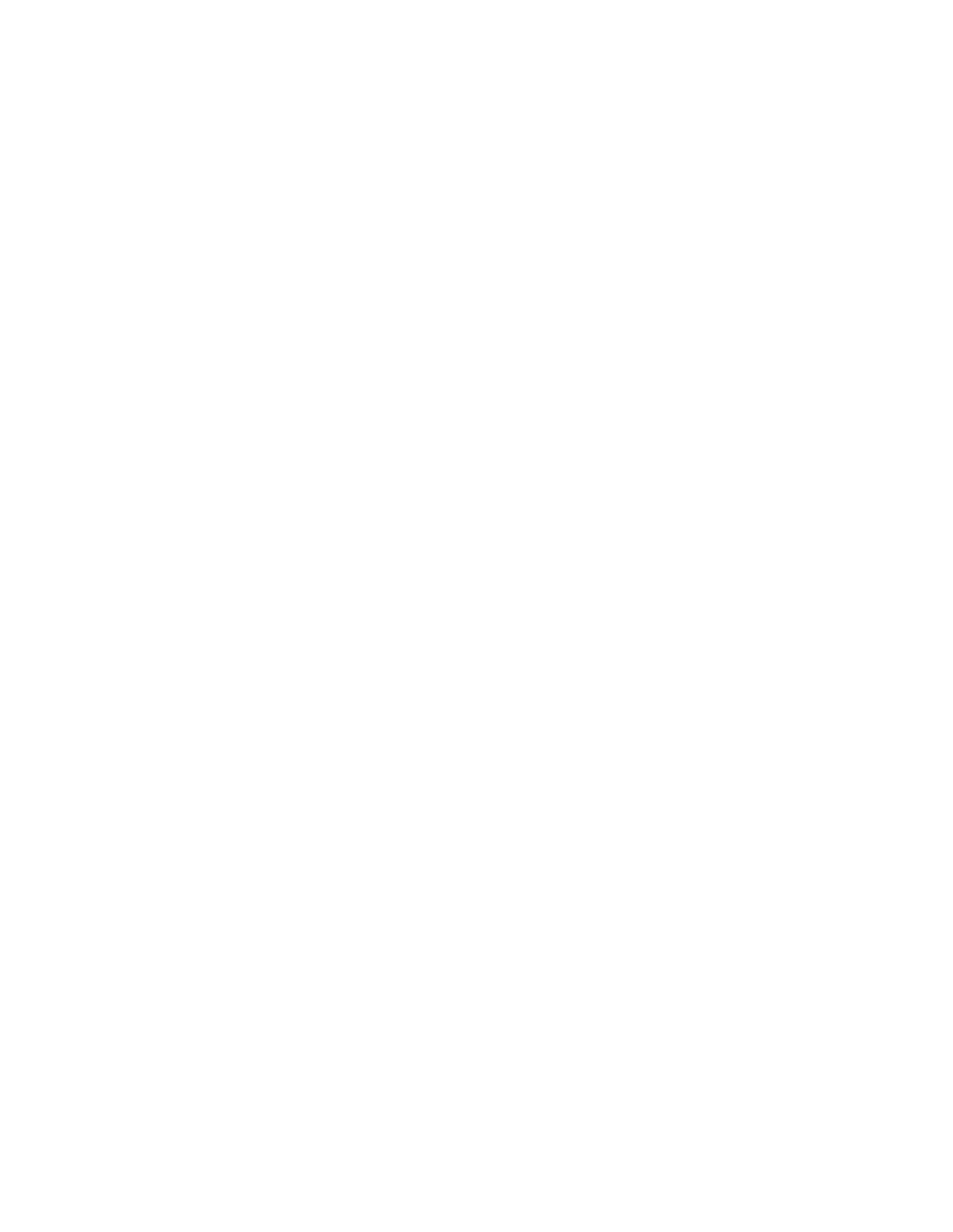### <span id="page-58-0"></span>**EXHIBIT E: DRIVER PULL NOTICE PROGRAM**

#### <span id="page-58-1"></span>E.1 DRIVER PULL NOTICE PROGRAM

The Employer Pull Notice (EPN) Program was established to provide employers and regulatory agencies with a means of promoting driver safety through the ongoing review of [driver records.](http://www.dmv.ca.gov/vehindustry/epn/epngeninfo.htm#dlrecord)

#### <span id="page-58-2"></span>E.2 THE EPN PROGRAM [\(CVC 1808.1\)](http://www.dmv.ca.gov/pubs/vctop/d02/vc1808_1.htm)

An employer enrolled in the EPN program is assigned a [requester code.](http://www.dmv.ca.gov/vehindustry/epn/epngeninfo.htm#reqcode) The requester code is added to an employee's [driver license \(DL\) record.](http://www.dmv.ca.gov/vehindustry/epn/epngeninfo.htm#dlrecord) When an employee's DL is updated to record a[n action/activity,](http://www.dmv.ca.gov/vehindustry/epn/epngeninfo.htm#reports) a check is made electronically to determine if a pull notice is on file. If the action/activity is one that is specified to be reported under the EPN program, a driver record is generated and sent to that employer.

The EPN program allows the organization to monitor DL records of employees who drive on an organization's behalf. This monitoring accomplishes the following:

- Improves public safety.
- Determines if each driver has a valid DL.
- Reveals problem drivers or driving behavior.
- Helps to minimize an organization's liability.

#### <span id="page-58-3"></span>E.3 EPN ACTION/ACTIVITIES REPORTS

The EPN program automatically [generates a driver record](http://www.dmv.ca.gov/vehindustry/epn/epngeninfo.htm#genrecord) when any of the following actions/activities occurs:

- Upon enrollment of a driver in the EPN program.
- Annually from the date of enrollment or twelve (12) months from the last action/activity printout.
- When a driver has any of the following actions/activities added to their driving record:
	- o Convictions
	- o Failures to Appear
	- o Accidents
	- o Driver License Suspensions or Revocations
	- o Any other actions taken against the driving privilege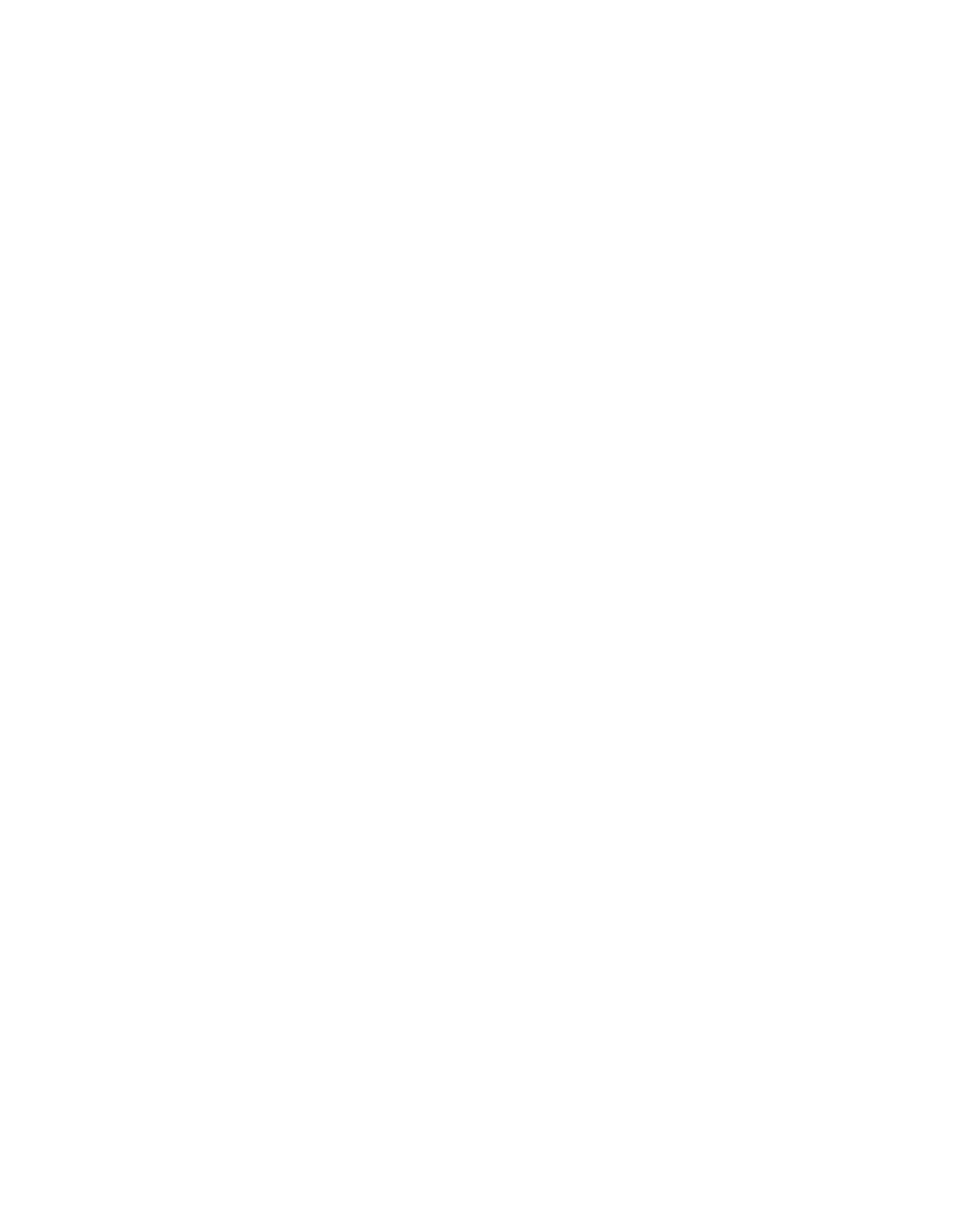### <span id="page-60-0"></span>**EXHIBIT F: HEALTH BENEFITS**

| <b>CAFETERIA PLAN</b>                                         |  |  |
|---------------------------------------------------------------|--|--|
| <b>HEALTH INSURANCE</b>                                       |  |  |
| Medical for Active Employees<br>Up to Kaiser Family Rate Plan |  |  |
| <b>Other Available Insurance</b>                              |  |  |
| Accident, Cancer, Life, etc.<br><b>Employee Paid</b>          |  |  |
| Long Term Disability<br><b>Employee Paid</b>                  |  |  |

#### <span id="page-60-1"></span>F.1 ACTIVE EMPLOYEES

For active employees, the District will pay for health benefits up to the Kaiser Family Rate Plan of the CalPERS, Sacramento Area Region health benefit rate. Any amount in excess of the Kaiser Family Rate Plan is the responsibility of the employee. Employees have sixty (60) calendar days from their appointment date to enroll in a District sponsored health plan.

Other optional insurance such as Accident, Cancer, Long Term Disability, and flexible spending accounts are offered to the employee, at the employees' own expense and can be paid through payroll deductions.

#### <span id="page-60-2"></span>F.2 PLAN TYPES

- HMO A Health Maintenance Organization (HMO) plan provides health care from specific doctors and hospitals under contract with the plan. Members pay co-payments for some services but have no deductible, no claim forms, and a geographically restricted service area.
- PPO A Preferred Provider Organization (PPO) is similar to a traditional "fee-for-service" plan, but members must use doctors in the PPO provider network or pay higher co-insurance (percentage of charges). Members must typically pay an annual deductible before benefits apply and are responsible for a certain coinsurance amount with the plan paying the balance up to an allowable amount.
- EPO The Exclusive Provider Organization (EPO) plan offers the same covered services as an HMO plan, but members must seek services from the plans' PPO network of preferred providers. Members are not required to select a primary care physician.
- Combination Plans A combination plan means at least one family member is enrolled in a Medicare health plan and at least one family member is enrolled in a Basic health plan through the same health carrier. CalPERS requires all family members to have the same health carrier.

#### <span id="page-60-3"></span>F.3 SELECTING A PLAN

The CalPERS website has several tools to assist a member in choosing a health plan. These tools include:

- A "Search [Health Plans Tool"](http://calpers.chooser.pbgh.org/) that can be used to find available doctors, estimate costs, and view satisfaction ratings.
- Plans and Rates to view Premium Rates and Evidence of Coverage.
- A Health Plan Search by Zip Code tool to see which plans are available.
- [Non-Discrimination Notice](https://www.calpers.ca.gov/docs/non-discrimination-notice.pdf) in accordance with Section 1557 of the Affordable Care Act.

#### <span id="page-60-4"></span>F.4 ELIGIBILITY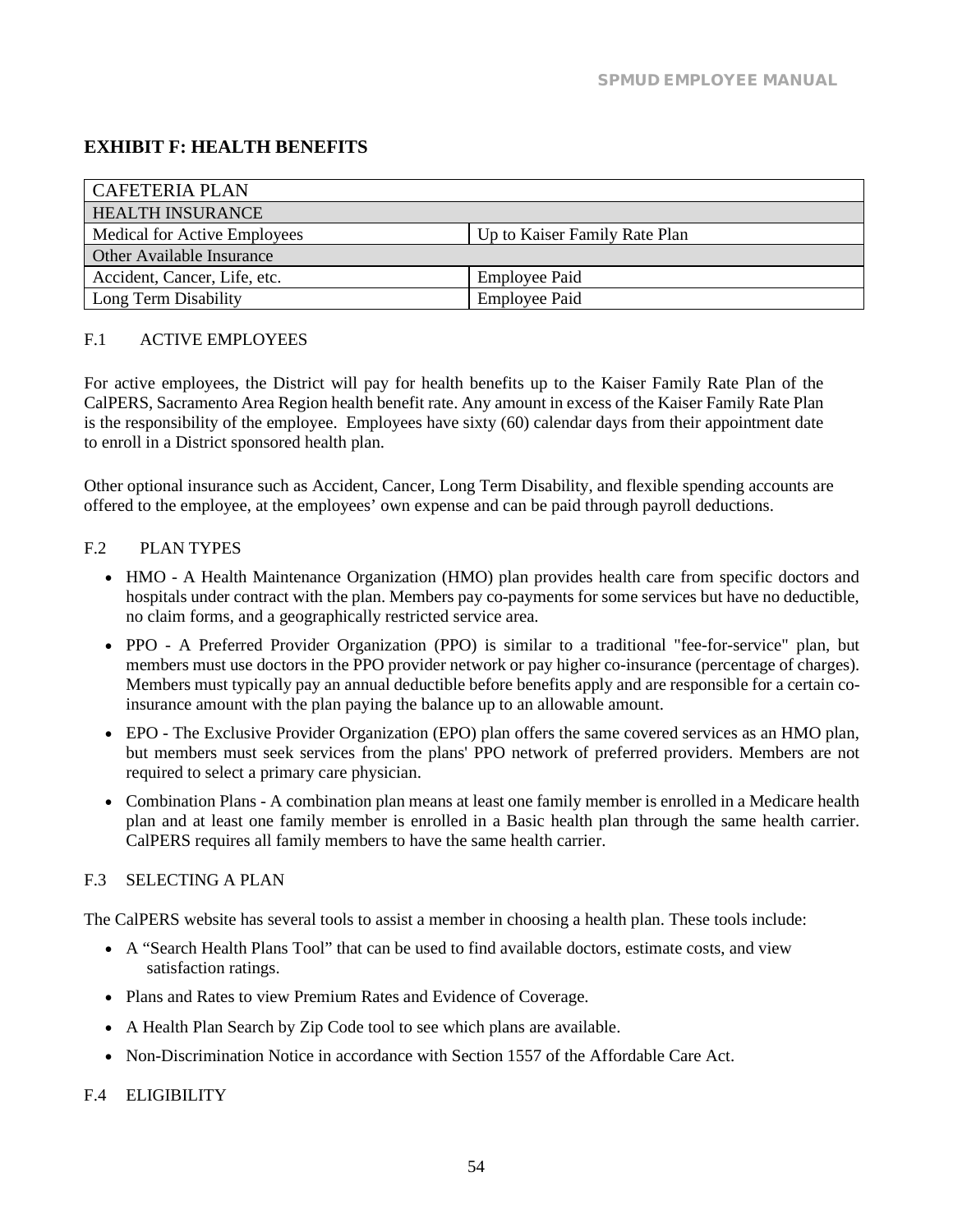Eligibility is not based on an employee's job classification. To be eligible for the CalPERS Health Program employees must:

- Be appointed to a job that will last at least six months and one day.
- Work at least half time.
- Work for an employer who has contracted with CalPERS to administer their health benefits program.

#### <span id="page-61-0"></span>F.5 OPEN ENROLLMENT

Open Enrollment takes place annually each fall and changes take effect on January 1 of the following year. Open Enrollment is an employee's chance to:

- Re-enroll if coverage has been dropped.
- Change health plans.
- Add qualified dependents to an existing health, dental, or vision plan.

#### <span id="page-61-1"></span>F.6 LATE ENROLLMENT

If an eligible employee declines or cancels enrollment for themselves or their dependents and does not qualify for special enrollment, there will be limited opportunities to enroll in the future. Employees may enroll during the next CalPERS Open Enrollment or at any time with a ninety (90) day waiting period. The earliest effective date of enrollment will be the first of the month following the ninety (90) day waiting period or January 1 after Open Enrollment.

#### <span id="page-61-2"></span>F.7 ADDING A NEW DEPENDENT

Children, adopted children, or stepchildren must be under the age of twenty-six (26) regardless of whether or not they live with the member.

A child over age twenty-six (26), who is incapable of self-support due to a mental or physical condition that existed prior to age twenty-six (26), may be included when first enrolling. A *Questionnaire for Disabled Dependent Benefit Form* (HBD-98) and *Medical Report for the CalPERS Disabled Dependent Benefit Form* (HBD-34) must be approved by CalPERS prior to enrollment and must be updated upon request.

Another person's child under age twenty-six (26) may be eligible for coverage if a parent-child relationship exists. An *Affidavit of Parent - [Child Relationship Form](http://www.calpers.ca.gov/mss-pub/SearchController?viewpackage=action&PageId=SearchCatalog&package_code=1841)* (HBD-40) must be filed prior to enrollment and must be updated upon request.

New dependents must be added within sixty (60) days of a qualifying event. Qualifying events include:

- Marriage or Registered Domestic Partnership
- Birth, Adoption, or Legal Guardianship
- Loss of Other Health Coverage

#### <span id="page-61-3"></span>F.8 DELETING INELIGIBLE DEPENDENTS

An enrollment change form deleting ineligible dependents must be completed and submitted to Administrative Services within thirty (30) days of the following events:

• Divorce: In the event of a divorce or termination of a domestic partnership, the former spouse/domestic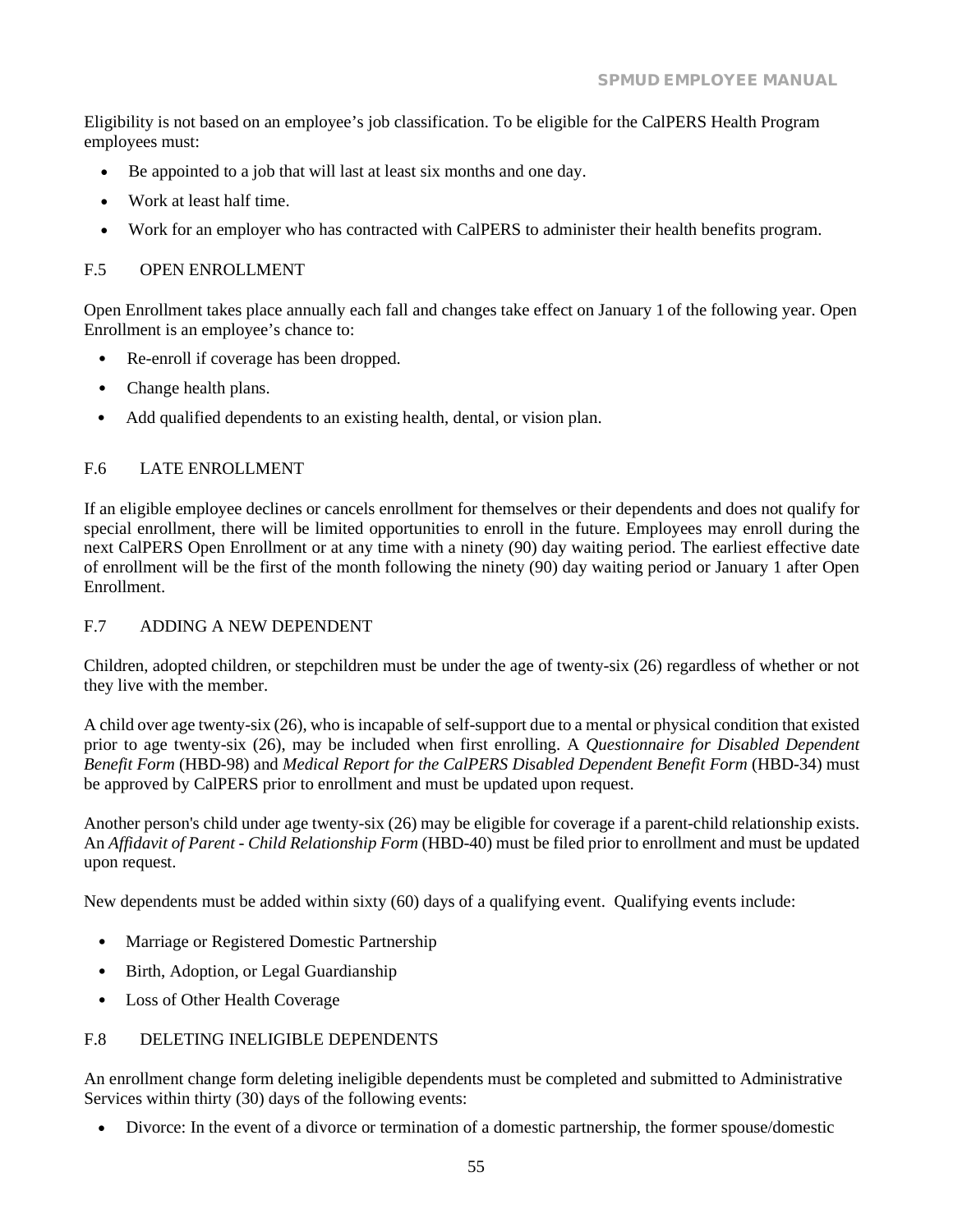partner is no longer eligible to be enrolled in the members health coverage, even if the court orders the member to provide health coverage for them. The coverage terminates on the first day of the month in which the final decree of divorce or termination is granted. Former spouses may be eligible for coverage under a COBRA or an Individual Conversion Policy. Employees must submit a copy of their final divorce decree or *Notice of Termination of Domestic Partnership Form* to Administrative Services (if active) or CalPERS (if retired).

- Reaching maximum dependent age currently set at age 26.
- No longer a dependent
- Entering regular, full-time military service
- Death

*Note: If Administrative Services is not notified within thirty (30) days of the disqualifying event, the employee will be liable for the cost of all premiums paid by the District for the ineligible dependent.*

#### <span id="page-62-0"></span>F.9 RETIREES

For employees hired before July 1, 2011, and retired before July 1, 2012, benefits will be reimbursed by the District up to the Highest HMO Family Rate Plan of the CalPERS, Sacramento Region health benefits rates.

For employees hired before July 1, 2011, and retiring after July 1, 2012, benefits will be reimbursed up to the Kaiser Family Rate Plan of the CalPERS Sacramento Region health benefit rate. Any amount in excess of the Kaiser Family Rate Plan is the responsibility of the retiree.

For employees hired after July 1, 2011, but before January 1, 2013, the retiree medical vesting schedule will apply. Benefits will be reimbursed by the District up to the Kaiser Family Rate Plan of the CalPERS Sacramento Area Region health benefit rate. Any amount in excess of the Kaiser Family Rate Plan is the responsibility of the retiree.

For employees hired after January 1, 2013, the retiree medical vesting schedule will apply. Benefits will be reimbursed by the District up to the Kaiser Employee Plus One (1) Dependent Rate Plan of the CalPERS Sacramento Area Region health benefit rate. Any amount in excess of the Kaiser Employee Plus One (1) Dependent Rate Plan is the responsibility of the retiree.

|                                 |                    | Subject to Medical      | <b>Maximum CalPERS</b>         |
|---------------------------------|--------------------|-------------------------|--------------------------------|
| Hire Date                       | <b>Retire Date</b> | <b>Vesting Schedule</b> | Sacramento Region Plan         |
| Prior to $7/1/2011$             | Prior to 7/1/2012  | $No*$                   | <b>Highest HMO Family Rate</b> |
| Prior to $7/1/2011$             | After 7/1/2012     | $No*$                   | <b>Kaiser Family Rate</b>      |
| From $7/1/2011$ to $12/31/2012$ | N/A                | Yes                     | <b>Kaiser Family Rate</b>      |
| After $1/1/2013$                | N/A                | Yes                     | Kaiser Employee $+1$ Rate      |

\**Employees hired before July 1, 2011 must meet the CalPERS minimum vesting requirement of five (5) years of service credit as a CalPERS member.*

An employee must retire from the District in order to be eligible for these retirement health benefits; benefits are not held in abeyance.

#### <span id="page-62-1"></span>F.10 RETIRE VESTING SCHEDULE

Employees that are hired after July 1, 2011, that have been CalPERS members for ten (10) years (five (5) of which must be as an employee of the District) are entitled to retiree medical contributions in accordance with the vesting